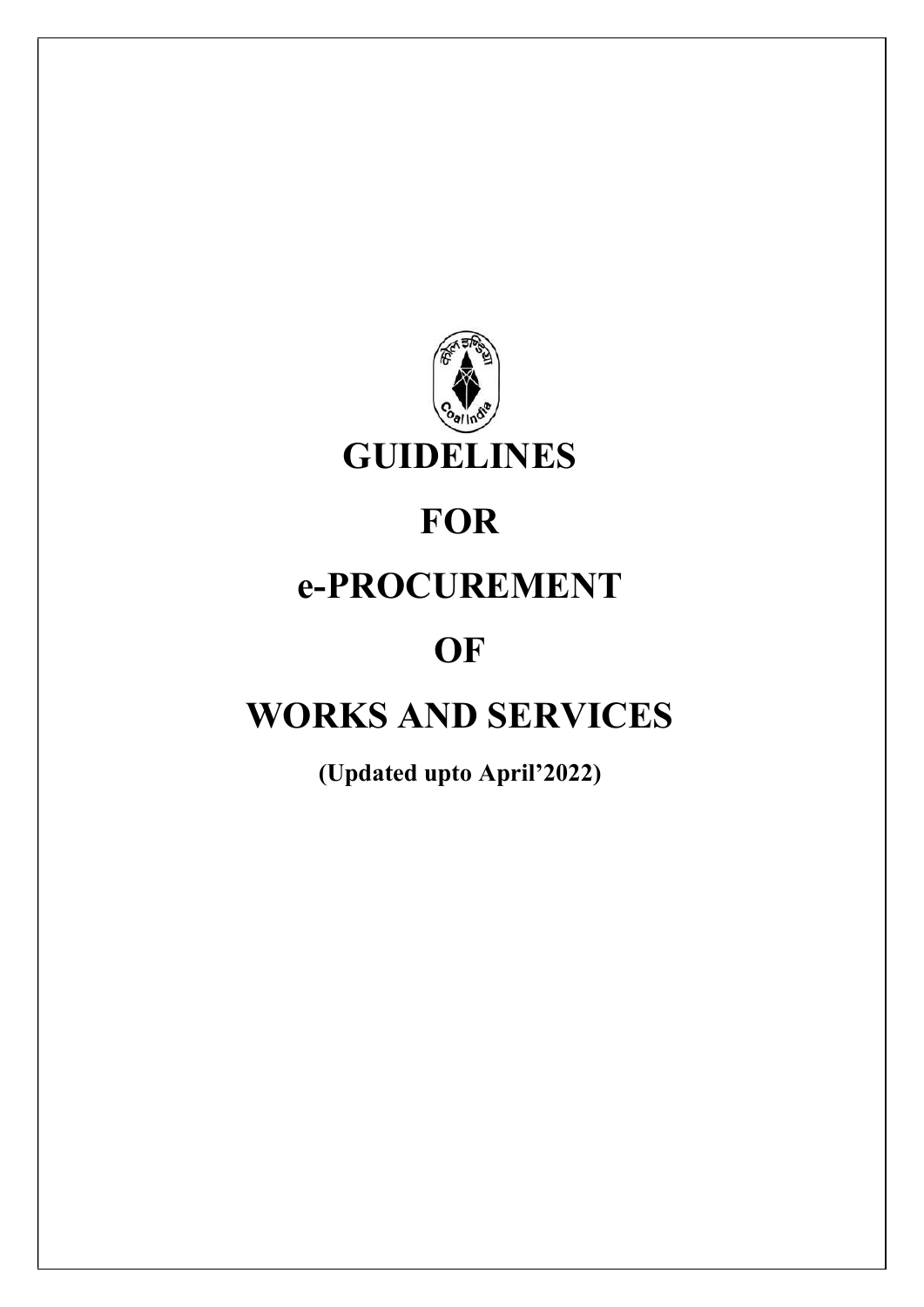# INDEX

# CHAPTER I : GENERAL GUIDELINES AND FORMATS CHAPTER II : e-PROCUREMENT FOR WORKS AND SERVICES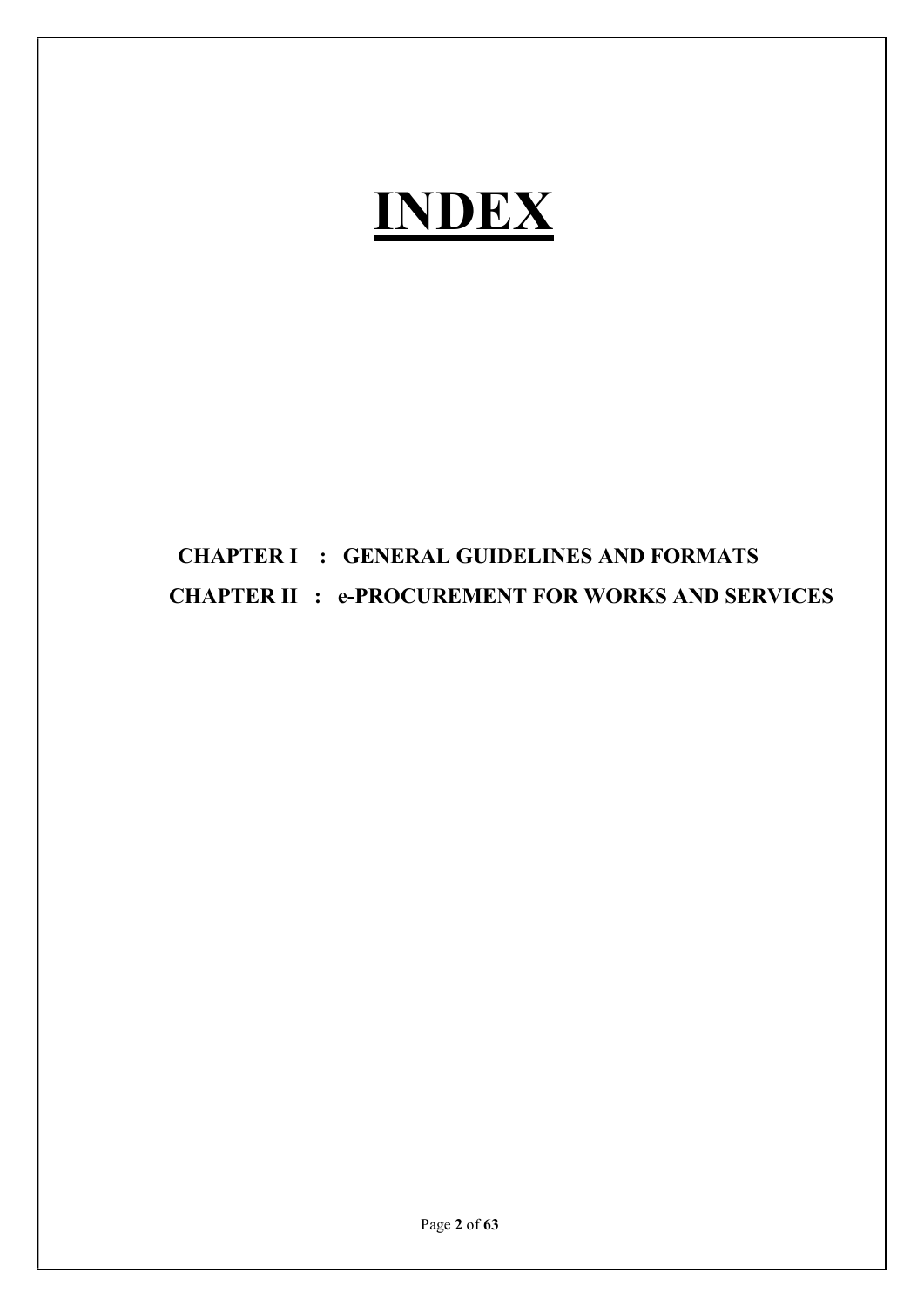# CHAPTER-I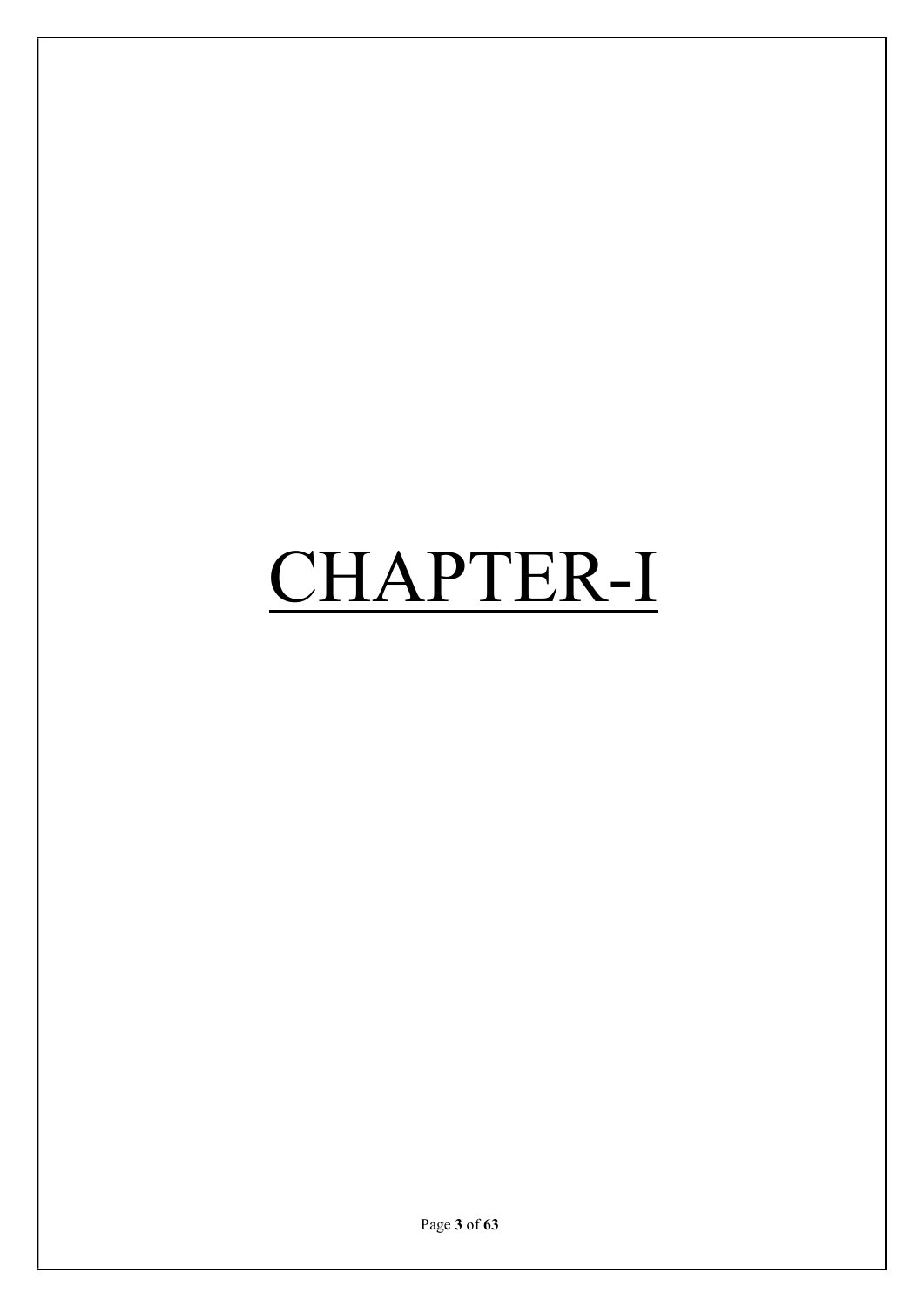# GENERAL GUIDELINES AND FORMATS

- **1. PREFACE:** This document containing broad guidelines for e-Procurement for Works and Services has been framed with an objective that it should help all concerned in adopting the proposed automated, web-based e-Procurement System with the objective of online evaluation and thereby reducing the human intervention in evaluation of tender and reduction of cycle time of procurement. The system is based on the facts and figures obtained from National Informatics Centre (NIC) and other internal sources. However, any improvement to these guidelines may be adopted by CIL with the approval of Chairman, CIL for the purposes like:
	- a. Improvement in the System functionality
	- b. Enhanced convenience to the users of the System
	- c. Compliance of Govt. directives and policies related to e-Procurement.
	- d. Changes in Manuals of CIL

Note:

- FDs of CIL is authorized to approve any modifications arising out of operation constraints/difficulties in the provisions of CMM/MCEW/e-procurement guidelines for Works and Services of CIL subject to intimation to CIL Board in its next meeting (approved in 400<sup>th</sup> meeting of Board of Directors of Coal India Limited held on 12<sup>th</sup> March 2020).
- Director (Technical), CIL is authorized to approve consequential changes arising out of the above and other amendments approved since last publication of CMM and e-Procurement guidelines and for updation of all Chapters of CMM by incorporating all the amendments approved till date since the last publication of Manual(approved in  $228<sup>th</sup>$  meeting of CFD, CIL held on  $21<sup>st</sup>$  May 2020).
- 2. The e-Procurement portal shall be in compliance with IT Act 2000 and its subsequent amendments and it shall comply with the relevant circulars of CVC and other statutory bodies.
- 3. SCOPE: The e-Procurement system will cover the following:
- a. All the Open and Limited Open (Open tender for all the eligible Bidders with intimation to some short listed vendors) tenders having Estimated Value of Rs. 2.00 lakhs and above.

This threshold limit may be reduced further by Chairman, CIL/CMD of the Subsidiaries, as per requirement.

b. All Single/Limited tenders for Estimated value of Rs 2 lakhs and above.

It shall require the implementation of the vendor/contractor registration in different categories in compliance with CVC Office Order No. 43/7/04 dated 02.07.04 and its subsequent guidelines on this matter, if any.

c. The single cover system without technical and financial eligibility and without reverse auction for Works and Services with estimated value put to Tender below Rupees 50 Lakhs.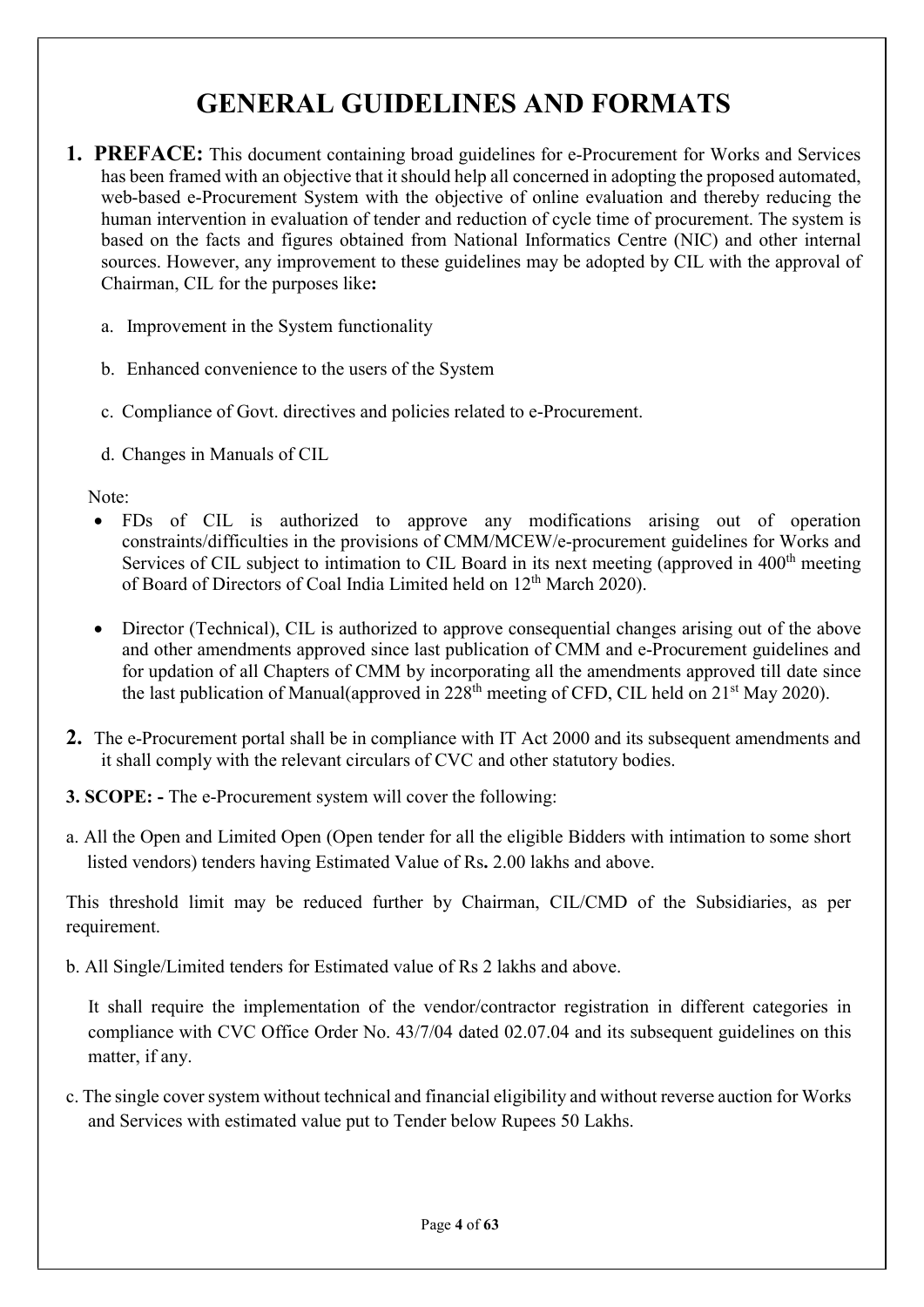(Note: FDs of CIL in its 228<sup>th</sup> meeting vide item no. 228.13 approved to include pre-qualification criteria (experience criteria) for safety and production related works to be decided by the Subsidiary for estimated value of tender below Rs.50 lakh.)

- d. The two part tendering system without reverse auction for Works and Services with estimated value put to Tender Rupees 50 Lakhs and above.
- e. All the steps starting from hosting of Tenders (based on approved and financially concurred estimate/indent) till decision of L-1 Bidder is covered in the e-Procurement system. This includes Creating and Hosting of NIT, Downloading and submission of bids, Opening of Tender and Evaluation of bids including uploading of work order/supply order online on a dedicated e-Procurement portal of the Company with validation of Tender Committee at nodal stages only. The e-Procurement Portal also generates Reports required for the MIS/Decision Support System of CIL/Subsidiary.
- f. The other Terms and Conditions of NIT and any other offline process (including evaluation of bids, if any) not covered under e-Procurement Manual of CIL, will be as per the following Manuals of Coal India Limited:
	- i). Contract Management Manual (for Mining and Turnkey Contracts)

 ii) Manual of Civil Engineering Works (for Civil/E&M works/Services other than Turnkey Contracts and other tenders pertaining to Goods Procurement)

The above Manuals are available on CIL website www.coalindia.in.

#### 4. THE ORGANISATIONAL SETUP

An e-Procurement Cell will be at Company Headquarter under direct control of Director (Technical) to function as the nodal department for e-Procurement in CIL/Subsidiary. The executives from various disciplines will be posted in the e-Procurement Cell. Responsibility of the e-Procurement cell at CIL/Subsidiary HQ will be:

- a. To co-ordinate and correspond with NIC, Bidders, User Departments and other concerned authorities such as Banks, Auditors etc. for the effective and efficient implementation of e-Procurement.
- b. To facilitate customization of the Portal and to bring about continuous improvement in the system to suit the requirement of the Company.
- c. Arrangement of Training to Bidders and Departmental Users for adoption of automated web based e-Procurement mode.
- d. To coordinate for the infrastructure development for the proper implementation of the e-Procurement system.
- e. To create a helpdesk for online and offline support to different stakeholders of the system.
- f. To arrange and update the Digital Signature Certificate for departmental users.
- g. To arrange Publicity and facilitate change management for smooth migration from manual system of tendering to electronic mode.
- h. To guide the user departments for preparation of different formats or documents etc. for the e-Procurement system.
- Page 5 of 63 i. To Administer the e-Procurement Application and Online User Management.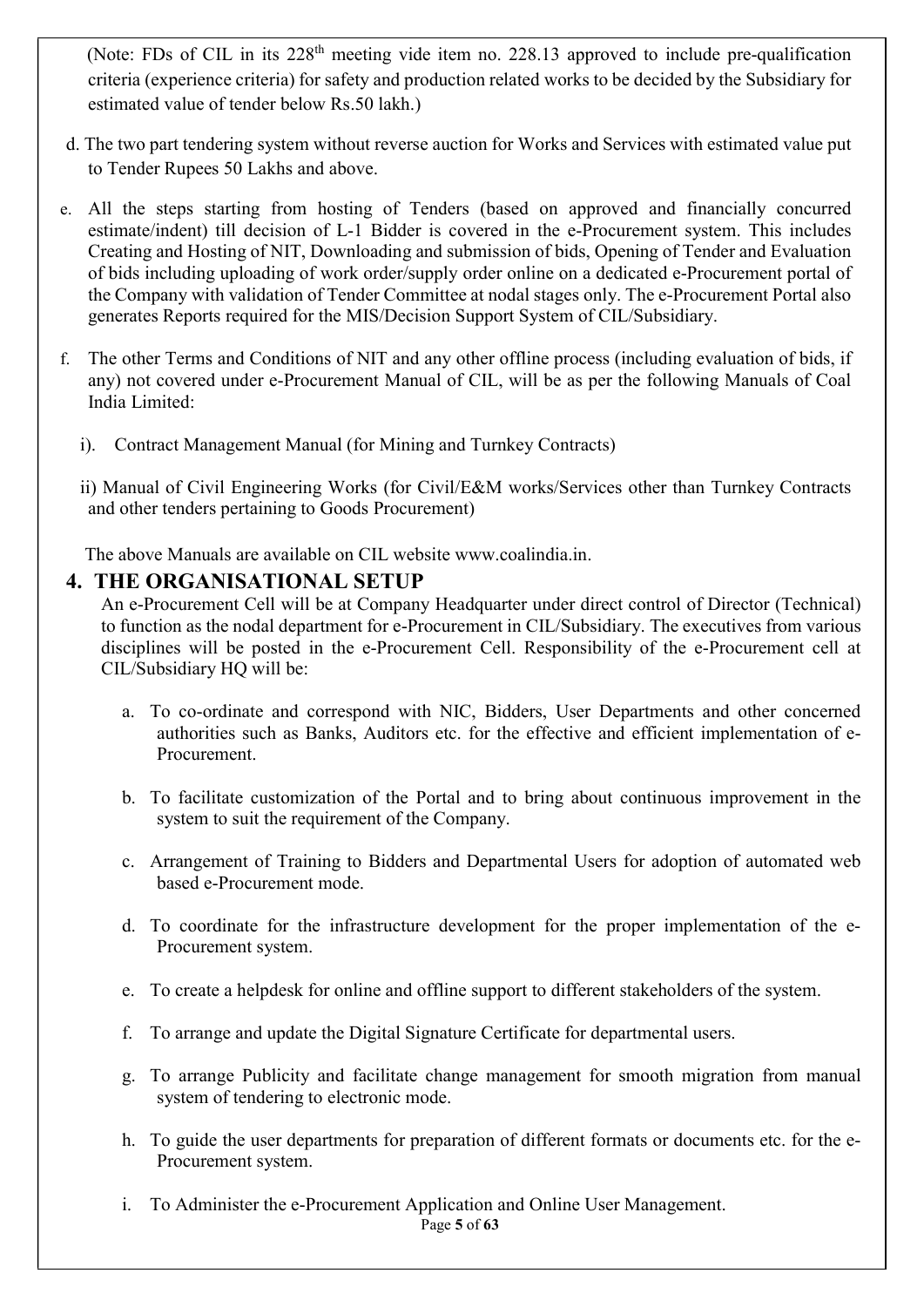#### 5. REGISTRATION/ENROLLMENT OF BIDDER ON E-PROCUREMENT PORTAL OF CIL:

In order to submit the Bid, the Bidders have to get themselves registered online on the e-Procurement portal of CIL (https://coalindiatenders.gov.in) with valid Digital Signature Certificate (DSC) issued from any agency authorized by Controller of Certifying Authority (CCA), Govt. of India and which can be traced up to the chain of trust to the Root Certificate of CCA. The online Registration of the Bidders on the portal will be free of cost and one time activity only. The registration should be in the name of Bidder, whereas DSC holder may be either Bidder himself or his duly authorized person.

6. The Digital Signature Certificates have to be obtained for CIL/Subsidiary users from any agency authorized by CCA (Controller of Certifying Authority), Govt. of India. The Bidders will have to obtain the Digital Signature Certificate from any certifying agency which is authorized by CCA (Controller of Certifying Authority) of Govt. of India which can be traced up to the chain of trust to the root certificate of CCA.

#### 7. UNDERTAKINGS TO BE furnished ON-LINE BY THE BIDDER

#### USER PORTAL AGREEMENT

#### e-Tender Portal User Agreement

In order to create a user account and use the e-Tender portal you must read and accept this e-Tender portal User Agreement.

#### A. UNDERTAKINGS TO BE FURNISHED ONLINE BY THE BIDDER

#### I DO HEREBY UNDERTAKE

1. That all the information being submitted by me/us is genuine, authentic, true and valid on the date of submission of tender and if any information is found to be false at any stage of tendering or contract period I/We will be liable to the following penal actions apart from other penal actions prescribed elsewhere in the tender document.

- a. Cancellation of my/our bid/contract (as the case may be)
- b. Forfeiture of EMD
- c. Punitive action as per tender document

2. That I/we accept all terms and condition of NIT, including General Terms and Condition and Special/Additional Terms and Condition as stated there in the tender document as available on the website.

3. That I/we accept the Integrity Pact as given in the tender document (if applicable).

4. That I/we am/are giving my/our consent for e-payment and submitting/shall submit the mandate form for e-payment in the format as prescribed in the document in case, the work is awarded to us.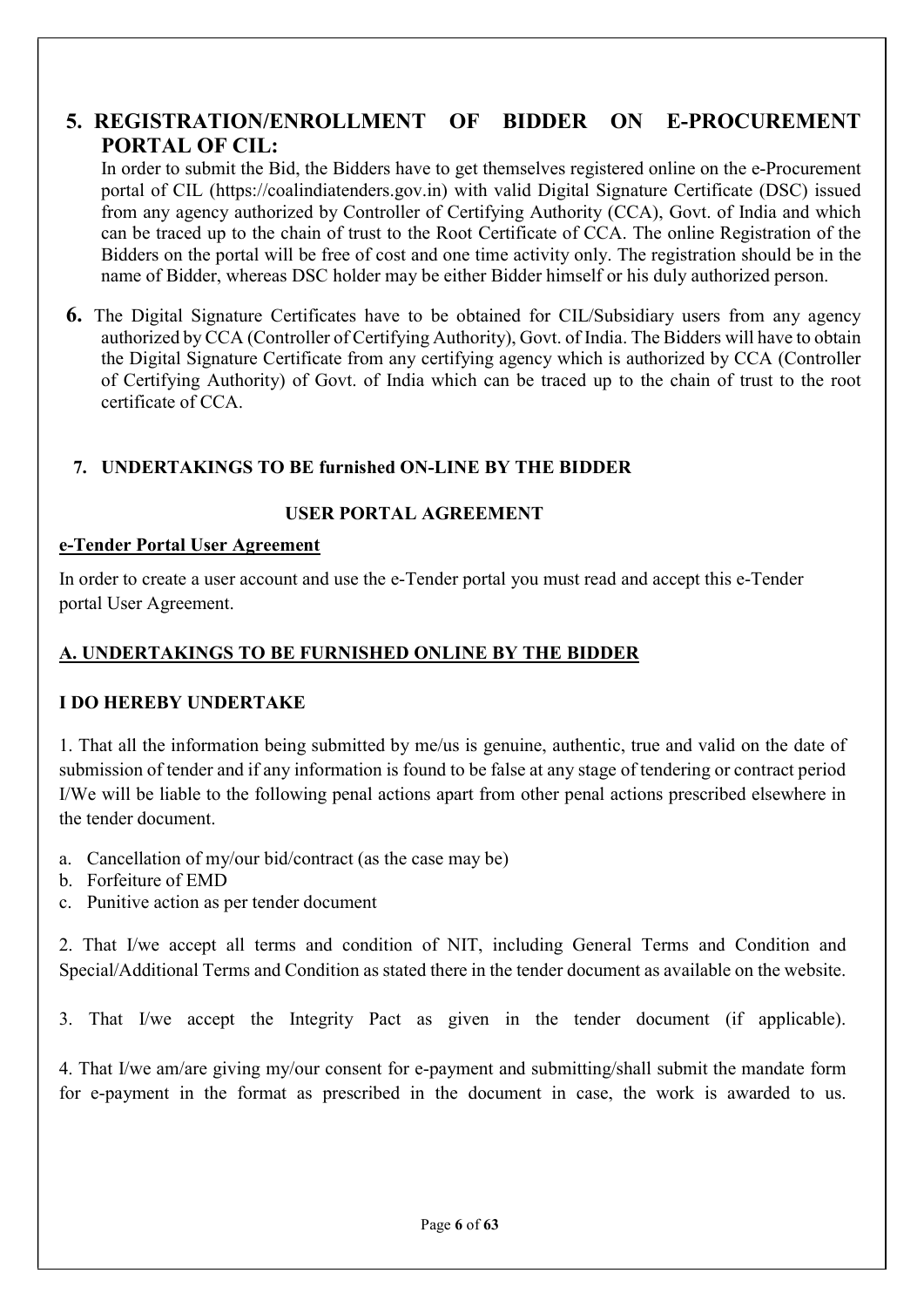5. That I/we do authorize CIL/Subsidiary for seeking information/clarification from my Bankers having reference in this bid.

6. That I/we will upload original/certified photo/scanned of all the relevant documents as prescribed in the tender document in support of the information and data furnished by me/us online.

7. I/We confirm that I/We have not been banned or de-listed by any Govt. or Quasi Govt. agencies or PSUs. In case We are banned or delisted this information shall be specifically informed to the tender issuing authority.

8. That I/We accept all the undertakings as specified elsewhere in the tender document.

9. That this online agreement will be a part of my bid and if the work is awarded to me/us, this will be a part of our agreement with CIL/Subsidiary Company.

#### B. TERMS AND CONDITIONS OF E-TENDER SERVICES AGREEMENT

#### COPY RIGHT NOTICE. Copyright©2013, Coal India Limited, India. All rights reserved.

YOU MAY NOT MODIFY, COPY, REPRODUCE, REPUBLISH, UPLOAD, POST, TRANSMIT, OR DISTRIBUTE, IN ANY MANNER, THE MATERIAL ON THE SITE, INCLUDING TEXT, GRAPHICS, CODE AND/ OR SOFTWARE.

You may print and download portions of material from the different areas of the website solely for your own non-commercial use provided that you agree that you shall not change or delete any copyright or proprietary materials from the site.

www.coalindiatenders.gov.in is an e-procurement portal of Coal India Limited/it's Subsidiary.

THIS E-TENDER PORTAL AND RELATED SERVICES SUBJECT TO YOUR COMPLIANCE WITH THE USER'S TERMS AND CONDITIONS SET FORTH BELOW.

PLEASE READ THE FOLLOWING INFORMATION CAREFULLY. YOU MAY NOT COMPLETE YOUR REGISTRATION AND USE THE E-TENDER PORTAL WITHOUT AGREEING TO COMPLY WITH ALL OF THE TERMS AND CONDITIONS SET FORTH BELOW.

BY REGISTERING THE USER NAME AND PASSWORD, YOU AGREE TO ABIDE BY ALL THE TERMS AND CONDITIONS SET FORTH BELOW.

#### Bidder Registration, Password and Security

Upon successful completion of Registration online, User ID and Password will be registered. You can login, only by giving valid User ID and Password and then signing with your valid Digital Signature Certificate.

The Online registration/enrollment of Bidder on the portal should be done in the name of the Bidder.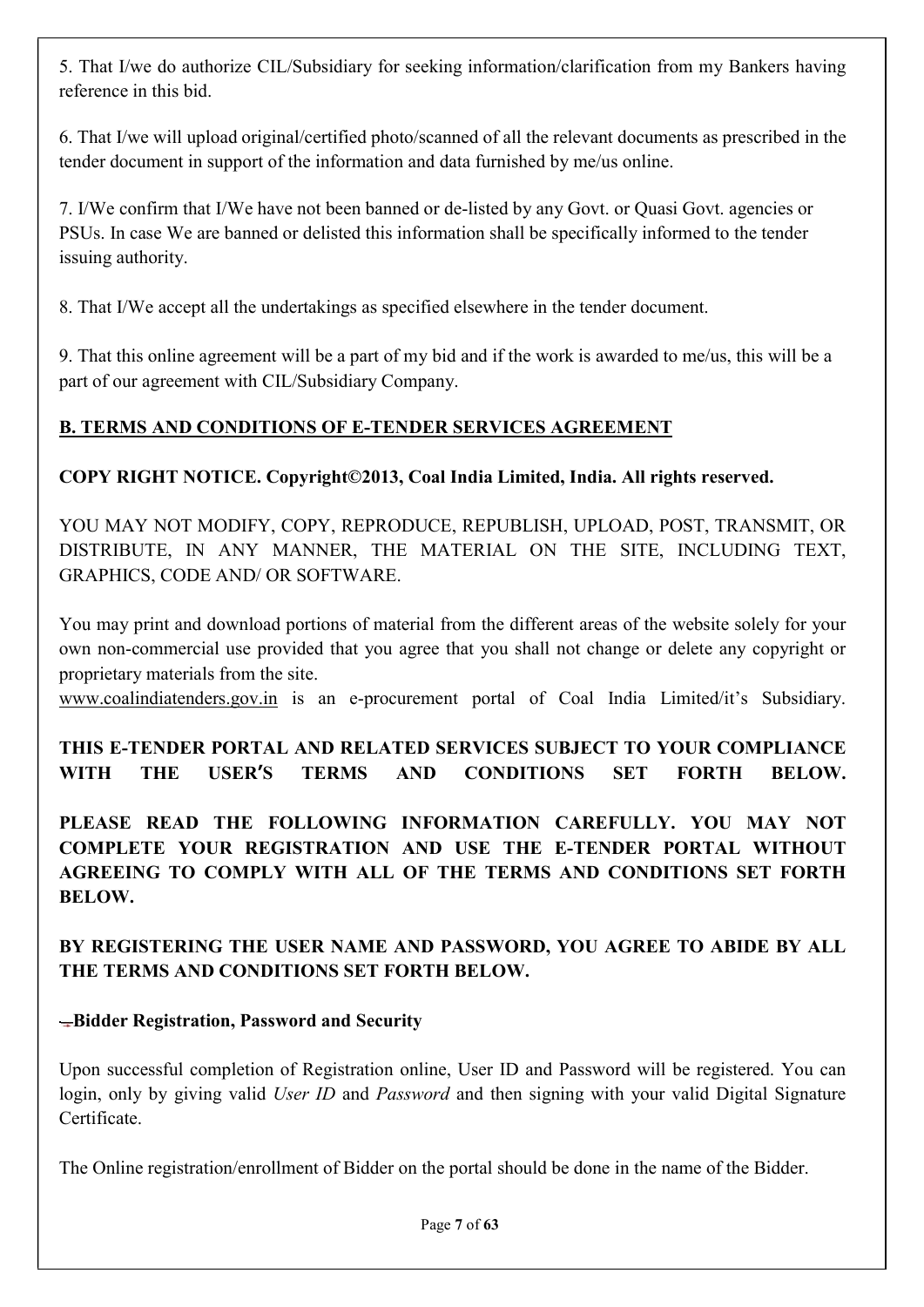The person whose DSC is attached to the Registered Bidder should be either the Bidder himself Or, duly authorized by the Bidder.

User ID and password are strictly personal to each Authorised User and non-transferable. The User shall ensure that its Authorised Users do not divulge or disclose their user ID or password to third parties. In the event that the Authorised User comes to know that the User ID/ Password has been/might have been divulged, disclosed or discovered by any third party, user or its authorized user shall immediately modify the password using "Change password" option. CIL/Subsidiary will have no responsibility or obligation in this regard.

At the time of enrollment in the e-Tendering portal of CIL/its Subsidiaries, the Bidders should ensure that the status of DSC is active on this site. The activation of newly issued DSC may take 24 hrs or more. Hence Bidders who are obtaining new DSC should register at least 24 hrs before the submission of Bid.

By registering in this portal you forthwith assume the responsibility for maintaining the confidentiality of the Password and account, and for all activities that occur under your Password or Account. You also agree to (a) immediately notify by e-mail to Application Administrator/Nodal officer, of any unauthorized use of your Password or Account or any other breach of security, and (b) ensure that you log-out from your account at the end of each session. CIL/its Subsidiaries shall not be liable for any loss or damage caused to you due to your failure to comply with the foregoing.

Registered user can modify or update some of the information in their profile as and when required at their own discretion. However, some information such as "User ID" are protected against changes by Bidder after enrollment and some other information such as "Bidder Name" etc are protected against changes by Bidder after bid submission.

#### $\rightarrow$  Modification of software

With consent of Project Advisory Committee, e-procurement of CIL, the Administrator of e-Tender portal, reserves the right to modify, add, delete and/or change the contents, classification and presentation of the information on the marketplace at any time as it may in its absolute discretion find to be expedient and without giving any notice. It is the users responsibility to refer to the terms and/or any change or addition to the same while accessing the site.

Coal India Limited reserves right to interrupt/suspend the availability of the e-Tender system without any notice to the users.

#### System Requirements

It is the users responsibility to comply with the system requirements: hardware, software, Internet connectivity at user premises to access the e-Tender portal as mentioned in the home page in the link 'resources required'.

Under any circumstances, CIL shall not be liable to the Users for any direct/indirect loss incurred by them or damages caused to them arising out of the following:

(a) Incorrect use of the e-Tender System, or;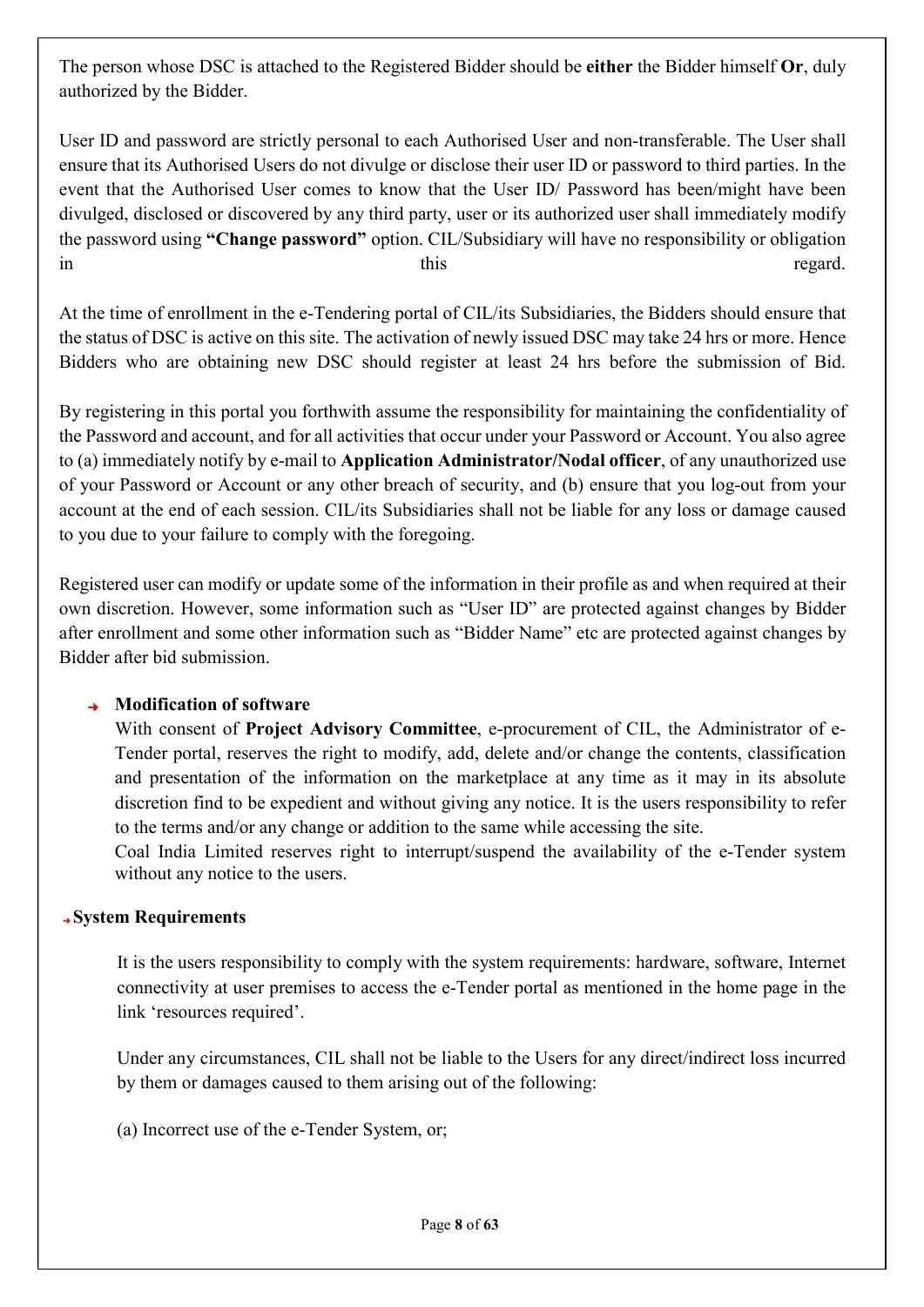(b) Internet Connectivity failures in respect of the equipment used by the Users or by the Internet Service Providers, or;

(c) Inability of the Bidder to submit their bid due to any DSC related problems, hardware, software or any other factor which are personal/ special/ local to the Bidder.

#### Contents of Tender Information

Tenders shall be published by the authorized Tender Inviting Authorities of the respective Tendering entities of CIL/Subsidiary. In case of any clarifications arising out of the tenders, the users have to contact the respective Tender Inviting Authority.

#### Bid Submission Acknowledgement

The User should complete all the processes and steps required for Bid submission. The successful Bid submission can be ascertained once acknowledgement is given by the system through Bid Submission number i.e. Bid ID, after completion of all the processes and steps. Coal India Limited/Subsidiary is not responsible for incomplete bid submission by users. Users may also note that the incomplete bids will not be saved by the system and so the same will not be available to the Tender Inviting Authority for processing.

The acknowledgment is the only confirmation of submission of bid, which the Bidder can show as a proof of participating in the tender. Other than this acknowledgement, no proof will be considered as a confirmation to the submission of a bid. If the Bidder fails to produce this acknowledgement required for verification in case of dispute, his claim for submission of bid may not be considered.

#### $+$ Upload files

The Bidders have to ensure that the files being uploaded by them are free from all kinds of viruses and contain only the relevant information as stated by the Tender Inviting Authorities for the particular tender. It is not obligatory on the part of CIL/Subsidiary to read each and every document uploaded by the Bidder. If any Bidder / company has uploaded / attached irrelevant data, bogus or fabricated certificates towards his qualification requirements to the respective tender then their User account will be liable for termination permanently or temporarily by CIL/Subsidiary without any prior notice.

#### User Conduct

You agree that all information, data, text, software, photographs, graphics, messages or other materials ("Content"), whether publicly posted or privately transmitted, are the sole responsibility of the person from which such Content is originated. This means that you are entirely responsible for all Content that you upload, post, email or otherwise transmit via the e-Tender portal.

CIL/Subsidiary does not control the Content posted via the e-Tender portal and, as such, does not guarantee the accuracy, integrity or quality of such Content. Hence under no circumstances, CIL/Subsidiary is liable in any manner for any Content, including, but not limited to, for any errors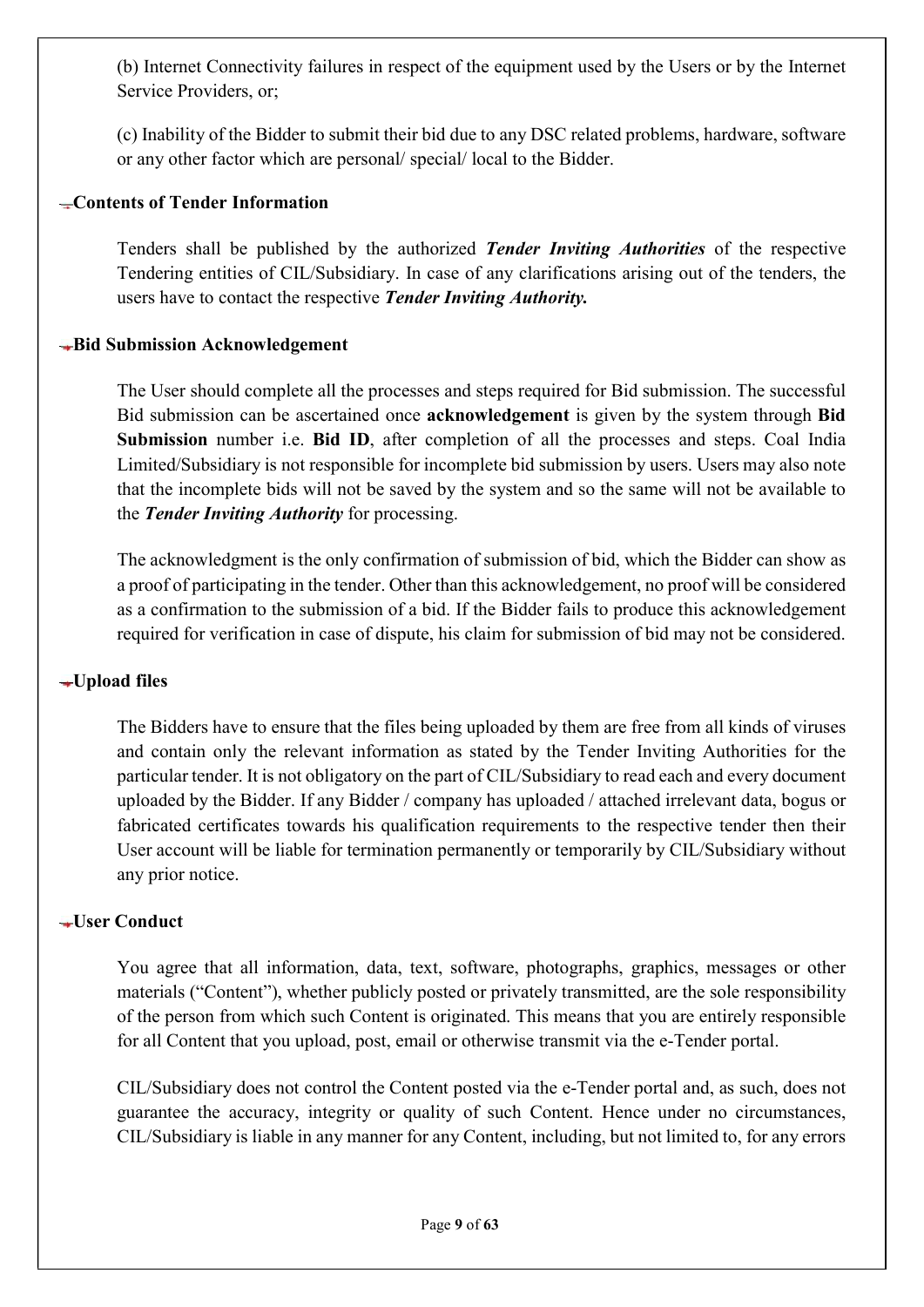or omissions in any Content, or for any loss or damage of any kind incurred as a result of the use of any Content posted, e-mailed or otherwise transmitted via the Site.

#### Amendments to a tender published:

You agree that the CIL/ Subsidiary companies reserves the right to re-tender / cancel a tender or extend the closing date or amend the details of tender at any time by publishing corrigendum as applicable.

#### Special Admonitions For International Use:

Recognizing the global nature of the Internet, you agree to comply with all local rules regarding online content and acceptable Content. Specifically, you agree to comply with all applicable laws regarding the transmission of technical data to and from India or the country in which you reside.

#### $+$  Links

The Site may provide, links to other World Wide Web sites or resources. Because CIL/Subsidiary has no control over such sites and resources, you acknowledge and agree that the CIL/Subsidiary is not responsible for the availability of such external sites or resources, and does not endorse and is not responsible or liable for any Content, advertising, products, or other materials on or available from such sites or resources. You further acknowledge and agree that the CIL/Subsidiary shall not be responsible or liable, directly or indirectly, for any damage or loss caused or alleged to be caused by or in connection with use of or reliance on any such Content, Goods or Services available on or through any such site or resources.

#### Miscellaneous

This Agreement shall all be governed and construed in accordance with the laws of India & applicable to agreements made and to be performed in India. The e-Tender portal's failure to insist upon or enforce strict performance of any provision of this Agreement shall not be construed as a waiver of any provision or right. Neither the course of conduct between the parties nor trade practice shall act to modify any provision of this Agreement. CIL/Subsidiary may assign its rights and duties under this Agreement to any party at any time without notice to you. Any rights not expressly granted herein are reserved.

#### Governing Law

Terms shall be governed by, and construed in accordance with, Indian law. The parties agree that the principal civil court of the place where the registered office of Coal India/Subsidiary company is situated shall have non-exclusive jurisdiction to entertain any dispute with Coal India/Subsidiary company. In case of dispute being with a regional Institute of CMPDIL, the principle Civil Court where the said regional Institute is situated shall be place of suing.

CIL/Subsidiary reserves the right to initiate any legal action against those Bidders violating all or any of the above mentioned terms & conditions of e-Tender services agreement.

#### Modification of terms of Agreement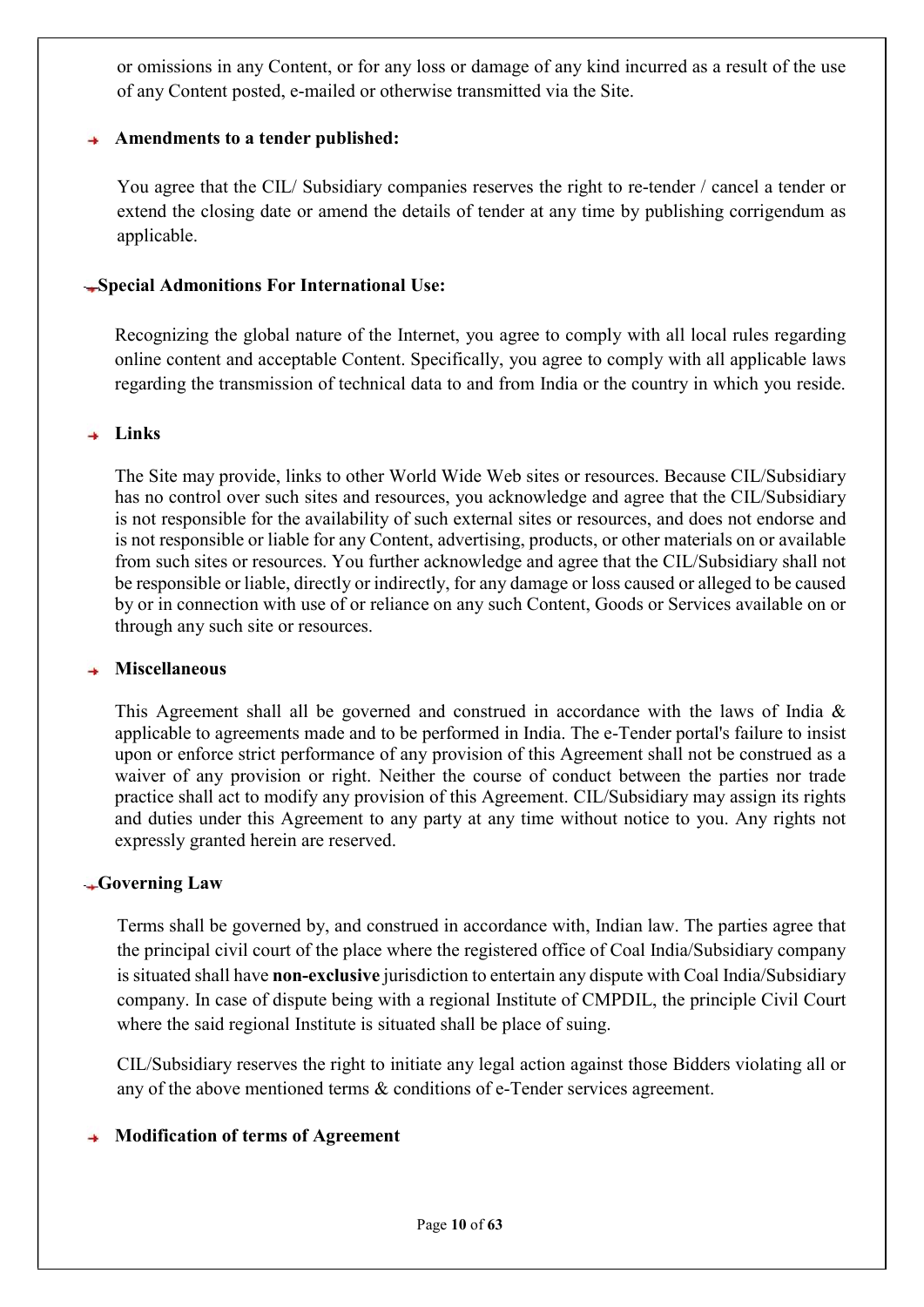CIL/its Subsidiaries reserves the right to add to or change/modify the terms of this Agreement. Changes could be made by us after the first posting to the Site and you will be deemed to have accepted any change if you continue to access the Site after that time. CIL/its Subsidiaries reserves the right to modify, suspend/cancel, or discontinue any or all services/ make modifications and alterations in any or all of the content, at any time without prior notice.

#### Policy and Security

#### General Policy

CIL/its Subsidiaries is committed to protecting the privacy of our e-Tender site visitors. CIL/Subsidiary does not collect any personal or business information unless you provide it to us voluntarily when conducting an online enrolment, bid submission etc. or any other transaction on the Site.

#### Information Collected

When you choose to provide personal or business information to us to conduct an online transaction, we use it only for the purpose of conducting the specific online transaction that you requested. The information is also used for the purpose of vendor searches. For each online transaction, we require only a minimum amount of personal and business information required to process your transaction.

When you visit our portal to browse, read pages, or download information, we automatically collect and store only the following information:

- The Internet domain and IP address from which you access our portal;
- The date and time you access our portal;
- The pages you visit

This information would help us to make our site more useful to visitors and to learn about the number of visitors to our site and the types of technology our visitors use.

We do not give, share, sell or transfer any personal information to a third party unless required to do so by law. If you do not want any personal or business information to be collected, please do not submit it to us; however, without this required information we will be unable to process your online bid submission or any other on line transaction. Review, update and correction of any personal or business information can be done directly on the Site.

#### Use of Cookies

When you choose to enter into an online transaction, we use cookies to save the information that you input while progressing through the transaction. A cookie is a very small amount of data that is sent from our server to your computer's hard drive. By enabling this feature, the cookie will remember the data entered by you and next time when you visit this site, the data stored in the cookie will be available in future.

#### **Security**

The Site has security measures in place to protect against the loss, misuse and alteration of information under our control.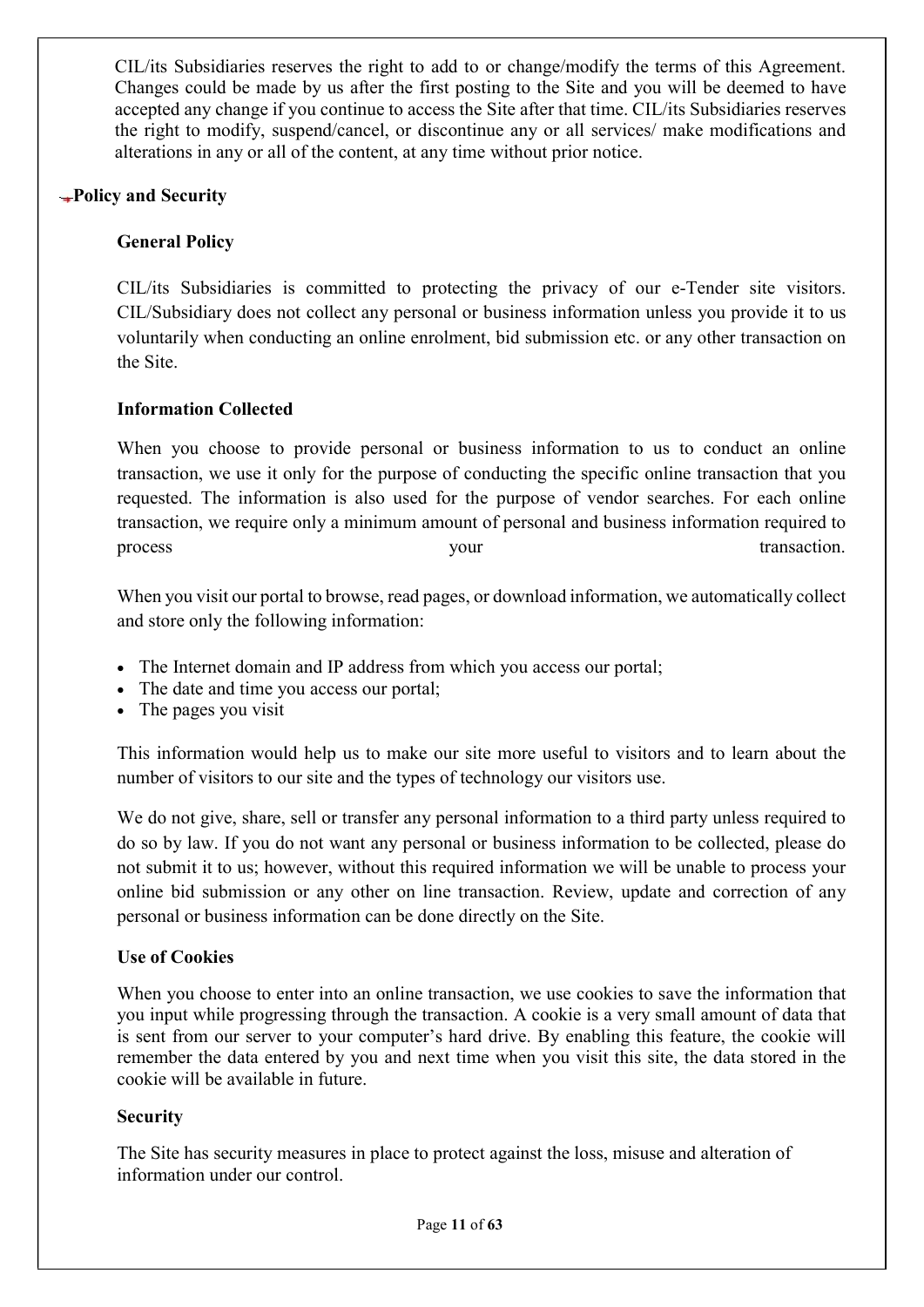#### 8. PREPARTION AND APPROVAL OF NIT

8.1 Standard NIT: There will be standard NIT format for each department which will be framed in compliance with the e-Procurement Manual and shall be uniformly followed across all the Areas & Headquarter of CIL/Subsidiary. The standard NIT will be framed by HoD of the concerned tender inviting department at CIL/Subsidiary HQ in consultation with e-Procurement Cell regarding conformity with eprocurement portal software. The standard NIT format shall be approved by concerned Director of CIL/Subsidiary companies and will be circulated to all Areas of CIL/Subsidiary by the concerned HoDs at CIL/Subsidiary HQ.

8.2 In case standard NIT is prepared and circulated by CIL, it should be followed uniformly throughout all the Subsidiary Companies. The minor changes as per the requirement of Subsidiary Companies or incorporation of subsequent modification in manuals/circulars/guidelines may be made with approval of concerned Director of Subsidiary Companies.

8.3 The works for which standard NIT is not applicable, a fresh NIT will be framed by HoD of the concerned tender inviting department at CIL/Subsidiary in consultation with e-Procurement Cell regarding conformity with e-procurement portal software Concerned Technical Department (CTD). Such NIT will be approved by concerned Director of CIL/Subsidiary Companies.

#### Pre-Tender activities

a) Architectural and structural drawings: Architectural and structural drawings (fit for construction) are among the core requirements for projects. Finalization of these drawings at the earliest, preferably at the time of preparation of the cost estimate itself, can help to determine quantities of various items of the work. Adverse consequences of not preparing these drawings before invitation of tenders may manifest in the form of delay in execution of the work and deviations in quantities of the items of work. Hence, approved architectural and structural drawings should be available before invitation of tenders. Fit for construction (sometimes called Good for construction) drawings means the architectural and structural drawings approved by the project executing authority as well as be by the authority governing the extant rules / laws, including byelaws, such as local authorities.

b) Pre-Notice inviting Tender (NIT) Conference: In complex and innovative procurement cases or where the procuring entity may not have the required knowledge to formulate tender provisions, a pre-NIT conference may help the procuring entity in obtaining inputs from the industry. Such conferences should be widely publicised so that different potential suppliers can attend.

c) Empanelment of contractors: Public authorities may empanel/ register contractors of those specific goods and services which are required by them regularly. Performance of such empanelled contractors should be reviewed periodically. The list of registered contractors shall be updated on a regular basis. The category/ class of contractors may be upgraded/ downgraded or contractors may be de-listed based on their performance. Empanelment of contractors shall be done in a fair and equitable manner, preferably online after giving due publicity. The practice of inviting bids for works tenders only from empanelled contractors may be confined to tenders up to certain threshold value, as decided by the project executing authorities.

8.4The Tenders for Turnkey Contract shall be dealt as per "Works" tenders with two part system and customized NITs shall be made by user department as per need. If required Technical Parameter sheets (TPS) can be used additionally for these tenders. TPS can also be used in any other Works or Service tender as per specific requirement of the tender with the approval of Competent Authority as per this clause as explained above.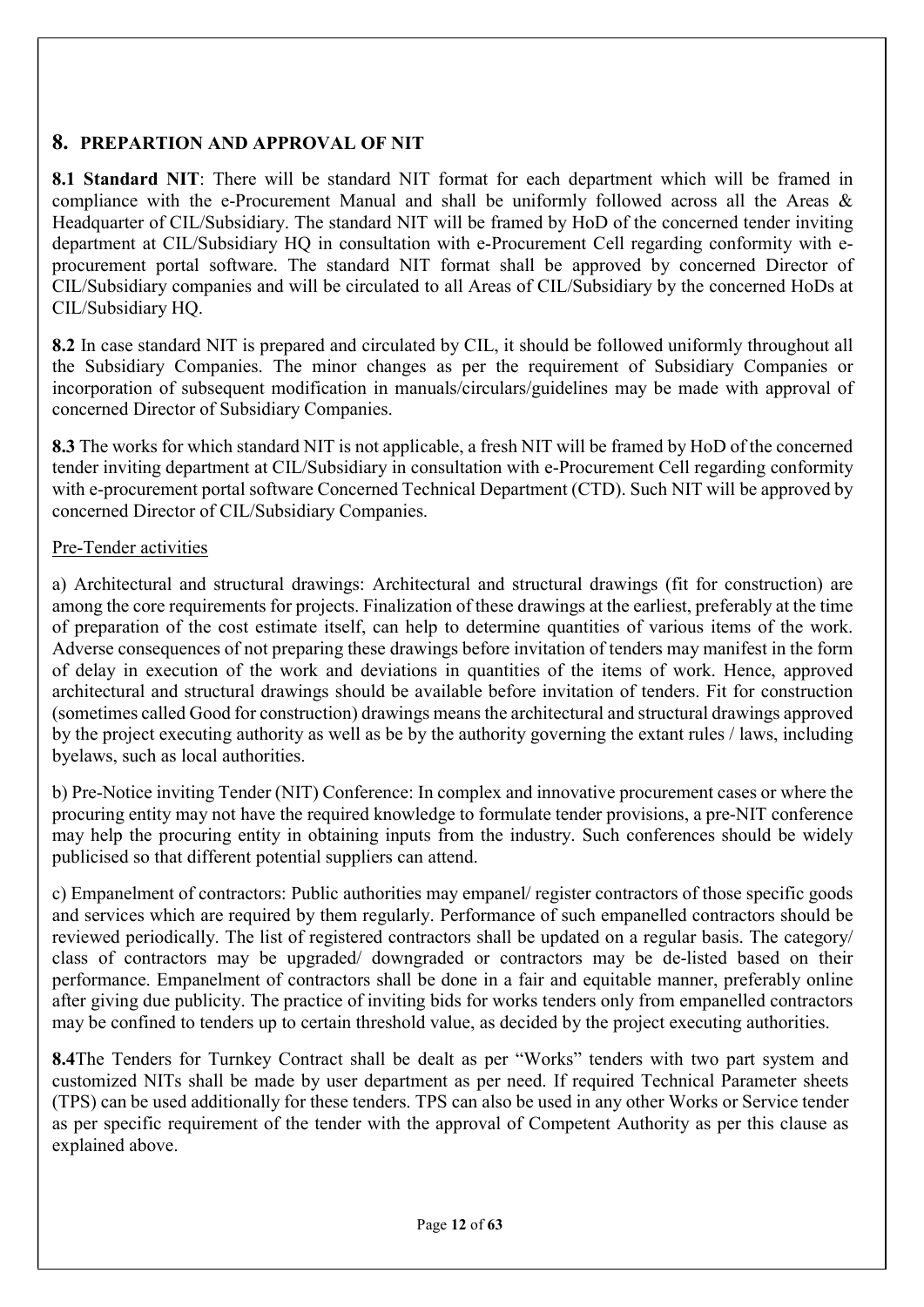8.5 There will be standard GTE Templates available on the e-Procurement portal which will be uniformly followed across all the Areas & Headquarter of CIL/Subsidiary. The standard GTE Templates will be framed by the tender inviting department at CIL/Subsidiary, HQ in consultation with e-Procurement Cell and shall be circulated to all Areas of CIL/Subsidiary by the concerned HoDs at CIL/Subsidiary HQ.

#### 8.6 Tender documents:

a) The document is the fundamental document in the public procurement process as after award of the contract it becomes part of the contract agreement. All necessary provisions governing the contract should be clearly provided in the tender document. Examples are technical specifications, drawings, commercial terms and conditions including payment terms, obligations of the procuring entity and the contractor, timeframe/milestones for execution of the project, tax implications, compliance framework for statutory and other norms, reporting on progress/ quality of the work, dispute resolution. Provisions/clauses in the tender document should be clear to avoid differences in interpretation of possible time overrun, cost overrun and a quality compromise. Comprehensive survey  $\&$  soil investigation report, area grading  $\&$  mapping of underground facilities, where project is to be executed, may be made available and, made part of tender document. Model Tender Documents issued by the Coal India Ltd (CIL) may be used, with due customisation.

b) In tenders containing General Conditions of Contract (GCC), additional/special conditions to be incorporated in the tender document, shall be need based and specific. The GCCs should not be altered and changes, if any, in conditions of contract should only be made through the Special Conditions of Contract.

c) Identification of milestones may be done ibn as optimal and sequential manner and the same may be stipulated in the tender document along with enabling provisions.

d) Payment terms prescribed in the tender document should be such that the payment made to contractors at every stage is commensurate to quantum of work done, subject to any requirements for initial mobilisation.

e) Procuring entities may issue instructions regarding appropriate delegation of authority for approval of deviations, variations and changes in the scope of the contact.

f) Provision of price variation, wherever considered appropriate, as well as methodology for calculation of the same shall be clearly stipulated in the tender document.

g) Quality Assurance Plan (QAP) may be incorporated in the tender document/ contract. Schedule of visit by various levels of officials should also form art of the QAP.

h) Technical and Financial eligibility Criteria for the bidders are important in the public procurement process. They shall be clear and fair, having regard to the specific circumstances of the procurement. Appropriate parameters should be prescribed in the eligibility criteria for bidders, to enable selection of the right type of bidders in public interest, balancing considerations o quality, time and cost.

i) Open online tendering should be the default method to ensure efficiency of procurement. Public authorities should also keep the experience criteria broad based so that bidders with experience in similar nature of works in various sectors can participate.

j) Pre-bid conference may be conducted for large value tenders by Procuring Entities. The Place and time of pre-bid conferences should be mentioned in the tender document and/or publicized through newspaper publication.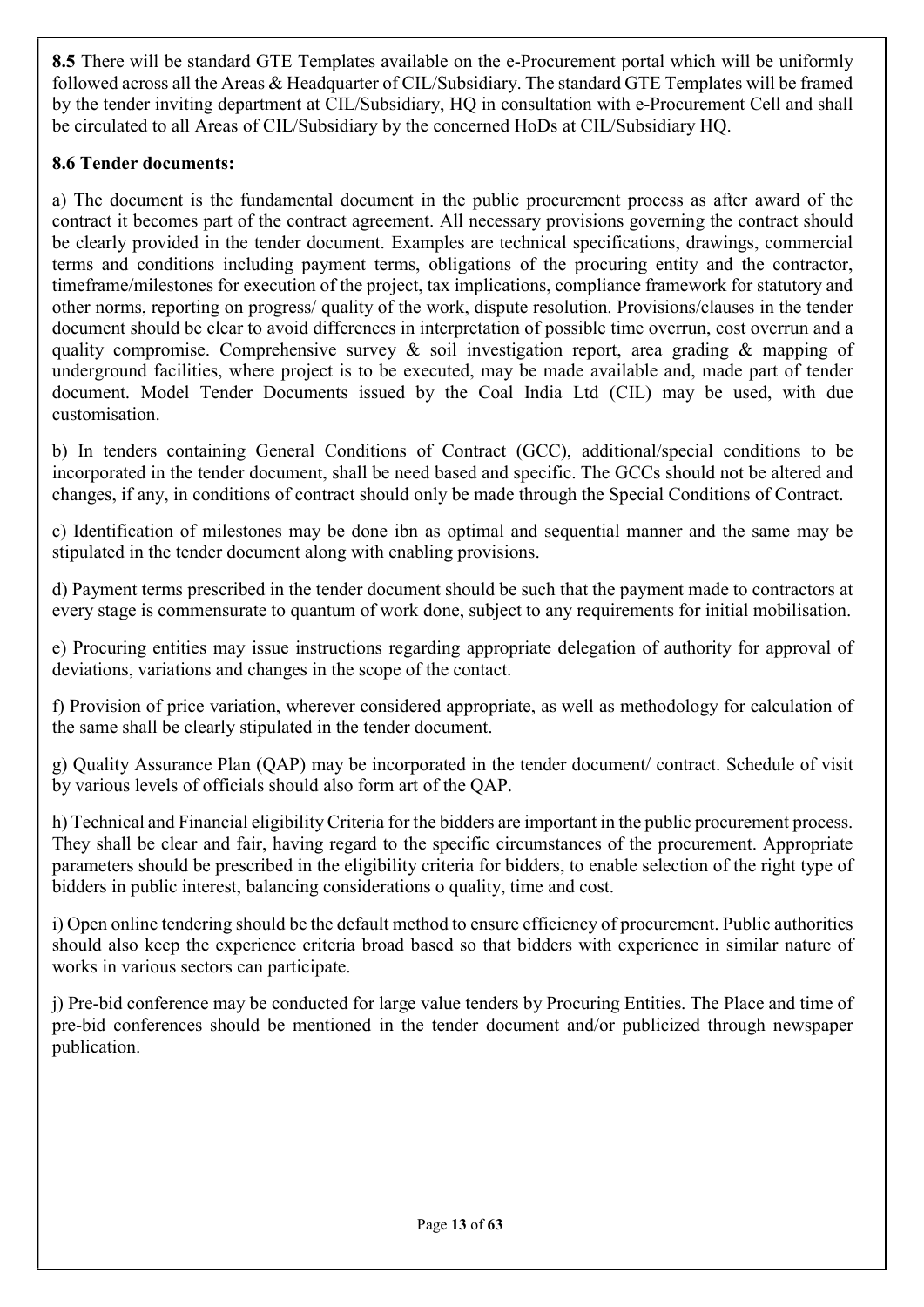# 9. I. PROFORMA FOR UNDERTAKING TO BE ACCEPTED UNCONDITIONALLY BY BIDDER/S FOR GENUINENESS OF INFORMATION FURNISHED ONLINE AND AUTHENTICITY OF THE DOCUMENTS UPLOADED ONLINE IN SUPPORT OF HIS ELIGIBILITY :( TO BE ACCEPTED THROUGH GTE)

#### FORMAT OF UNDERTAKING

We solemnly declare that:

 1. I/We am/are submitting Bid for the work ……….. against Tender id No.(to be entered by TIA) ......................... Dated………………… and I/we offer to execute the work in accordance with all the terms, conditions and provisions of the bid.

 2. All information furnished by us in respect of fulfilment of eligibility criteria and qualification information of this Bid is complete, correct and true.

- 3. All copy of documents, credentials and documents submitted along with this Bid are genuine, authentic, true and valid.
- 4. I/ We hereby authorize department to seek references / clarifications from our Bankers.
- 5. We hereby undertake that we shall register and obtain license from the competent authority under the contract labour (Regulation & Abolition Act) as relevant, if applicable.
- 6. I/We have not been debarred by any procuring entity for violation of Preference to Make in India (as applicable) vide Order No. P-45021/2/2017-PP (BE-II) dated 16.09.2020, issued by Govt. of India as amended from time to time.
- 7. l/We do not have relationship with any other participating Bidders, directly or through common third parties, that puts us in a position to have access to information about or influence on the bid of another Bidder.
- 8. l/We or any of my/our affiliate has/have not participated as consultant in the preparation of the design or technical specification of the contract that is the subject of the bid.
- 09. Bid Security Declaration: lf l/we withdraw or modify our bid during the period of validity, or if l/we are awarded the contract and l/we fail to sign the contract, or to submit a performance security before the deadline or any other default which attracts forfeiture of EMD (as prescribed in the existing manuals) as defined in the request for bids document, l/we will be banned for two years from being eligible to submit Bids in CIL and its subsidiaries.(Applicable for tenders to be invited upto 31.12.2021)
- 10. If any information and document submitted is found to be false/ incorrect at any time, department may cancel my/our Bid and action as deemed fit may be taken against me/us, including termination of the contract, forfeiture of all dues and banning of our firm and all partners of the firm etc as per the tender document.

Note: Tender specific or for a particular category of tender, relevant Clauses may be added/modified/substituted while framing the standard NIT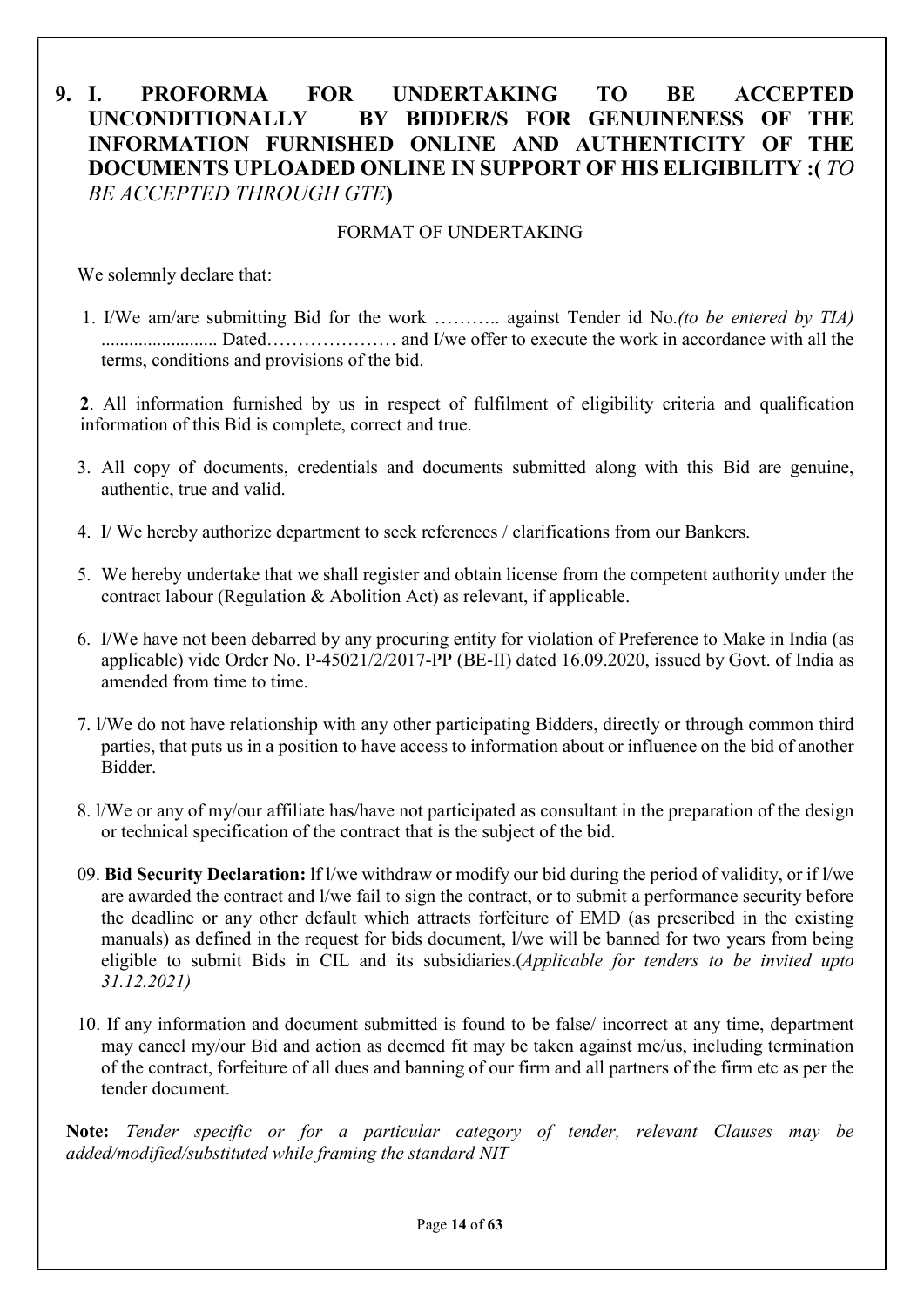# 9. II. PROFORMA FOR UNDERTAKING TO BE UPLOADED BY BIDDER/S (ON THEIR LETTER HEAD) REGARDING RELATIVES AS EMPLOYEES OF COMPANY, ARBITRATION CLAUSE (IN CASE OF PARTNERSHIP FIRM/JV), LOCAL SUPPLIER STATUS OF THE BIDDER ETC.:

#### PROFORMA FOR UNDERTAKING

(To be uploaded by the Bidder on his Letter Head during submission of bid online)

I / We, ..................................................................................., Proprietor/Partner/Legal Attorney/Director/ Accredited Representative of M/s. .................................., solemnly declare that:

1. Myself/Our Partners/Directors don't has/have any relative as employee of Coal India Limited.

OR

The details of relatives of Myself/Our Partners/Directors working as employee of Coal India Limited is as follows:

- a) Name of the employee
- b) Place of posting
- c) Department
- d) Designation
- e) Type of relation Wife/Husband/ Father/ Step-Father/Mother / Step-Mother/ Son/Step-son/ Son's wife / Daughter / Daughter's Husband / Brother/ Step-Brother/ Sister / Stet-Sister.
- 2. \*I/We hereby confirm that we have registration with CMPF / EPF Authorities. We shall make necessary payments as required under law.

Or

 \*I/We hereby undertake that we shall take appropriate steps for registration as relevant under CMPF / EPF authorities, if applicable. We shall make necessary payments as required under law.

#### \* Delete whichever is not applicable.

3. \*\* I/We have not been banned or delisted by any Govt., or Quasi Govt. Agencies or PSUs.

Or

\*\*I / We ... ... ... ... ... ... have been banned by the organization named " \_\_\_\_\_\_\_\_\_\_\_\_\_\_" for a period of………………… year/s, effective from ………………. to……………………..…..

#### \*\* Delete whichever is not applicable.

4.We,……………………………………………………………………………………………………… ………..(Name of Partners of Partnership Firm/Joint Venture), partners of …………………………………………………………………..(Name of Partnership Firm/Joint Venture) hereby consent to abide by the relevant provisions of General Terms and Conditions of CMM/MCEW pertaining to arbitration.

#### (Applicable in case of Partnership firm/Joint Venture)

- 5. We certify that the works/services offered by us against the tender for the work "…………………………… (Name of work)" against NIT No/Tender ID. ......................... Dated……………, meet the minimum local content requirement and has local content:
	- \* Equal to or more than 50% (Select this, in case of Class-I Local Suppliers) i.e………% (indicating the percentage of local content)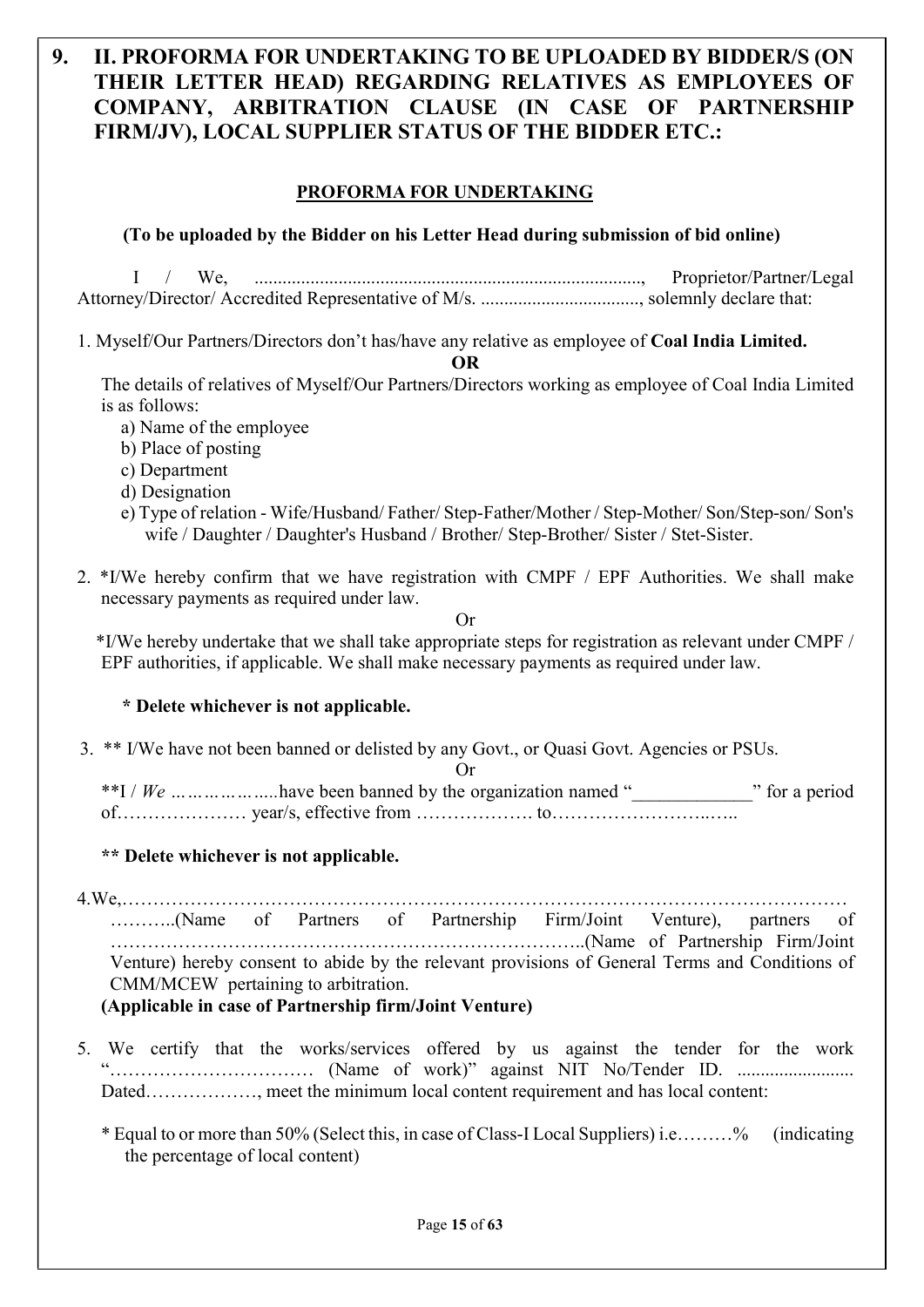\* More than 20% but less than 50% (Select this, in case of Class-II Local Suppliers) i.e.………% (indicating the percentage of local content)

#### \*Delete whichever is not applicable.

- Note: If the estimated value of procurement is more than Rs. 10 crores, all the Bidders shall submit along with this Undertaking, a certificate (with UDIN) from the statutory auditor or cost auditor of the company (in case of companies) or from a practicing cost accountant or practicing chartered account (in respect of suppliers other than companies) giving the percentage of local content.
- 6. Certificate regarding compliance to order no.F.No.6/18/2019-PPD dt 23/7/2020 as amended from time to time of Ministry of Finance, Dept of Expenditure, Public Procurement Division with respect to restrictions on procurement of goods, services or works from a Bidder of a country which shares a land border with India and on sub-contracting to contractors from such countries - I/we have read the Clause regarding restrictions on procurement from a Bidder of a country which shares a land border with India and on sub-contracting to contractors from such countries; I/we certify that I am/ we are not from such a country or, if from such a country, has/have been registered with the Competent Authority and will not sub-contract any work to a contractor from such countries unless such contractor is registered with the Competent Authority. I hereby certify that I/we fulfil all requirements in this regard and I am/ we are eligible to be considered.
	- Note: Where applicable, evidence of Competent Authority shall be attached along with this Undertaking.
- 7. If any information and document submitted is found to be false/ incorrect at any time, department may cancel my/our Bid and action as deemed fit may be taken against me/us, including termination of the contract, forfeiture of all dues and banning of our firm and all partners of the firm etc as per the tender document.

Note: Tender specific or for a particular category of tender, relevant Clauses may be added/modified/substituted while framing the standard NIT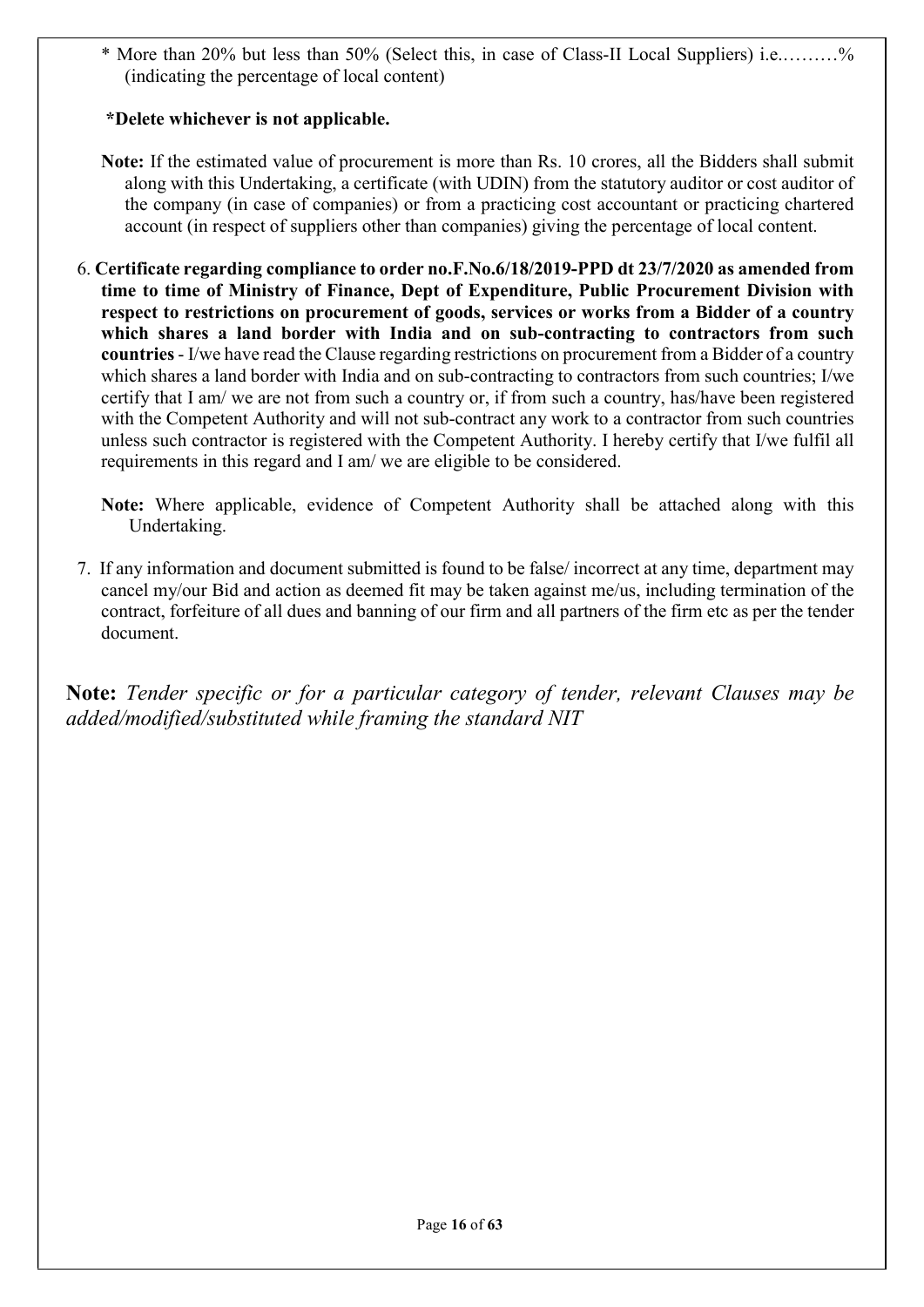## 10. PROFORMA FOR LETTER OF BID TO BE ACCEPTED UNCONDIOTIONALLY BY BIDDER DURING SUBMISSION OF BID ONLINE : (TO BE ACCEPTED THROUGH GTE)

#### FORMAT OF "Letter of Bid" (for Works & Services Tenders)

#### LETTER HEAD OF BIDDER (As enrolled on the e-Procurement Portal of CIL)

To,

The Tender Inviting Authority ..............Coalfields Limited

Sub. : Letter of Bid for the work " -----------------------------------------" (to be filled by the department)

| Ref. | N |  | to bel | THE <sub>d</sub><br>. nv | the<br>e denartment - |  |
|------|---|--|--------|--------------------------|-----------------------|--|
|------|---|--|--------|--------------------------|-----------------------|--|

2. Tender Id No. : "---------------------------------------------------" (to be filled by the department)

Dear Sir,

This has reference to above referred bid. I/we have read and examined the conditions of contract, Scope of Work, technical specifications, BOQ and other documents carefully.

I /We am/are pleased to submit our bid for the above work. I/We hereby unconditionally accept the bid conditions and bid documents as available in the website/e-Procurement portal, in its entirety for the above work and agree to abide by and fulfill all terms and conditions and specifications as contained in the bid document.

I/we here by submit all the documents as required to meet the eligibility criteria as per provision of the bid notice/document.

I/We hereby confirm that this bid complies with the Bid validity, Bid Security and other documents as required by the Bidding documents.

If any information furnished by me/us towards eligibility criteria of this bid is found to be incorrect at any time, penal action as deemed fit may be taken against me/us for which I/We shall have no claim against CIL/Subsidiary.

 Until a formal agreement is prepared and executed, this bid and your subsequent Letter of Acceptance/Work Order shall constitute a binding contract between us and …….(*To be filled up by* Department) Coalfields Ltd.

Should this bid be accepted, we agree to furnish Performance Security within stipulated date and commence the work within stipulated date. In case of our failure to abide by the said provision ........... …….( To be filled up by Department) Coalfields Ltd. shall, without prejudice to any other right or remedy, be at liberty to "cancel the letter of acceptance/ award and to forfeit the Earnest Money and also debar us from participating in future tenders for a minimum period 12 months" OR to act as specified in the NIT.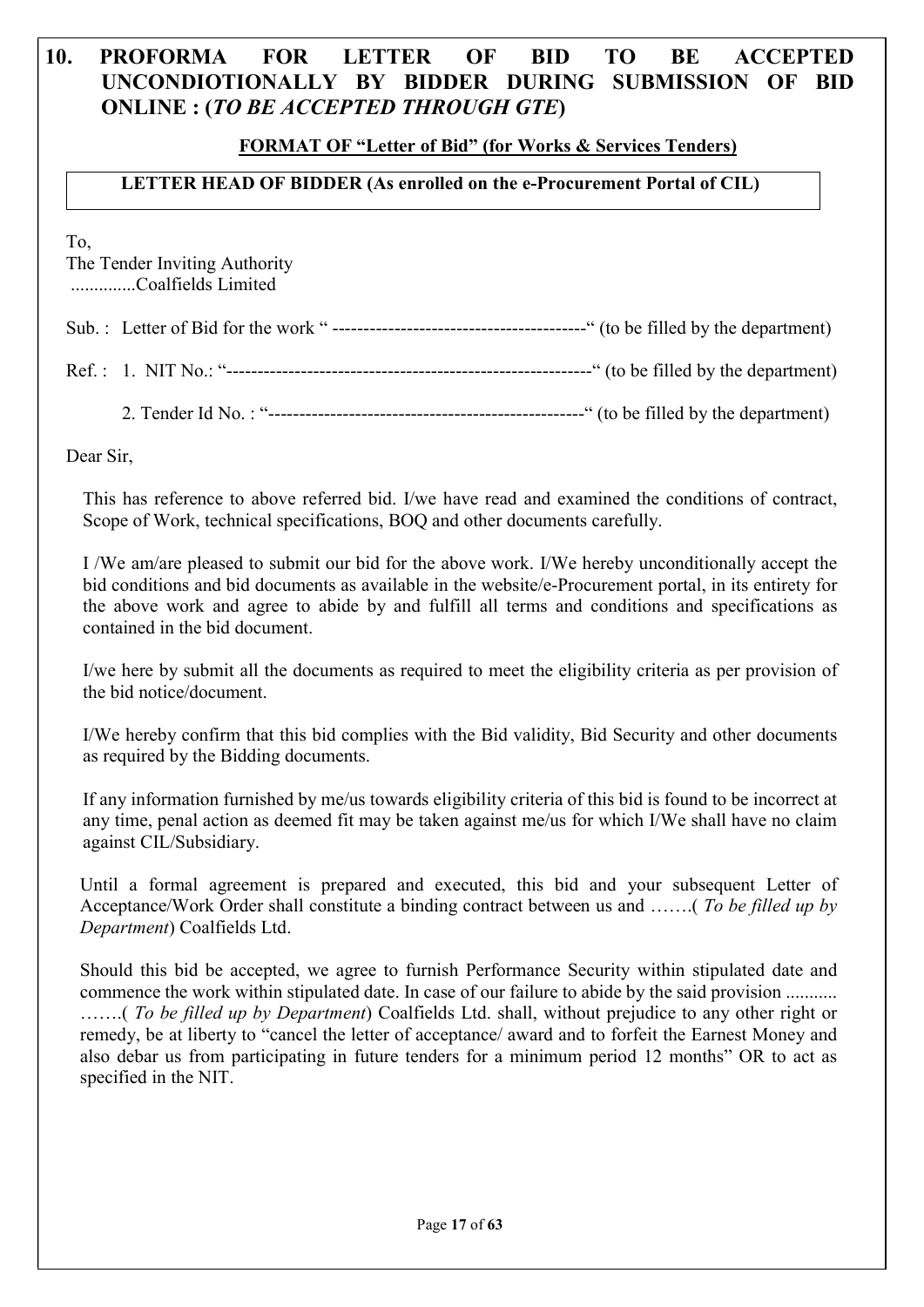#### 11. THE DUTIES AND RESPONSIBILITIES:

The following *Roles* have been identified for the departmental users, which are to be executed with valid Digital Signature Certificate:

- a. CREATOR OF TENDER: The role of CREATOR will be assigned to the tender dealing officer. The CREATOR will have the privilege of online creation of Tender on the e-Procurement portal of CIL, based on the approved and financially concurred Estimate/Indent. CREATOR will be responsible for timely and accurate creation of tender on the e-Procurement portal with his Digital Signature Certificate.
- b. PUBLISHER OF TENDER: The role of PUBLISHER will be assigned to the HoD (Head of the Department) of the tender inviting department. The PUBLISHER will have the privilege of online publication of the tenders created on the e-Procurement portal of CIL, based on the approved and financially concurred Estimate/Indent. PUBLISHER will be responsible for timely publish of tender after due scrutiny of created tenders on the e-Procurement portal with his Digital Signature Certificate.
- c. OPENERS OF TENDER: The role of OPENER will be assigned to the members of Tender Committee only. The tender will be decrypted and opened with the Digital Signatures Certificate of Bid Openers as identified during creation of the tender. OPENERS will be responsible for decryption and opening of tender on the pre-scheduled date & time, on the e-Procurement portal with his Digital Signature Certificate.
- d. EVALUATOR OF TENDER: The role of EVALUATOR will be assigned to the member of Tender Committee from the tender inviting department. The Evaluator will have the privilege to enter and upload the decision of the Tender Committee in the e-Procurement portal. EVALUATOR will be responsible for timely and accurate evaluation of tender on the e-Procurement portal in compliance with the decision of Tender Committee, with his Digital Signature Certificate.
- e. AUDITOR OF TENDER: The role of AUDITOR will be assigned to all the departmental users. The AUDITOR will have the privilege of online viewing of the entire tendering process after opening of bid till award of contract. AUDITOR can only view the tender information and documents but cannot do any editing.
- f. SYSTEM ADMIN/ APPLICATION ADMIN/ NODAL OFFICER: The role of SYSTEM ADMIN, APPLICATION ADMIN & NODAL OFFICER will be assigned to the executives of e-Procurement Cell for online User Management and Administration of e-Procurement Application.
- g. SUPPORT ADMIN: This new role of "Support Admin" will be granted to the executives of Finance Dept who will be responsible for maintaining the accounts related to refund of EMD. He will operate the Central Pool account of CIL/Subsidiary. This role will have the following roles and privileges:
	- i. Access to Reports relating to transactions of Pool account
	- ii. Access to Reports relating to the refund transactions initiated from Pool account.
	- iii. Access to Reports relating to the EMD transfers from Pool account to Dept Account
	- iv. Access to Reports relating to the status of refund transactions made through Axis Bank.
	- v. Access to Reports relating to the EMD transactions received from Bidders after online rejection of the Bidder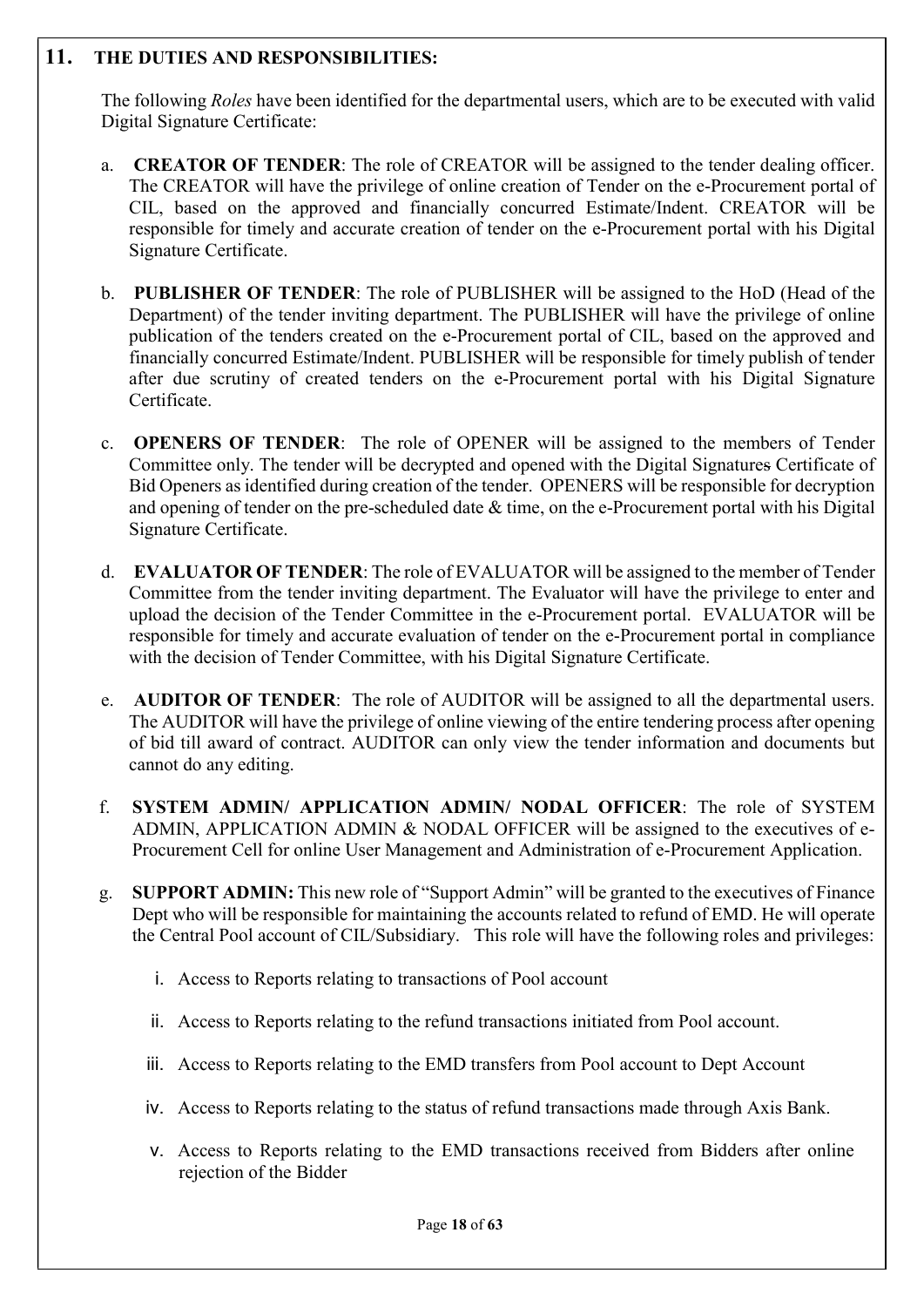- vi. Privilege to transfer EMD amount from Pool Account to Department Account.
- vii. Privilege to authorize refund of the transactions which could not be processed automatically at the time of rejection.

#### Note:

- i. The departmental users will be responsible for timely renewal of their DSC.
- ii. For Tender management, one Individual may have multiple Roles (Creator/ Publisher/ Opener/ Evaluator/ Auditor).
- iii. For User management, one Individual will have single Role (System Admin/Application Admin/Nodal Officer)
- iv. Officials of e-Procurement Cell may be assigned with the role of Creator/Publisher/Opener/Evaluator /Auditor/ Bidder for the limited purpose of testing and training to the departmental users and Bidders.

# 12. SPECIAL SITUATIONS:

- a. User on Leave/Tour: If an executive is on Leave/Tour, his/her DSC will not be used by any other person. It is advisable that "Two out of Three" or "Two out of Four" option for Bid Openers should be selected in general, so that the bid opening process does not get suffered due to temporary absence of any Bid Opener. However, the concerned executive, on his/her discretion may use his/her DSC for decryption and opening of bid from the place of stay during such period of his/her leave/tour.
- b. Transfer of User: If an executive is transferred to a new place, he will carry his/her DSC to the new place of posting and his/her organizational place will be reallocated by e-Procurement Cell on a written request from the executive concerned. It will be the responsibility of the executive concerned to inform the e-Procurement Cell, immediately after his/her joining at the new place of posting, for mapping of his/her profile to new location. However, if the executive is having some pending job of Bid opening for any tender floated from his/her previous place of posting, he/she will be responsible to open such tenders at scheduled date from his/her new place of posting.
- d. Superannuation of User: If an executive is superannuated, he/she will carry his/her DSC with him. However, if the executive is having some pending role of bid Opener for any tender in CIL/Subsidiary, he/she will be responsible to open such tenders at scheduled date from his/her place of residence. After opening of all such tenders, the profile of User will be blocked in the e-procurement portal of CIL.
- e. Loss of DSC: In case the Digital Signature Certificate is lost or misplaced, FIR/Diary should be lodged/made by the concerned executive and e-Procurement cell should be informed immediately with a copy of FIR/Diary. Effort will be made to obtain another copy of DSC from the DSC provider and till such period the date of opening of Tenders in which he/she has already been assigned the role of Bid Opener will have to be extended, if required. In case it is not possible to prepare a copy of the DSC due to any reason, then the Tender, which are yet to be opened may have to be cancelled and re-tendered, if other bid openers also fail to open the bid.
- f. Change of Role: For any change of role of departmental user, a written request by the HOD of the concerned department shall be sent to e-Procurement cell/Nodal officer.

# 13. SYSTEM OF ONLINE COLLECTION AND AUTO RESETTLEMENT/ REFUND OF EMD:

- 1. EMD will be collected centrally at one account at CIL/Subsidiary HQ viz. Pool Account.
- 2. Bidder will be allowed to submit his/her bid only after his/her EMD is received by CIL/Subsidiary.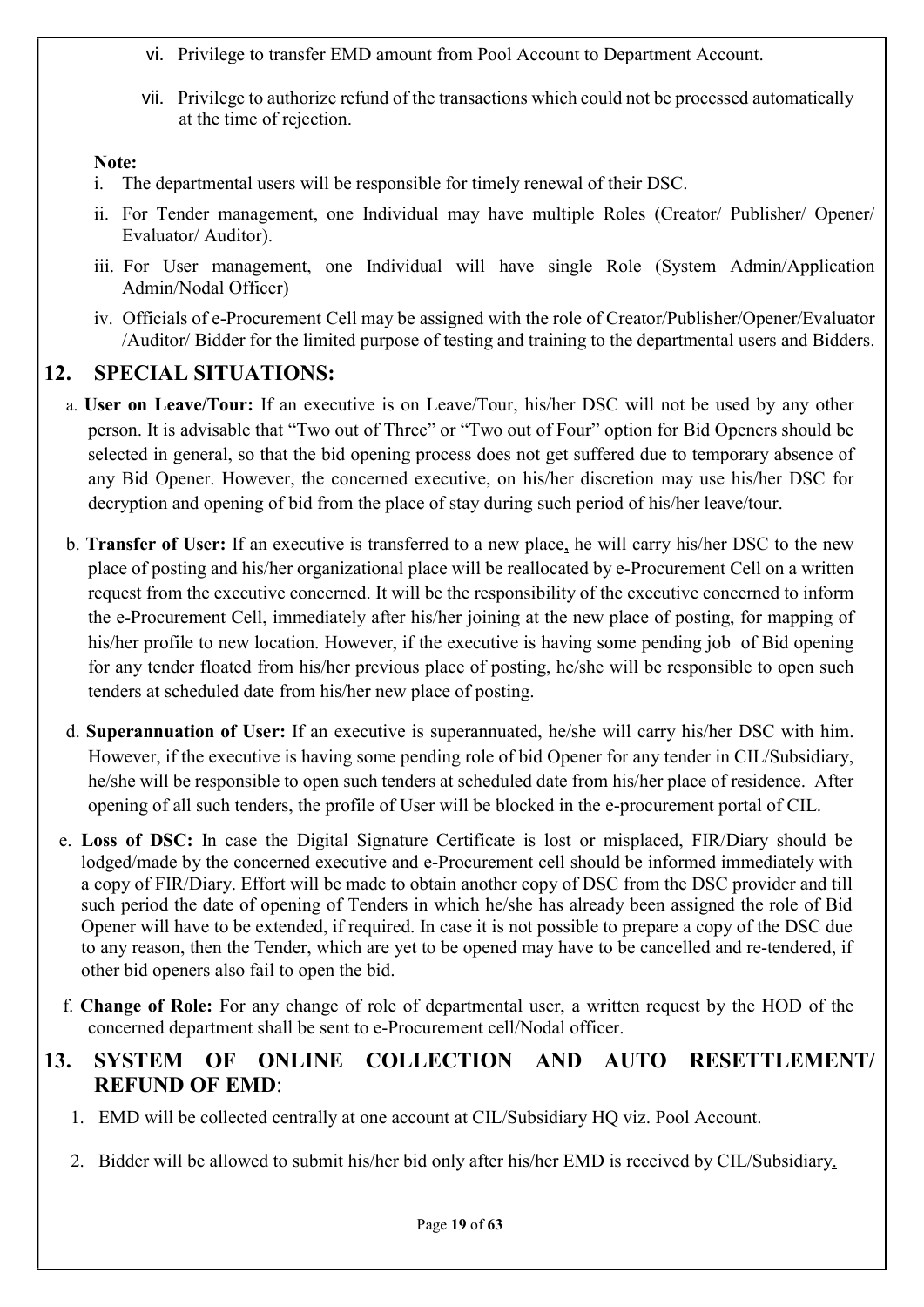- 3. EMD of rejected Bidders will be refunded at any stage directly to the account from where it had been received (except the Bidders whose EMD is to be forfeited). Refund will be made by an automatic process triggered by the online rejection of bids by the system/evaluator. The Bidders should be given enough precaution in the NIT that Bidder should make payment from their own account and any claim for non-receipt of the refund in any account other than the one from which payment of EMD is made, will not be entertained.
- 4. If the refund of EMD is not received by the Bidder in the account from which the EMD has been made due to any technical reason then it will be paid through e-payment as per the prevalent manual system.
- 5. At appropriate stage of tender evaluation the EMD which is to be retained will be resettled to the respective Area Account by the system automatically.
- 6. EMD will be received through online modes only.
- 7. In case of online payment the Evaluator will not have option to override the evaluation done by the system w.r.t. EMD receipt.
- 8. Cash Book and other financial accounting will be done based on the system generated reports/ Reports from user department/ Bank statements.
- 9. Suitable modifications in the standard NITs will be required to accommodate these changes.

# 14. Standard Operative Procedure (SOP) for managing the cases of Withdrawal of Bids in e-Procurement System of CIL/Subsidiary

I. The Mode of Withdrawal:

#### A. Online Withdrawal of Bids:

- a. The system of online withdrawal is available on the portal up to end date of bid submission, where any Bidder can withdraw his/her bid which will attract no penal action from department side.
- b. The system of online withdrawal beyond end date of bid submission and till award of contract is also available but not fully functional and under development stage. Once it is developed and implemented only online withdrawal shall be considered except for some exceptional cases as mentioned in clause below.

#### B. Offline Withdrawal of Bids:

- a. A partner of Bidder (in case of JV and partnership firms) whose DSC is registered on the e-Procurement portal can access the portal for online withdrawal but when there is a split in the business relationship, the partners whose DSC is not registered on the portal do not have the option of online withdrawal of bid. Hence such partners may opt to use offline method of withdrawal of his/her offer (or express his disassociation from the Bidder organization).
- b. Till a fully functional system of online withdrawal of bid (beyond end date of bid submission and till award of contract) is not developed and implemented, offline withdrawal shall also be considered.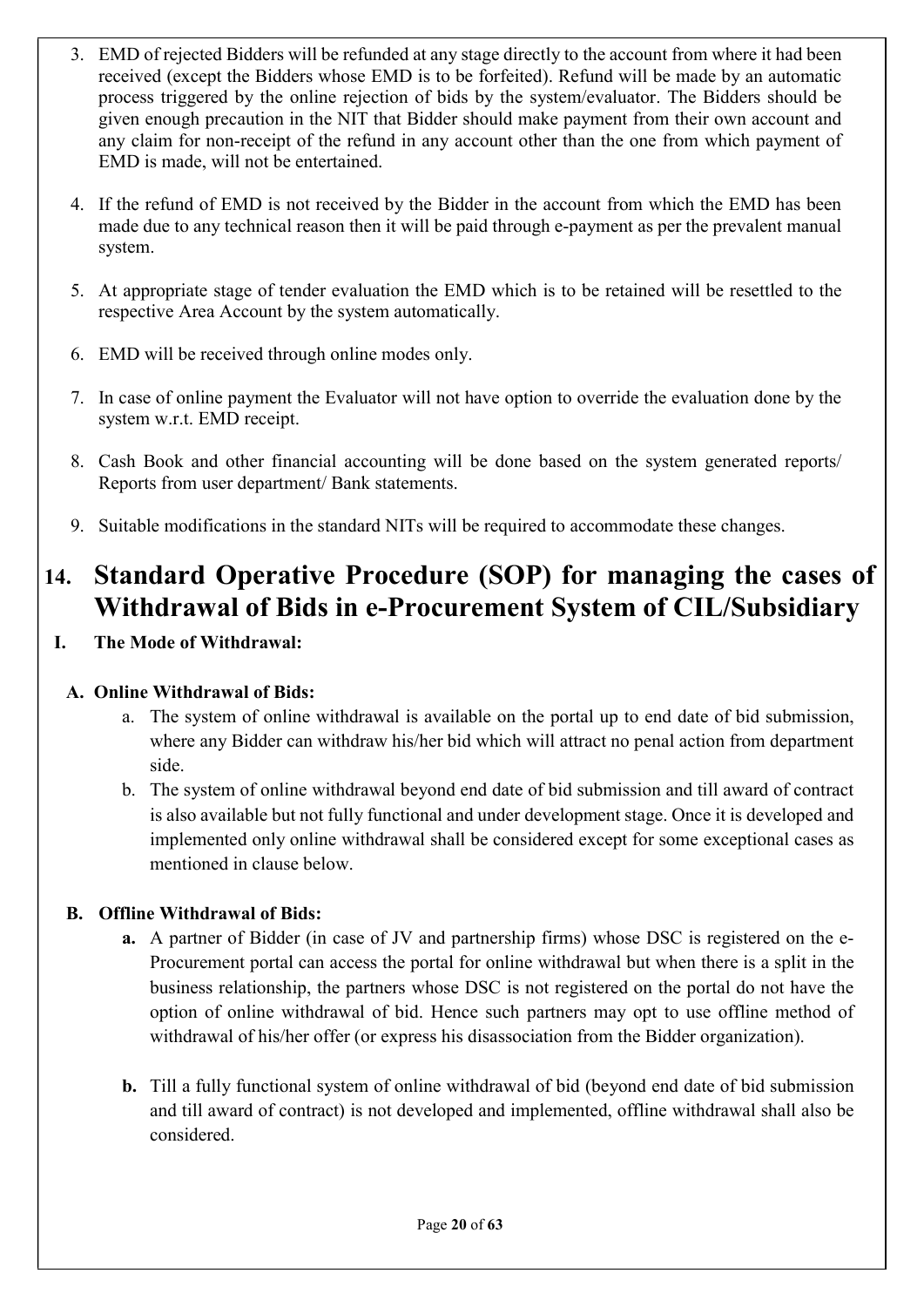#### II. Acceptance of withdrawal by Tender Committee:

- A. Every case of withdrawal under Clause I-(A)(b) and Clause I-(B) shall be put up to Tender Committee for deliberation and further course of action.
- B. The Tender Committee shall apply its due diligence to decide:
	- a. Whether the request for withdrawal of offer has been received from right source and authentic. For this purpose a letter is to be sent by registered post/speed post to the Bidder on the address as given by him in the enrollment page of e-Procurement portal, allowing 10 days' time to confirm the withdrawal. If the Bidder does not confirm the withdrawal within the stipulated period then it should be construed that there is no withdrawal of bid. In case the withdrawal/disassociation from the firm (Joint Venture or Partnership firm) has been submitted by any other partner then also the confirmation has to be sought from the Bidder and if Bidder wants to deny the withdrawal/disassociation from the JV or the partnership firm then the Bidder shall be required to furnish a legally acceptable document signed by all the partners of the firm to substantiate his claim.
	- b. Whether the withdrawal is due to the reason other than to support any mala fide intention of any participating Bidder such as participating or supporting a cartel formation etc.
	- c. If the mala fide intentions in the withdrawal are apprehended then the tender should be cancelled apart from other penal action as per e-Procurement Manual for works and services of CIL and other guidelines/manuals of CIL.
	- d. If no mala fide intentions in the withdrawal are apprehended then the penal action in line with the prescriptions of the e-Procurement Manual for works and services of CIL will be applicable.
	- e. The Tender Committee may also obtain the opinion of legal department in order to ascertain the legal course of action in case of Clause II- $(B)(b)$  and II- $(B)(c)$  above.
- III. The SOP shall be a part of e-Procurement Manual for Works and Services and the NIT documents shall be framed in line with the SOP
- 15. The verification of Document from source shall be done only in case of complaints received or on suspicion. This should be done either through speed post or through electronic communication. No anonymous/pseudonymous complaints shall be entertained. Note: - Not to be part of Tender Document

#### 16. Guidelines for Banning of Business

 CIL and its Subsidiary Companies shall follow the following guidelines for effecting 'Banning of Business' with a contracting entity in respect of Works and Services Contracts.

- 1. Observance of Principle of Natural Justice before banning the business dealings with any contracting entity.
- 2. The contracting entity may be banned in the following circumstances:
	- i) If Bidder backs out after notification of opening of price bid and if that Bidder is found to be L-1.

ii) If L-1 Bidder fails to submit PSD, if any and/or fails to execute the contract within stipulated period. iii)If L-1 Bidder fails to start the work on scheduled time.

- iv) In case of failure to execute the work as per mutually agreed work schedule.
- v) Continued and repeated failure to meet contractual Obligations:

Page 21 of 63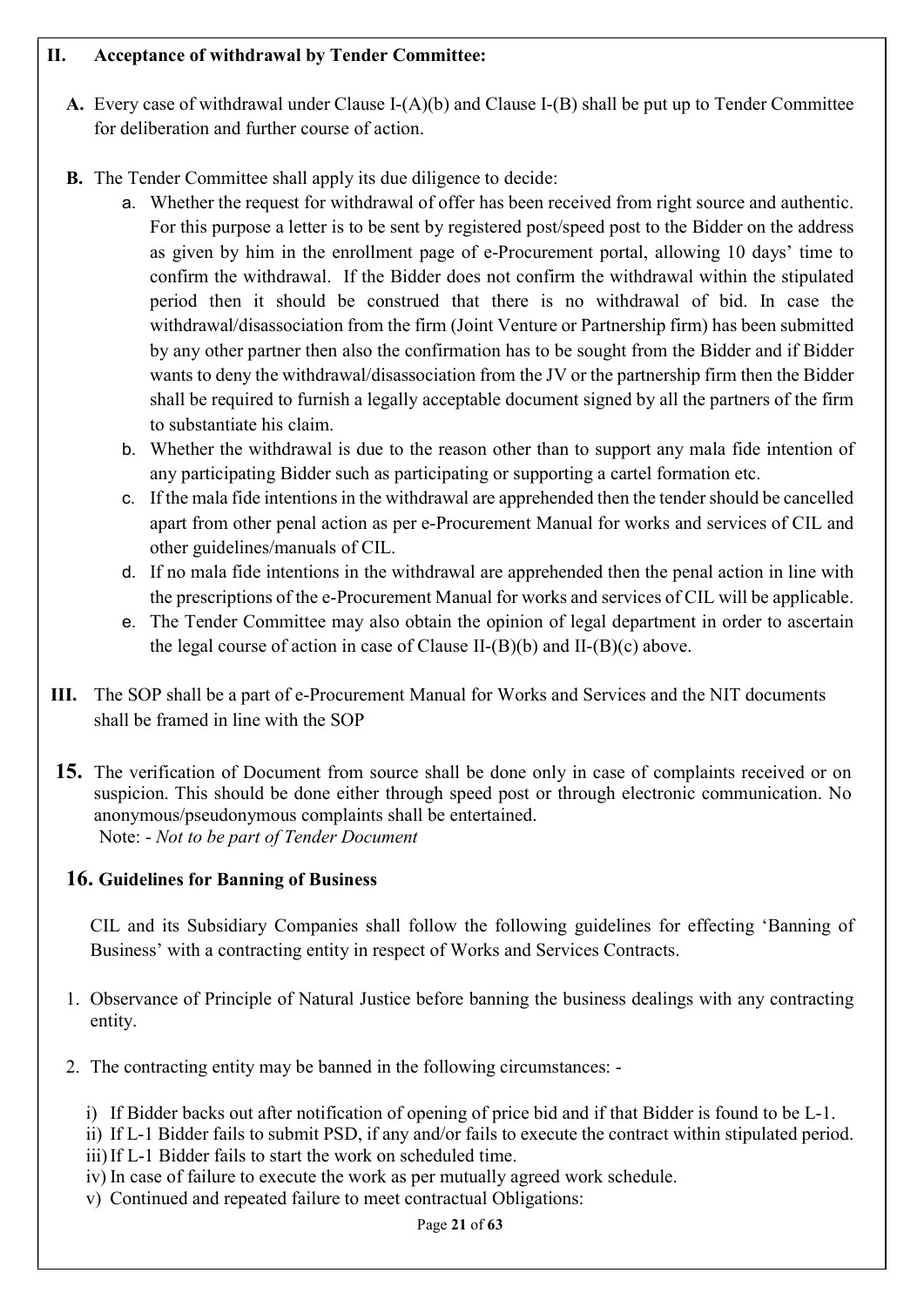- a. In case of partial failure on performance, agency shall be banned from future participation in tenders keeping his present contract alive.
- b. On termination of contract.
- vi) Willful suppression of facts or furnishing of wrong information or manipulated or forged documents by the Agency or using any other illegal/unfair means.
- vii) Formation of price cartels with other contractors with a view to artificially hiking the price.
- viii) The contractor fails to maintain/repair/redo the work up to the expiry of performance guarantee period, when it is specifically brought to his notice.
- ix) Contractor fails to use Mobilisation advance given to him for the purpose it was intended.
- x) Contractor fails to renew the securities deposited to the department.
- xi) The contractor fails to rectify any lapse(s) in quality of the work done within defect liability period.
- xii) Transgression of any clause(s) relating to Contractor's obligation defined in the Integrity Pact wherever such Pact exists.
- xiii) Any other breach of Contract or misdeed which may cause financial loss or commercial disadvantage to the Company.
- 3. Such 'Banning of Business', if and when effected, shall be with prospective effect only. The effect of 'Banning of Business' shall be for future tenders from the date of issue of such Order. However, if any contracting entity is banned after online notification of opening of Price Bid, such a ban will not be effective for that work.
- 4. The banning shall be for a minimum period of one year and shall be effective for the concerned Subsidiary for the tenders invited at Subsidiary level. Similarly, in case of tenders of CIL HQ, banning shall be for CIL HQ. However, if such 'Banning of Business' has to be made effective for entire CIL and its Subsidiaries then approval of Chairman, CIL shall be required. In case of clause 16(2)(vi) above, minimum period of banning shall be 05 (Five) years for work covered under Chapter 3 & 6 of CMM.
- 5. Once a contracting entity is banned, it shall be extended to the constituents of that entity, all partners in case of Joint Venture, all the partners in case of Partnership Firm, owner/proprietor in case of Proprietorship Firm and all the Directors in case of Limited Company. If such banned owner/Proprietor/ Partner/Director make/form different Firms/entity and attempts to participate in tenders, the same will not be entertained during the currency of such banning.
- 6. The above 'Banning of Business' shall be in addition to other penal provisions of NIT/Contract document.
- 7. Approving Authority: The 'Banning of Business' of a contracting entity shall be done with the approval of the Competent Authority as per the details below:
	- a) In case the Accepting Authority of the work is Board or Empowered Committee or FDs or CMD of CIL/Subsidiary Company, then the Competent Authority for banning shall be CMD of CIL/Subsidiary Company.
	- b) In case the Accepting Authority of the work is up to the level of Director of CIL/Subsidiary Company, then the Competent Authority for banning shall be Director of CIL/Subsidiary Company.
- 8. Appellate Authority shall be one Rank higher than the Competent Authority meant for 'Banning of Business'. In case the banning is done with the approval of CMD of the Subsidiary Company then Chairman, CIL shall be the Appellate authority.
- 9. Any change on the above may be done with approval of FDs of CIL.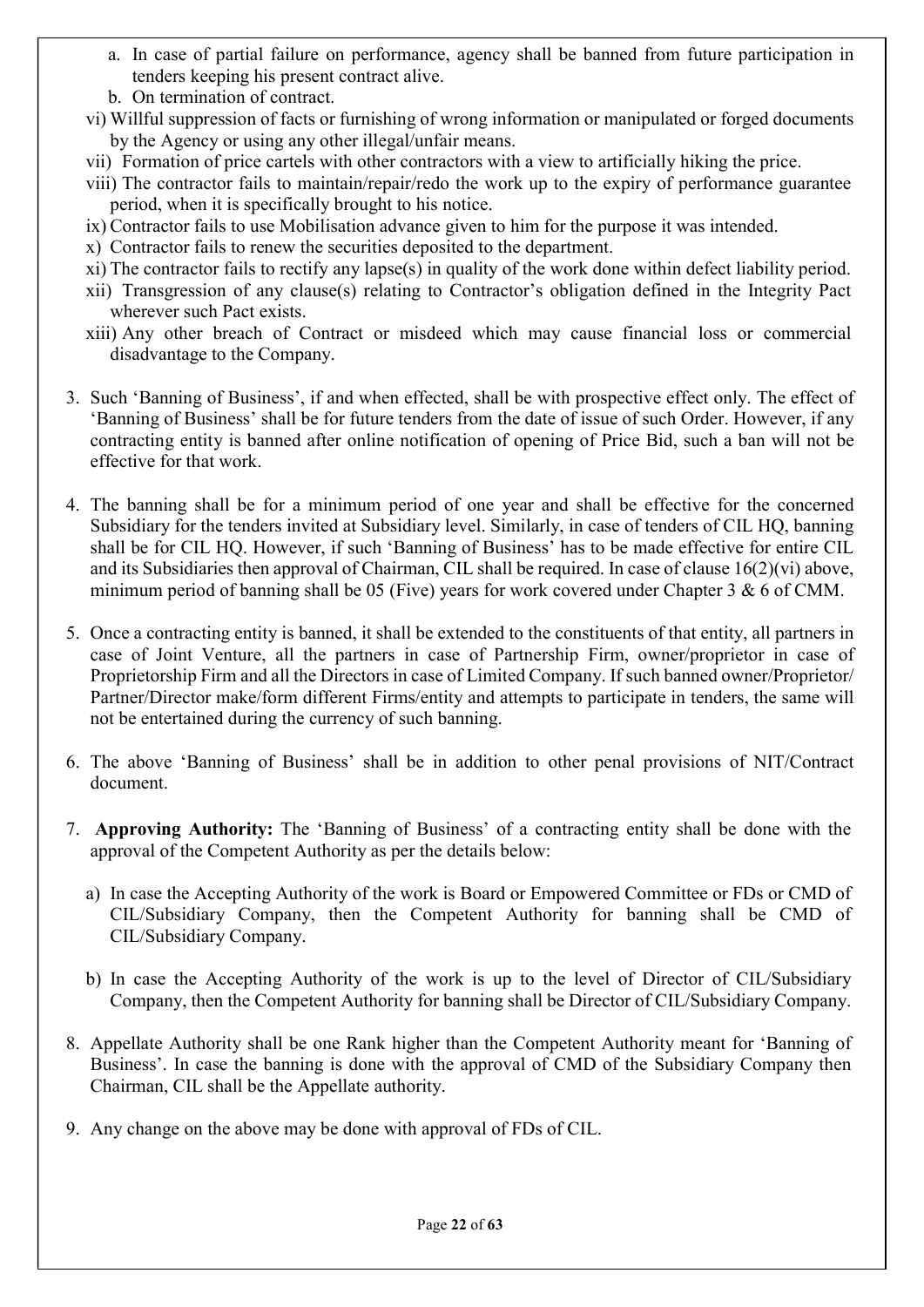- 10.All the orders of banning or orders passed in appeal shall be marked to GM(CMC) / Civil / concerned HODs of CIL/Subsidiary Company. Further, all such orders will be uploaded in Coal India site as well website of the Subsidiary Company.
- 11. Efforts shall be made by the concerned Department so that such order is linked to e-tender portal of Coal India Limited.

#### 17. Procurement through GeM for Services

(i) The guidelines issued by GeM/Gol from time to time through Notification/ Circular/ Office Memorandum will be followed for procurement through GeM, even if the same are either not specially indicated in the Contract Management Manual (CMM) Chapter - 2, 3 & 6 and Manual for Civil Engineering Works (MCEW) of CIL or not in line with the provisions of CIL's CMM Chapter - 2, 3 & 6 and MCEW.

(ii) The other provisions which are not mandated by GeM portal shall be guided as per respective Manuals/ Guidelines.

\*\*\*\*\*\*\*\*\*\*\*\*\*\*\*\*\*\*\*\*\*\*\*\*\*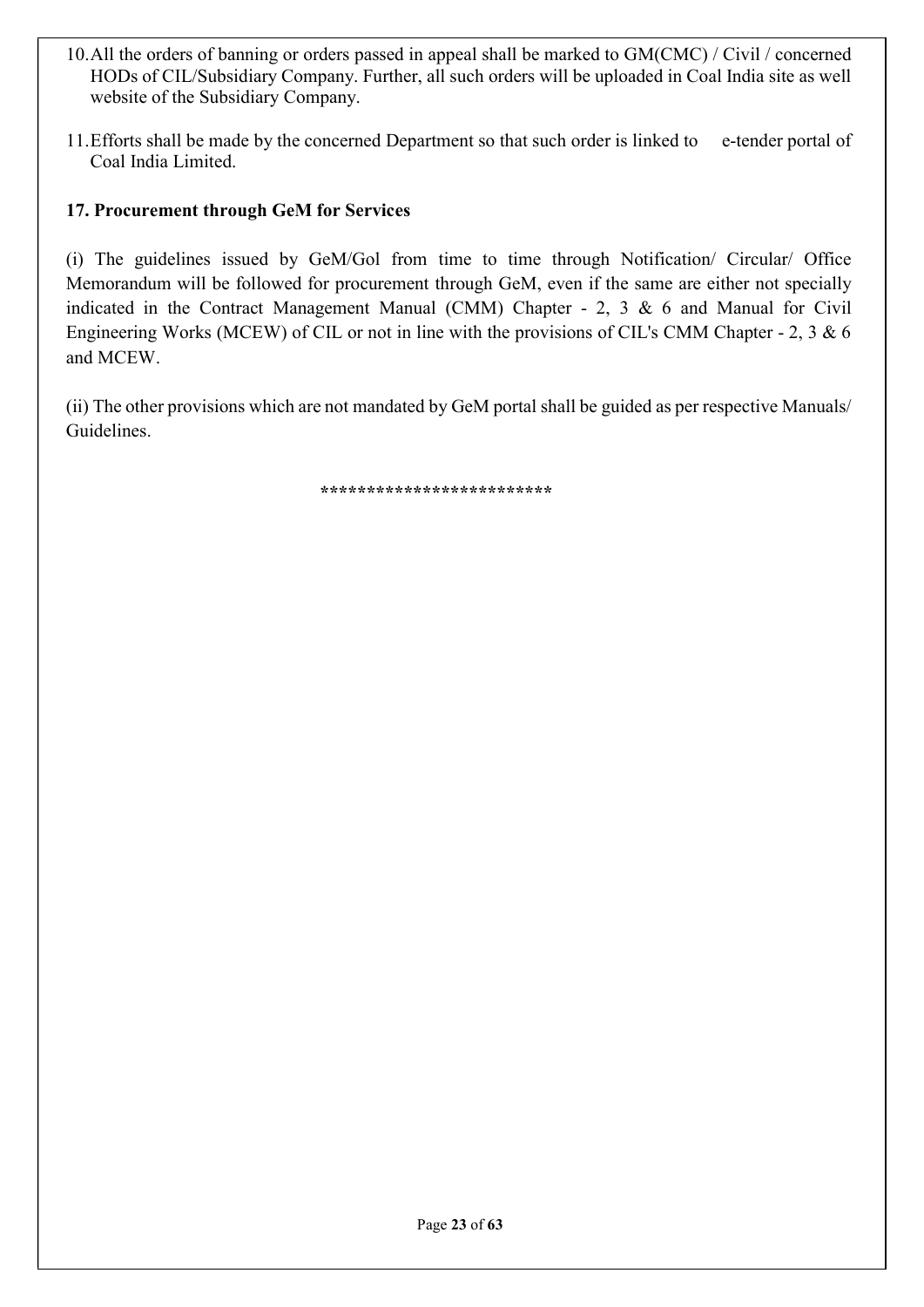# CHAPTER-II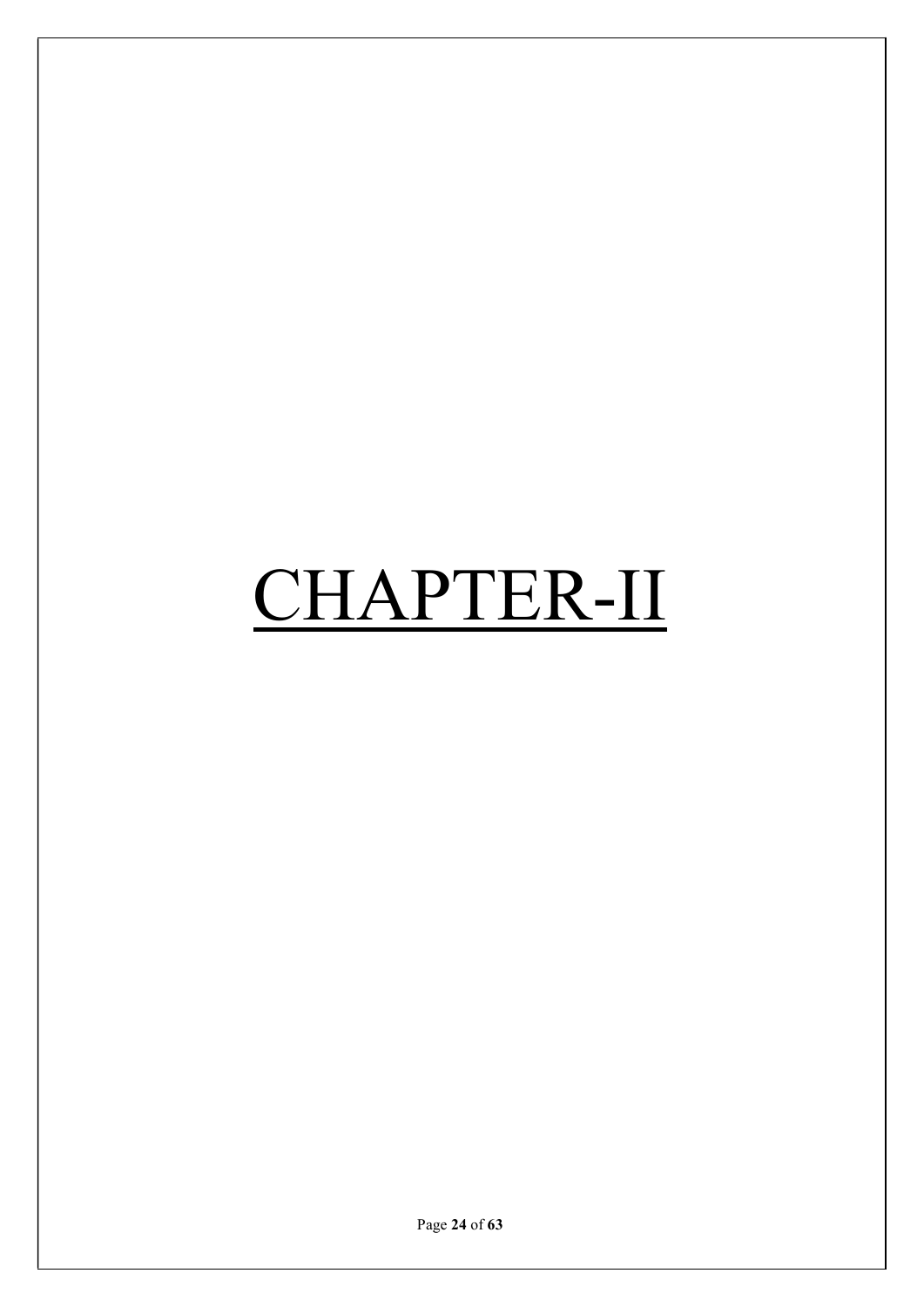# e-PROCUREMENT FOR WORKS AND SERVICES

# 1. CREATION OF TENDER

- 1.1 Tender for the approved and financially concurred estimates will be created online by tender dealing officer (CREATOR) of the concerned tender inviting department indicating all the salient details such as description of work, estimated value, period of work, bid validity period, date of pre-bid meeting (if required), start date and last date & time of submission of bid, period for seeking clarifications online by the Bidder, date and time of opening of Technical bid, etc. and by uploading Notice Inviting Tender (NIT) and Terms & Conditions of contract. The User Portal Agreement (Refer Cl. No.7 of Chapter-I) shall be a part of NIT and will be uploaded under NIT document during online creation of tender. The format of "Letter of Bid (LoB)" will also be uploaded under NIT document during online creation of tender. For tenders of Estimated Cost Value (ECV) below Rs.50 Lakh shall be created as Single Stage Single Part Single Cover Tendering Process (In case of Auto Tendering Process (ATP) mode it may be Single Part Two Cover) and for tenders having ECV Rs.50 Lakh & above shall be created as normal tendering process as Single Stage Two-Part Two Cover Tendering Process. For Two Stage tendering in special case, eProcurement Cell has to be consulted for creating such provision.
- 1.2 GTE Templates: There will be tender specific standard GTE Templates available on the e-Procurement portal. While creating a tender the latest and appropriate GTE template is to be selected.
- 1.3 Bid Openers: While creating the tender the "Bid Openers" will be identified who will be essentially from the Tender Committee. The maximum number of bid opener will be four and the minimum number will be two. It is advisable that "Two out of Three" or "Two out of Four" option for Bid Openers should be selected in general. In case of Tenders floated by any department at CIL/Subsidiary HQ., the Bid Openers will be the executives posted at CIL/Subsidiary HQ. only. In case of Tenders floated by Area, the Bid Openers will be the executives posted at Area office only and in case of Tenders floated by Project, the Bid Openers will be the executives posted at Project office only.
- 1.4 Pre bid Meeting: Pre-bid meeting in compliance with different manuals of CIL may take place, if required, after publication of Tender but in any case at least 1 (one) day before the start date of Bid submission. If a Pre Bid meeting is held then the minutes of the Pre-Bid meeting shall be uploaded on the Portal, before start date of bid submission which can be viewed by all interested Bidders.

#### Note (Not to be part of tender document): -

Any significant change in condition necessitated from Pre-Bid meeting shall require approval of respective FDs and subsequently, Tender schedule shall be shifted to a date 15 days beyond the date on which changed condition is uploaded.

- 1.5 Independent External Monitor (IEM): In each tender having Estimated value above a threshold limit, an Independent External Monitor (IEM) is to be nominated as per Integrity Pact. IEM's name and address is to be given in the NIT as well as in the online creation of tender and the Integrity Pact will be a part of the NIT document. (the threshold limit for integrity pact will be decided as per the existing policy of the Company)
- 1.6 Start date  $\&$  End date of Bid submission: The bid submission will start from the next day of e-publication of NIT, but if there is a pre-bid meeting, bid submission will start on the next day of pre-bid meeting. For online submission of bid the Bidders should get minimum 15 (fifteen) days time (15x24 hours) for the tenders having ECV of Rs.50 lakhs & above and minimum 10 days time (10x24 hours) for the tenders having ECV of less than Rs.50 Lakhs. For the Global tenders this period will be minimum 30 days (30x24 hours). For the Single/Limited Tender Enquiries this period will be minimum of 7 days (7 X 24 Hours).".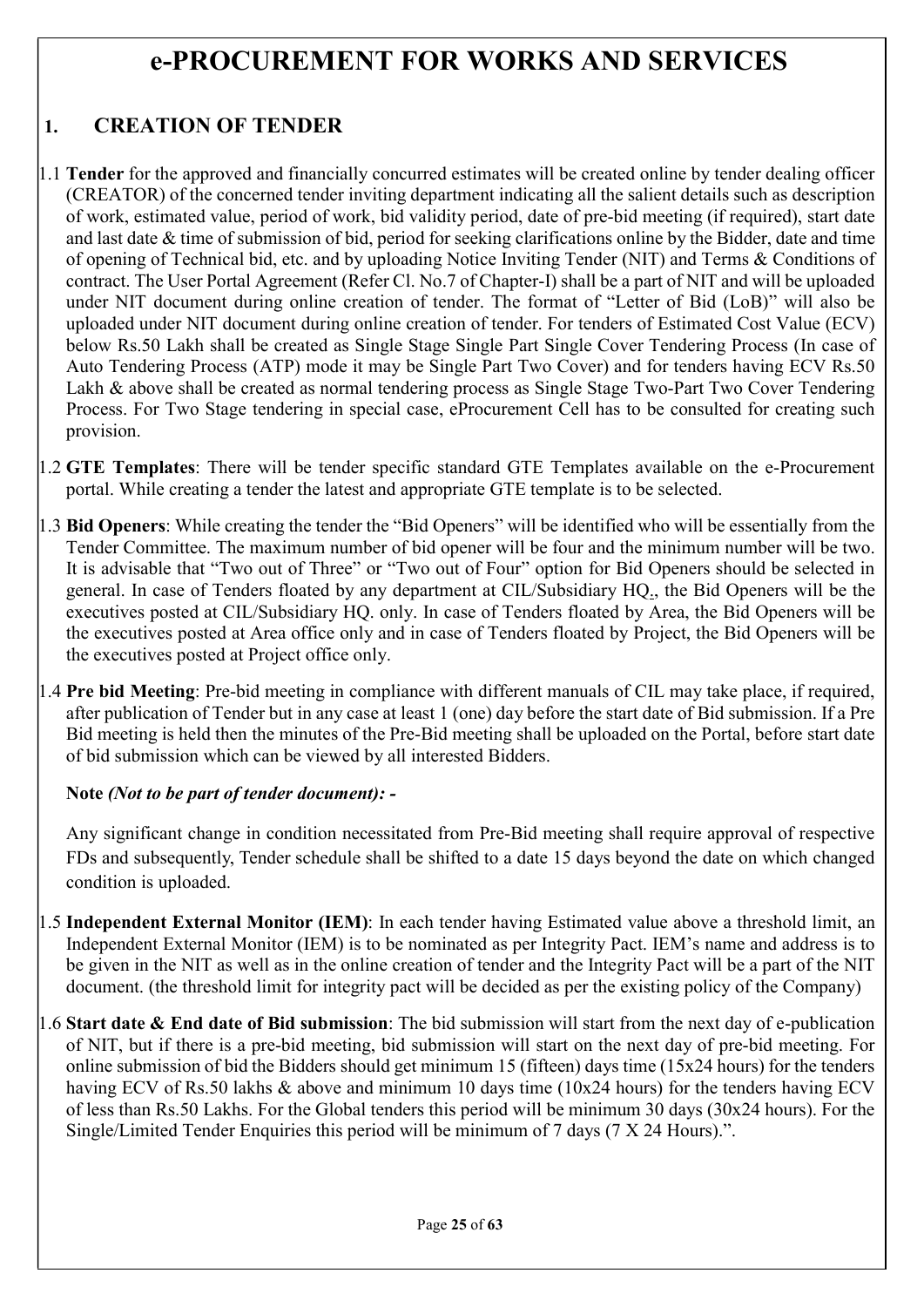If number of bids received online is found to be less than three on end date of bid submission then the following critical dates of the Tender will be automatically extended for a period of four days ending at 17.00 hrs:

- Last date of submission of Bid
- Last date of receipt of EMD
- Date of opening of Tender

If any of the above extended Dates falls on Holiday i.e. a non-working day as defined in the e-Procurement Portal then the same is to be rescheduled to the next working day.

This extension will be also applicable in case of receipt of zero bid.

#### Notes:

- 1. The validity period of tender should be decided based on the final end date of submission of bids.
- 2. The auto extension shall work on the basis of number of bids received only. (It may so happen that any of these bids may be eventually rejected during Tender Opening, Technical evaluation or further process of evaluation resulting the total number of valid bids becoming less than three.)
- 3. After extension, the tender shall be opened irrespective of available number of bids on the extended date of opening of tender.
- 4. For Two Part System, the date of opening of Bid of Part-I and Part-II shall be mentioned in the NIT. However, in case opening of Part-II is not possible on pre-defined date as mentioned in the NIT then approval of TAA shall be taken.

(When TAA is CMD then with the approval of concerned Director and in case the TAA is above CMD (i.e. FDs/Empowered Committee/Board) then with the approval of CMD. In case TAA is below CMD, then approval of respective TAA is required.)

- 1.7 Bid Validity Period: Bid Validity Period for "Works and Services" tenders will be 120 days from the End Date of bid submission.
- 1.8 Seeking Clarification by Bidder: The Bidder may seek clarification online within the specified period. The identity of the Bidder will not be disclosed by the system. The department will clarify as far as possible the relevant queries of Bidders. The clarifications given by department will be visible to all the Bidders intending to participate in that tender. The clarifications may be asked from the day of e-Publication of NIT. The period for seeking clarification by Bidder will be up to 7 (seven) days before the end date of bid submission. The replies to clarifications sought by Bidders should be given by the department at least 2 (two) days before the end date of bid submission.

In exceptional cases where a large number of queries from Bidders are expected, the period for seeking clarification may be kept maximum upto 15 (fifteen) days before the end date of bid submission, but the minimum period given to the Bidders for seeking clarification should not be less than 10 (ten) days in such cases.

The Tender Inviting Authority will be responsible for replying/responding to the clarifications online within the prescribed time frame. However, if the Tender Inviting Authority feels that the query is of such a nature that advice of tender committee or any other authority is required to give clarification, he may do so to reply the queries within the prescribed time limit. The queries of Bidders clarified online and also unanswered queries of Bidders shall be referred in the TCR.

- $1.9$  Format of Letter of Bid: There will be standard format of "Letter of Bid" in which the Name of work, NIT No. & Tender Id will be entered by Tender Creator and the same will be uploaded as a separate NIT document during online creation of tender.
- Page 26 of 63 1.10 Format of Price bid: Standard templates of "Price-bid/BoQ" for Item Rate and Percentage Rate tenders will be available on the e-Procurement portal. Here the Bidder will have to quote for all the tendered items and L-1 will be decided on overall quoted value. The Price-bid will be framed in the standard latest BoQ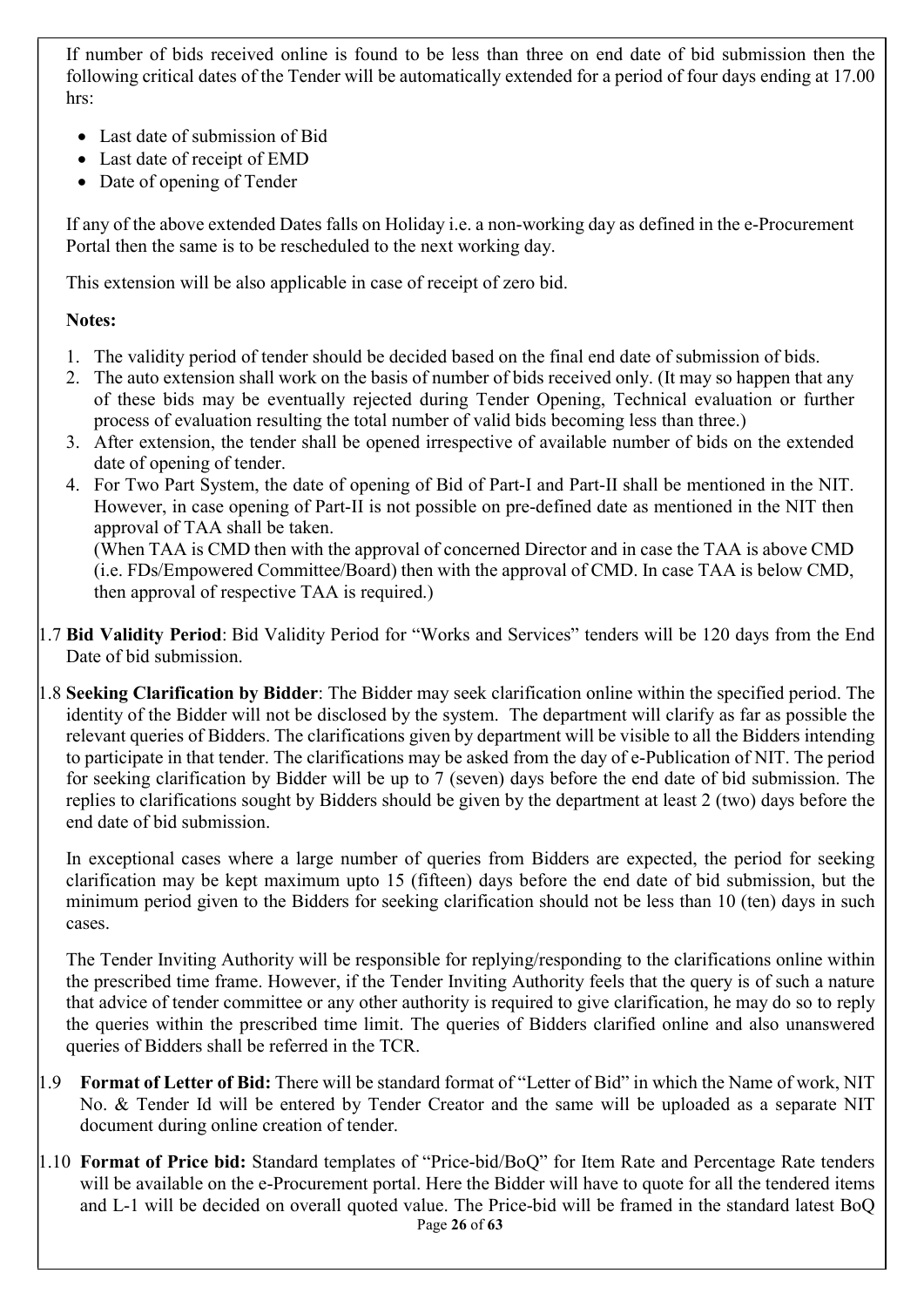template downloaded from e-Procurement portal and the same will be protected with Password and will be uploaded during online creation of tender.

- 1.11 Downloading of Tender document: The Tender document can be downloaded by any prospective Bidder from the e-Procurement portal free of cost. The download of tender document may start immediately after e-Publication of NIT and shall continue till the last date and time of bid submission.
- 1.12 Tender ID: After creation of tender a unique Tender Id is automatically generated by the system. This Tender Id will be referred in all future correspondence or Reports of the tender. This Tender Id should be indicated in the format of "Letter of Bid" uploaded by the Creator.

# 2. PUBLICATION OF TENDER

- 2.1 Tender for the approved and financially concurred estimates will be published on the e-Procurement portal by authorized executives of CIL/Subsidiary with Digital Signature Certificate (DSC). The authorized executive for this purpose will normally be the HoD of the concerned tender inviting department.
- 2.2 The created tenders shall be published on the dedicated e-Procurement portal of CIL and the details will be mirrored in the Central Public Procurement Portal (http://eprocure.gov.in) of Govt. of India.
- 2.3 Publication of individual tenders in newspaper and other print media is dispensed with and one common window advertisement by CIL(HQ) and/or Subsidiary HQs may be published in national dailies, regional and local newspapers, once in a fortnight, indicating that all the tenders issued by CIL and its Subsidiaries for procurement of Goods, Works and Services are available on the above portals and that procurement is also done through GeM portal.

Publication of the following Common Window Advertisement in National dailies, regional and local newspapers on fortnight basis may be arranged and also arrange for scrolling of the same on the respective Subsidiary website.

"All the tenders issued by CIL and its Subsidiaries for procurement of Goods, Works and Services are available on website of Coal India Ltd. www.coalindia.in, respective Subsidiary Company, CIL e-Procurement portal **https://coalindiatenders.nic.in** and Central Public Procurement Portal **https://eprocure.gov.in**. In addition, procurement is also done through GeM portal https://gem.gov.in."

# 3. CORRIGENDUM TO NIT

Corrigendum should be issued only in exceptional cases. Pre-ponement of date for any event is not permitted.

Issue of Corrigendum shall be guided by circular of CVO CIL vide reference CIL/VIG/2015/33011/01/526 Dated 11.06.2015(available at CIL website under circulars). However, if any significant change in condition is necessitated from Pre-Bid meeting, it shall require approval of respective FDs and subsequently, Tender schedule shall be shifted to a date 15 days beyond the date on which changed condition is uploaded.

If date of submission of tender is to be extended, then the last date of submission of the tender should be suitably extended with reasonable extension of time and to be notified well in advance to allow the intending tenderers adequate/reasonable time period for submission of their tender offers within the notified extended time period.

In case of extension of Bid Submission, the minimum period of extension shall be of ten days.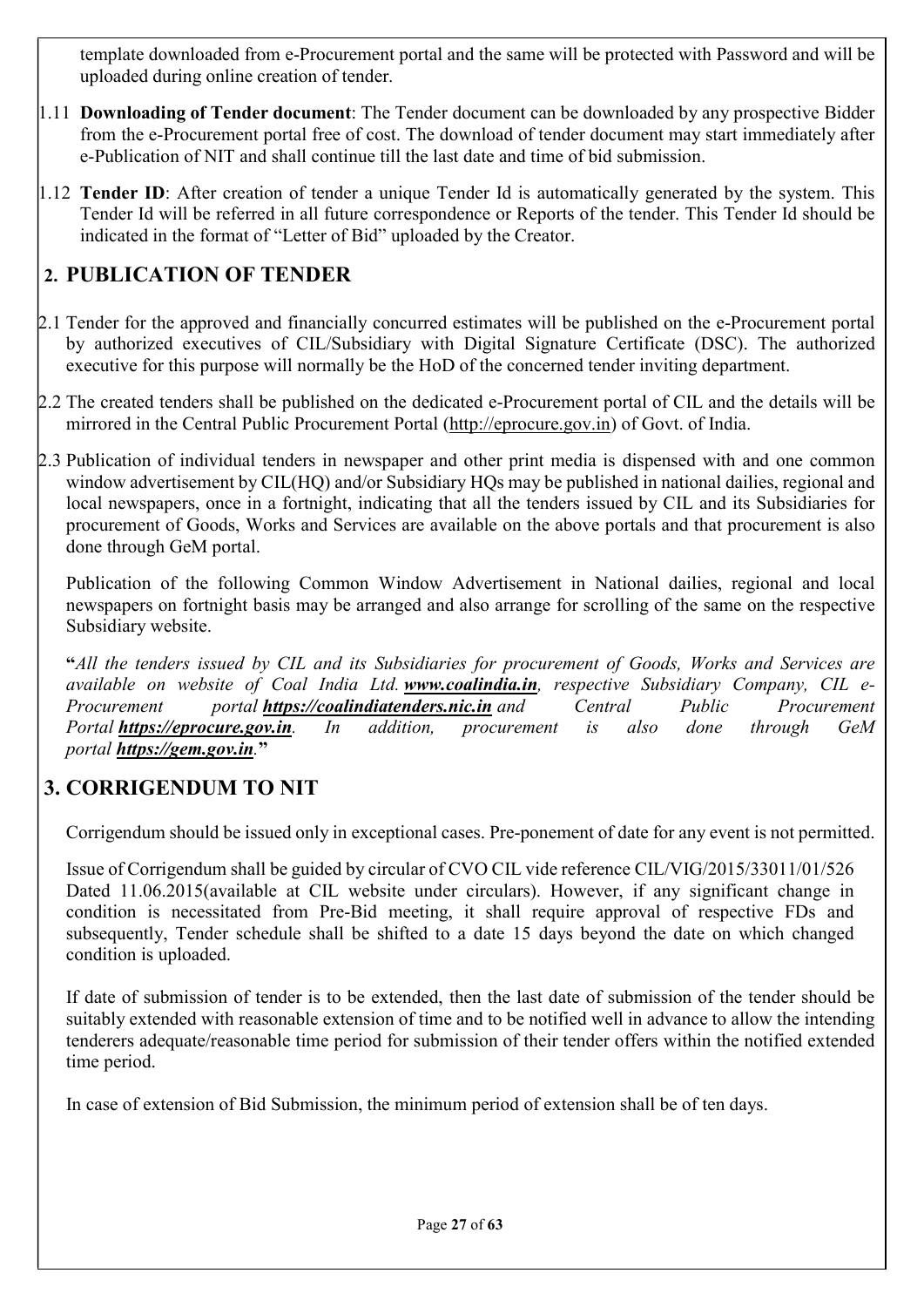The maximum extension of period shall be limited as follows:

| With the approval of             | Maximum Extension w.e.f original end date of bid submission                                                                                                                                  |
|----------------------------------|----------------------------------------------------------------------------------------------------------------------------------------------------------------------------------------------|
| <b>Tender Inviting Authority</b> | 10 to 15 days                                                                                                                                                                                |
| Concerned Director               | Up to 30 days                                                                                                                                                                                |
| Concerned FD                     | For any significant change in condition necessitated from Pre-<br>Bid meeting, Tender schedule shall be shifted to a date 15 days<br>beyond the date on which changed condition is uploaded. |

However, in exceptional situations in case of any disruption of service in eProcurement portal infrastructure or EMD payment infrastructure, for a considerable period, an extension of end date of Bid submission for a period of 1-3 working days may be done after normal resumption of services. Bid opening date will correspondingly be extended. This extension shall be effected by Application Administrator or by the Portal Service Provider for all the tenders which are affected or likely to be affected due to such disruption of services/infrastructure

The Corrigendum Notice will be published in e-procurement portal only and NIT shall include provision in this respect.

# 4. SUBMISSION OF BID:

- 4.1 The Bidder will submit their bid online. No off-line bid shall be accepted.
- 4.2 The Bidders will have to accept unconditionally the online User Portal Agreement which contains the acceptance of all the Terms and Conditions of NIT including General and Special Terms & Conditions, Integrity Pact and other conditions, if any, along with online undertaking in support of the authenticity of the declarations regarding the facts, figures, information and documents furnished by the Bidder online in order to become an eligible Bidder. No conditional bid shall be allowed/accepted. This User Portal Agreement (Refer Cl. No.7 of Chapter-I) will be a part of NIT/Contract Document.
- 4.3 The Bidders will have to accept unconditionally in GTE (General Technical Evaluation) the Undertaking regarding Genuineness of the information furnished by him on-line & authenticity of the scanned copy of documents uploaded by him on-line in support of his eligibility criteria, declaration w.r.t Make in India order and compliance w.r.t procurement from Bidder of a country which shares a land border with India etc. and Letter of Bid. All such undertakings requiring unconditional acceptance and where no input from Bidder is required in the undertaking shall be included in the GTE Template and shall be accepted by the Bidder during Bid submission.

In the undertaking given by Bidder online through acceptance in GTE, there will be provision for penal action, if any information/declaration furnished online by the Bidder against eligibility criteria is found to be wrong at any stage which changes the eligibility status of the Bidder.

4.4 The Bidder will have to make the payment of EMD through online mode only.

In Online mode the Bidder can make payment of EMD either through net-banking from designated Bank/s or through NEFT/RTGS from any Scheduled Bank. In case of payment through net-banking the money will be immediately transferred to CIL/Subsidiary's designated Account. In case of payment through NEFT/RTGS the Bidder will have to make payment as per the Challans generated by system on e-Procurement portal and will have to furnish online the UTR Numbers before submission of bid. Bidder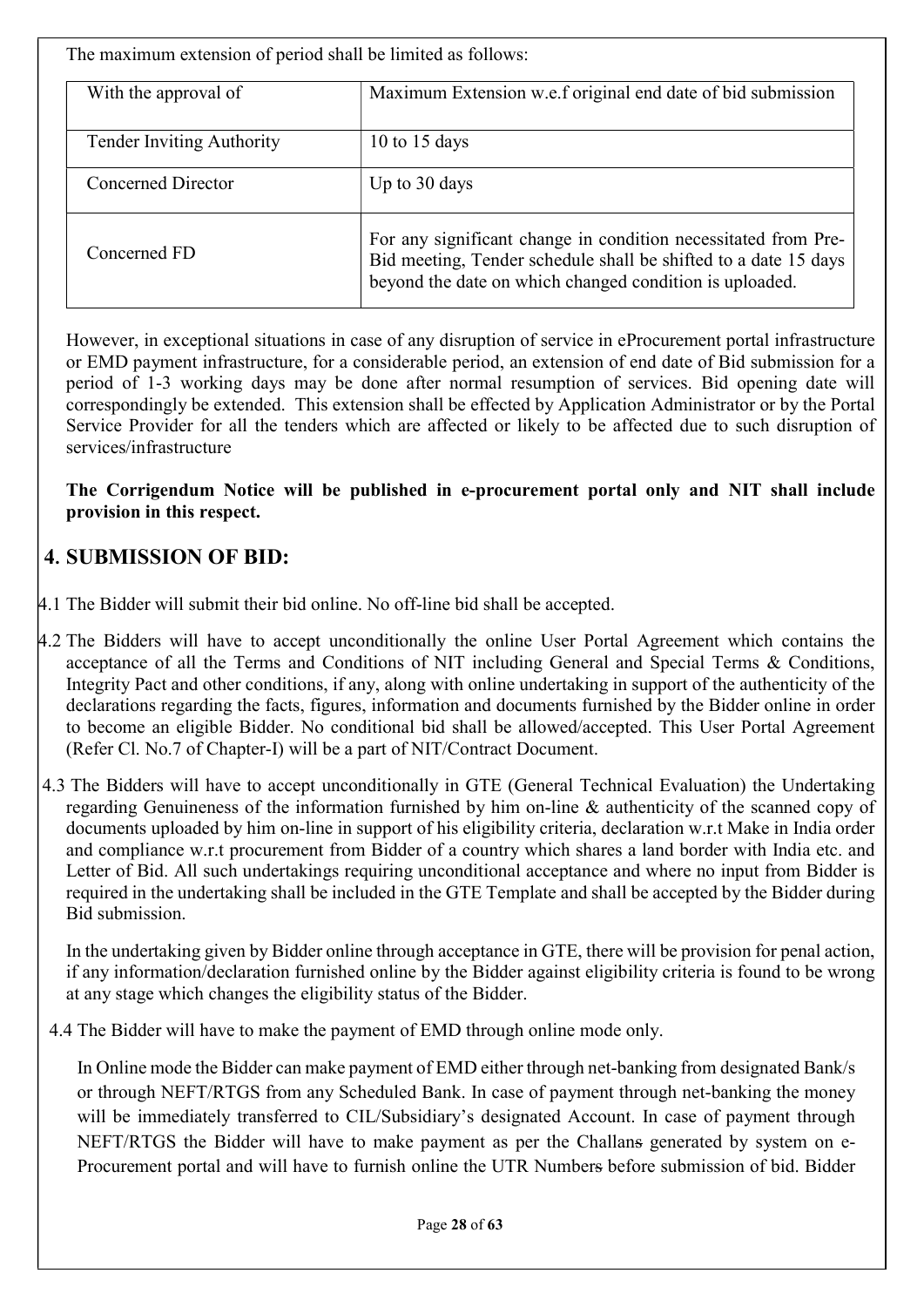will be allowed to submit his/her bid only when the EMD is successfully received in CIL/Subsidiary account and the information flows from Bank to e-Procurement system.

In case of exemption of EMD the scanned copy of document in support of exemption will have to be uploaded by the Bidder during bid submission. However, this option is to be enabled only in those cases where the exemption of EMD to some Bidders is allowed as per NIT.

- 4.5 The EMD for Mining tenders and Tenders for Turnkey Contracts will be as per Contract Management Manual and EMD for Civil, E&M and other tenders will be as per Manual of Civil Engineering Works of CIL and the existing policy of CIL.
- 4.6 The qualification in bid will also be subject to the receipt and acceptance of EMD (except in case of EMD exempted Bidder) within schedule date and time as mentioned in the NIT.
- 4.7 The information will be provided by the Bidder by filling up relevant data through a form in an objective and structured manner. The software will use the information provided by the Bidders to evaluate the technical bid automatically.
- 4.8 For online submission of tender the Bidders will have to upload the following-
	- 1. For One/Single Part System- All the confirmatory documents as prescribed in the NIT and TPS (if applicable) in Cover-I and Price bid in Cover-I/ Cover-II as specified (Both are to be decrypted simultaneously).
	- 2. For Two Part System- All the confirmatory documents as prescribed in the NIT and TPS (if applicable) in Cover-I and "Price-bid" in Cover-II (Both are to be decrypted separately).

In case of EMD exemption, one more document in support of the claim of EMD exemption will have to be uploaded by the Bidder at specified folder.

- i). Letter of Bid: The Letter of Bid addressed to the Tender Inviting Authority (TIA) will be given in Tender document containing name of the work, NIT No., Tender ID. This will be the covering letter of the Bidder for his submitted bid. The Bidders have to accept unconditionally the Letter of Bid in GTE (General Technical Evaluation) at the time of bid submission. This online acceptance during bidding through GTE shall be construed as submission of LOB by bidder.
- ii). Technical Parameter Sheet (TPS) (If applicable as per standard NIT and compatible with the eprocurement portal): The Technical Parameter Sheet containing the technical specification parameters for the tendered work/service will be in Excel format (password protected) and will be uploaded during tender creation. This will be downloaded by the Bidder and he will furnish all the required information on this Excel file. Thereafter, the Bidder will upload the same Excel file during bid submission in General Technical Evaluation (GTE). The Technical Parameter Sheet which is incomplete and not submitted as per instruction given above will be rejected.
- iii). Confirmatory Documents: All the confirmatory documents as enlisted in the NIT in support of online information submitted by the Bidder are to be uploaded in Cover-I or through "My Document" link in Bidder space by the Bidder while submitting his/her bid.
- iv). Price bid: The Price bid containing the Bill of Quantity will be in .xls format (password protected) and will be uploaded during tender creation. This will be downloaded by the Bidder and he will quote the rates for all items on this Excel file. Thereafter, the Bidder will upload the same Excel file during bid submission in Cover-I/ Cover-II, as specified for One Part system and in Cover-II for Two Part system. The Price-bid will be in Item Rate or Percentage Rate BOQ or Mixed Rate BOQ format and the Bidder will have to quote for all the tendered items and the L-1 will be decided on overall quoted value (i.e. Cost to company). The Price-bids of the tenderers will have no condition. The Price Bid which is incomplete and not submitted as per instruction given above will be rejected.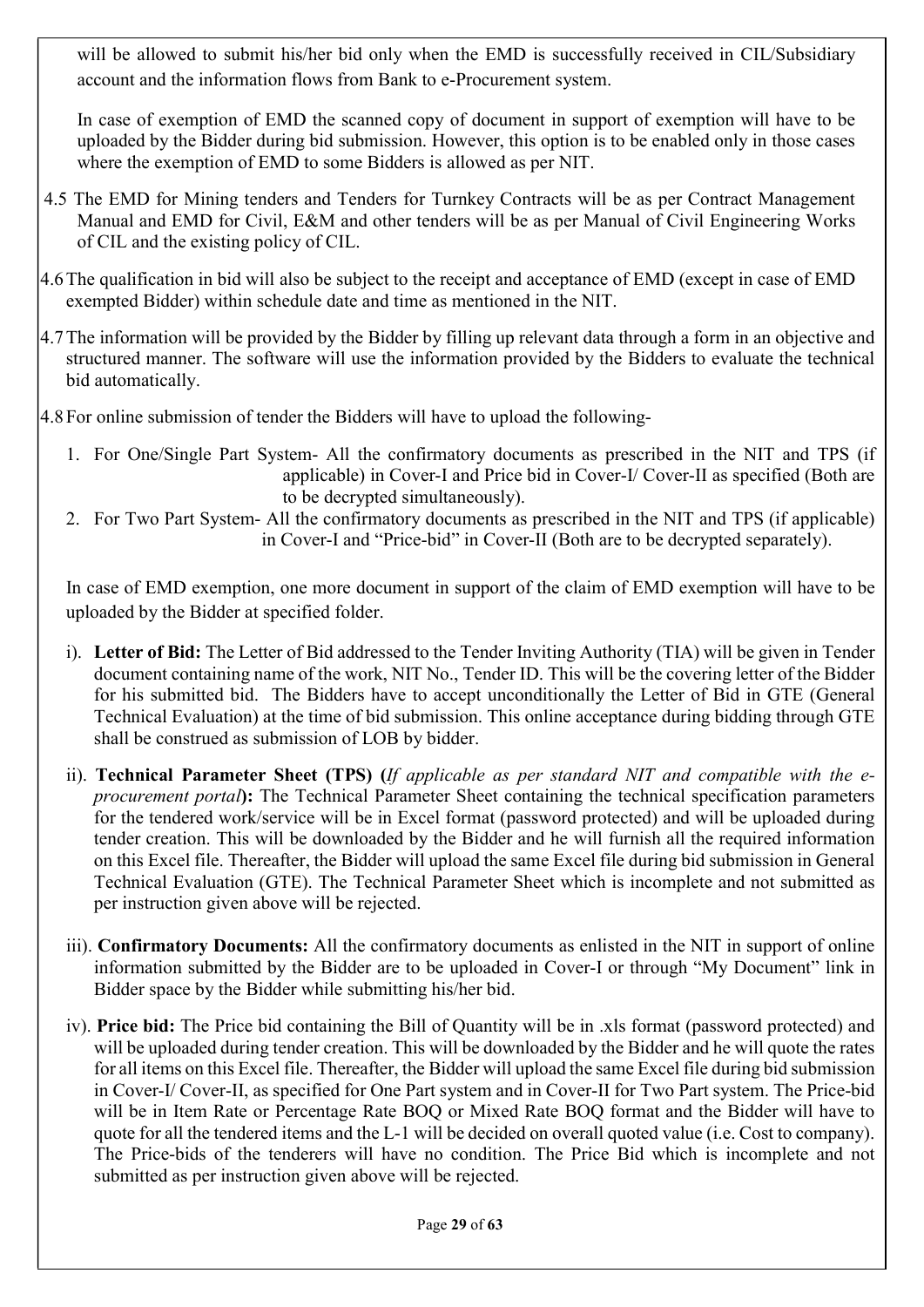- v). However, in case of tenders having provision for exemption of EMD, the Bidder claiming for exemption will have to upload the requisite document as specified in NIT in support of their claim for exemption of EMD.
- 4.9 Deleted
- 4.10 Modification and withdrawal of Bid: Modification of the submitted bid shall be allowed online only before the deadline of submission of tender and the Bidder may modify and resubmit the bid online as many times as he may wish.

Bidders may withdraw their bids online within the end date of bid submission and their EMD will be refunded. However, if the Bidder once withdraws his bid, he will not be able to resubmit the bid in that particular tender. For withdrawal of bid after the end date of bid submission, the Bidder will have to make a request in writing to the Tender Inviting Authority. Withdrawal of bid may be allowed till issue of work order/LOA with the following provision of penal action:

I. For One Part System-

The penal actions are-

- 1. the EMD will be forfeited and
- 2. the Bidder will be debarred for minimum one year from participating in tenders in CIL/Subsidiary.

The Price-bids of all eligible Bidders including this Bidder will be opened and action will follow as under:

i). If the Bidder withdrawing his bid is other than L-1, the tender process shall go on.

ii). If the Bidder withdrawing his bid is L-1, then re-tender will be done.

II. For Two Part System-

The penal actions are-

- 1. If the request of withdrawal is received before online notification for opening of price bid, the EMD will be forfeited and Bidder will be debarred for minimum one year from participating in tenders in CIL/Subsidiary. The Price-bid of remaining Bidders will be opened and the tender process shall go on
- 2. If the request of withdrawal is received after online notification for opening of price bid, the EMD will be forfeited and the Bidder will be debarred for minimum 1 (one) year from participating in tenders in CIL/Subsidiary. The Price-bids of all eligible Bidders including this Bidder will be opened and action will follow as under:
	- i). If the Bidder withdrawing his bid is other than L-1, the tender process shall go on.
	- ii). If the Bidder withdrawing his bid is L-1, then re-tender will be done.

#### Note:

- i. In case of above penal actions, a letter will be issued to the Bidder by Tender Inviting Authority with the approval of Tender Accepting Authority (When TAA is Board then with the approval of CMD, in case TAA is CMD then with the approval of concerned Director and in case the TAA is above CMD (i.e. FDs/Empowered Committee/Board) then with the approval of CMD. In case TAA is below CMD, then approval of respective TAA is required), stating that the EMD of Bidder is forfeited, and this Bidder is debarred for one year or minimum one year, as the case may be; from participating in tenders in CIL/Subsidiary. This letter will be circulated to all Areas and CIL/Subsidiary HQ and the updated list will be maintained by all Tender Inviting Authority/Evaluators.
- ii. Penal action against clauses above will be enforced from the date of issue of such order.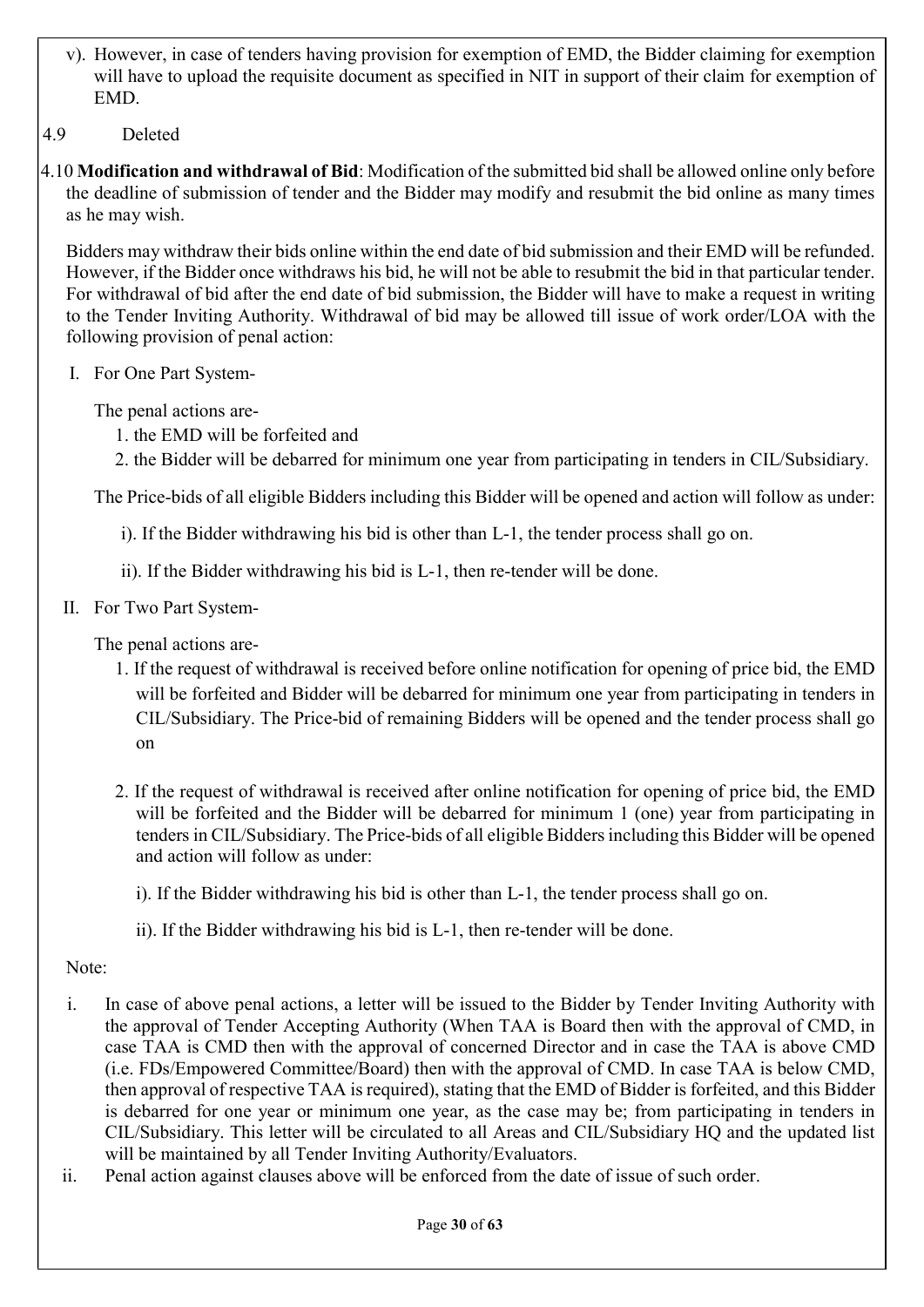iii. The standard operating procedure to handle withdrawal of bid after end date of submission shall be as Clause No. 14 of Chapter I.

 4.11Tender Status: It will be the Bidder's responsibility to check the status of their Bid online regularly, after the opening of bid till award of contract. Additionally, information shall also be sent by system generated email and SMS at nodal points (Date of bid opening, Requisition for Clarification on Confirmatory document from L-1 Bidder, award of work etc.). No separate communication will be required in this regard. Non-receipt of e-mail and SMS will not be accepted as a reason of non-submission of Confirmatory documents within prescribed time. This will be specifically mentioned in the NIT. The Tender Status will be in public domain and anyone visiting the site can view it by identifying the tender.

### 5. OPENING OF BID:

#### 5.1 For One Part System-

- 5.1.1 The tender will be opened one day after the Bid submission end date or next working day whichever is later Tender will be decrypted and opened online by the "Bid Openers" with their Digital Signature Certificates on the prescheduled date & time of Tender Opening.
- 5.1.2 All the documents uploaded by L1-Bidder including EMD exemption documents (if any) and the Evaluation sheets generated by the system online shall be downloaded after opening of bid.

#### 5.2 For Two Part System- Opening of Technical Bid-

- 5.2.1 The Technical bid (Cover-I) will be opened one day after the Bid submission end date or next working day whichever is later. Technical bid (Cover-I) will be decrypted and opened online by the "Bid Openers" with their Digital Signature Certificates on the prescheduled date & time of Tender Opening.
- 5.2.2 All the documents uploaded by Bidder(s) including EMD exemption documents (if any) and the Evaluation sheets generated by the system online shall be downloaded after opening of Technical bid (Cover-I). After decryption and opening of Technical bid (Cover-I) the "technical bid opening summary" will be uploaded on the same day
- 5.3 The e-Procurement System will evaluate the Technical bids automatically on the basis of relevant data provided by Bidder through a form in an objective and structured manner while submitting bid. If the parameter given by Bidder in objective and structured manner does not confirm to required eligibility criteria as specified in the tender document then the bid will be automatically rejected by the system.
- 5.4 Acceptance of Bidder in a general form of online declaration will be recognized and accepted as the certification regarding authenticity of all the information and documents furnished by them online and acceptance of all terms and conditions of the bid document, since such acceptance by Bidder with Digital Signature Certificate is legally tenable.

# 6. EVALUATION OF TENDER:

 6.1 After opening of Tender/ Technical bid (as the case may be), it will be evaluated by the constituted Tender Committee.

#### 6.2 Evaluation of Tender-

#### I. For One Part System:

A. After opening of bid, the documents submitted by L-1 Bidder in cover I as enlisted in the NIT will be downloaded by the Evaluator and shall be put up to the Tender Committee. The Tender Committee will examine the uploaded documents against information/declarations furnished by the L-1 Bidder online. If it confirms to all of the information/ declarations furnished by the Bidder online and does not change the eligibility status of the Bidder then the Bidder will be considered eligible for award of Contract.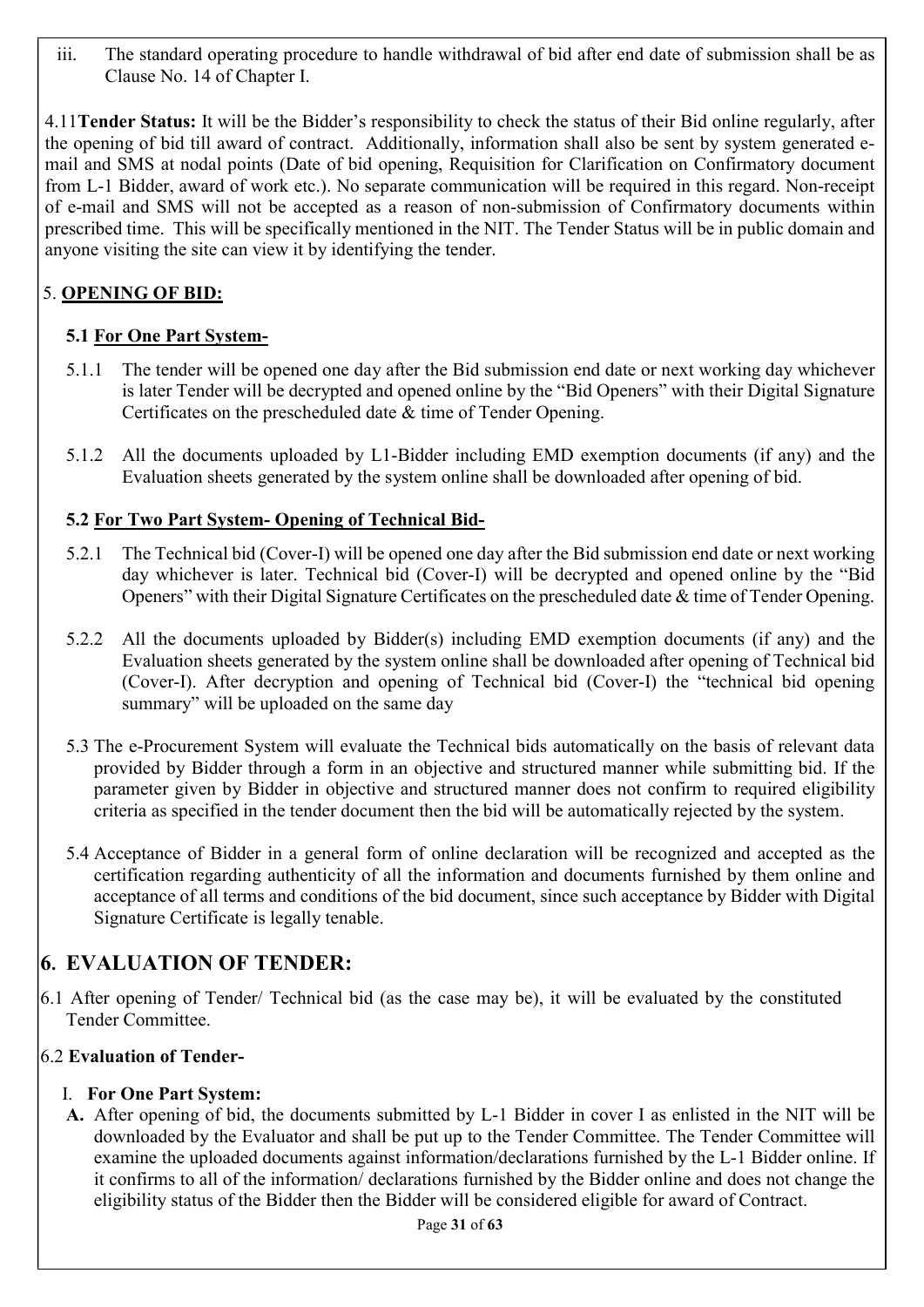- B. In case the Tender Committee finds that there is some deficiency in uploaded documents corresponding to the information furnished online or in case corresponding document have not been uploaded by Bidder(s) then the same will be specified online by Evaluator clearly indicating the omissions/shortcomings in the uploaded documents and indicating start date and end date allowing 7 days (7 x 24 hours) time for online re-submission by Bidder(s). The Bidder(s) will get this information on their personalized dashboard under "Upload confirmatory document" link. Additionally, information shall also be sent by system generated email and SMS, but it will be the Bidder's responsibility to check the updated status/information on their personalized dash board regularly after opening of bid. No separate communication will be required in this regard. Non-receipt of e-mail and SMS will not be accepted as a reason of non-submission of documents within prescribed time. The Bidder(s) will upload the scanned copy of all those specified documents in support of the information/ declarations furnished by them online within the specified period of 7 days. No further clarification shall be sought from Bidder.
- C. The tender will be evaluated on the basis of documents uploaded by L-1 Bidder online. The L-1 Bidder is not required to submit hard copy of any document through offline mode. Any document submitted offline will not be given any cognizance in the evaluation of tender.
- D. In case the L-1 Bidder submits requisite documents online as per NIT, then the Bidder will be considered eligible for award of Contract.
- E. In case the L-1 Bidder fails to submit requisite documents online as per NIT or if any of the information/declaration furnished by L-1 Bidder online is found to be wrong by Tender Committee during evaluation of scanned documents uploaded by Bidder, which changes the eligibility status of the Bidder, then his bid shall be rejected and EMD of L-1 Bidder will be forfeited.
- F. Deleted
- G. In case the L1 Bidder is technically eligible but rejection is due to high rate quoted by him/her then the tender shall be cancelled and retendered.
- H. In case the L1 Bidder is rejected due to noncompliance of confirmatory documents then the L-2 Bidder will become L-1 Bidder and confirmatory documents of this Bidder shall be evaluated by TC and the process shall be followed as mentioned in Clause No. A to G above.
- I. The process as mentioned at Cl. H shall be repeated till the work is either awarded or all the eligible Bidders are exhausted.
- J. In case none of the Bidder complies the technical requirement, then re-tender will be done (with the same or different quantity, as per the instant requirement).
- K. Verification of document shall be dealt as per Cl No. 15 of Chapter I. (Not a part of Tender document)
- L. It is responsibility of Bidders to upload legible/clearly readable scanned copy of all the required documents as mentioned above.

#### II. For Two Part System:

- A. After opening of Technical bid, the documents submitted by Bidder(s) in Cover I as enlisted in the NIT will be downloaded by the Evaluator and shall be put up to the Tender Committee. The Tender Committee will examine the uploaded documents against information/declarations furnished by the Bidder(s) online. If it confirms to all of the information/ declarations furnished by the Bidder online and does not change the eligibility status of the Bidder then the Bidder will be considered eligible for opening of price bid.
- B. In case the Tender Committee finds that there is some deficiency in uploaded documents corresponding to the information furnished online or in case corresponding document have not been uploaded by Bidder(s) then the same will be specified online by Evaluator clearly indicating the omissions/shortcomings in the uploaded documents and indicating start date and end date allowing 7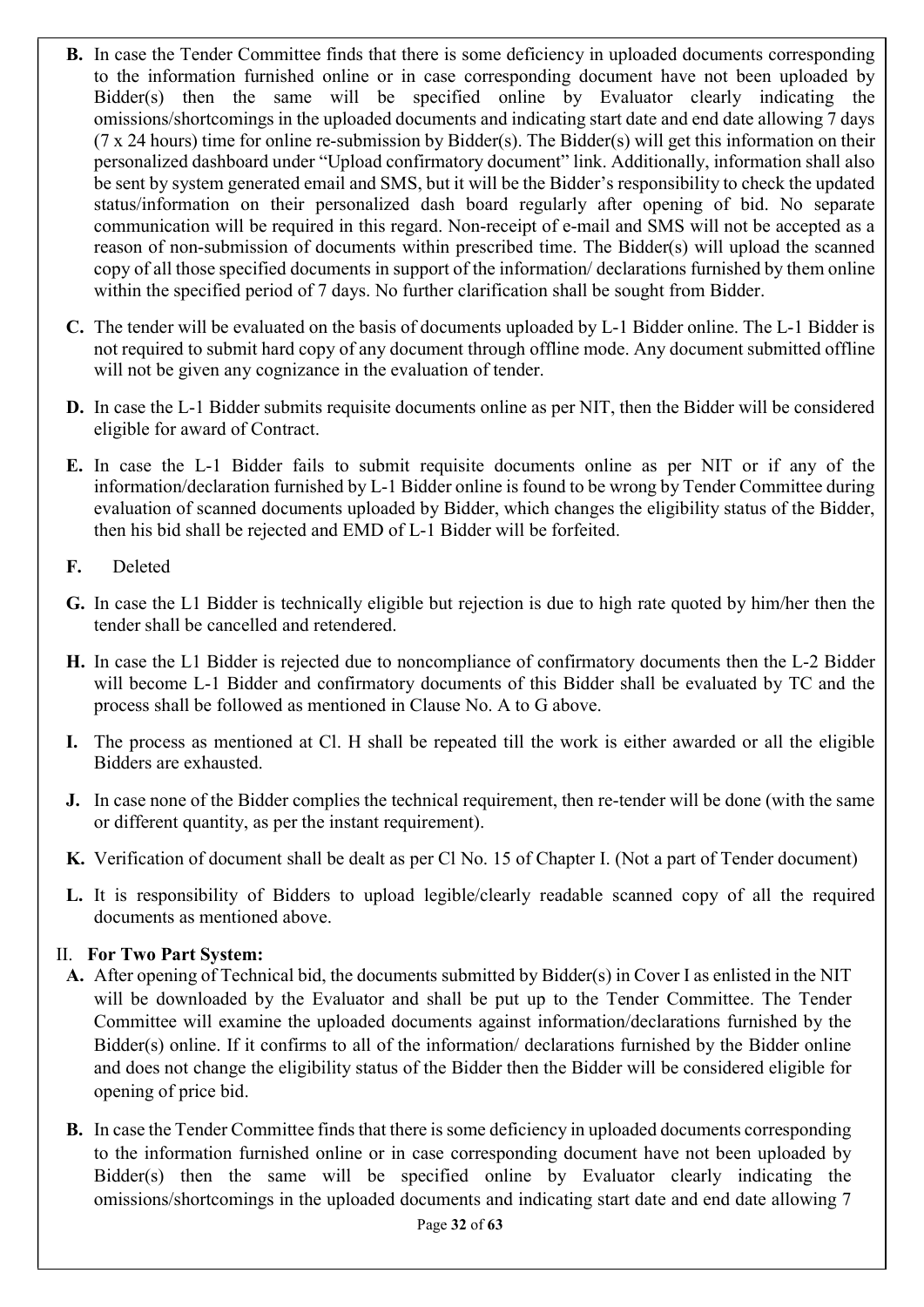days (7 x 24 hours) time for online re-submission by Bidder(s). The Bidder(s) will get this information on their personalized dashboard under "Upload confirmatory document" link. Additionally, information shall also be sent by system generated email and SMS, but it will be the Bidder's responsibility to check the updated status/information on their personalized dash board regularly after opening of bid. No separate communication will be required in this regard. Non-receipt of e-mail and SMS will not be accepted as a reason of non-submission of documents within prescribed time. The Bidder(s) will upload the scanned copy of all those specified documents in support of the information/ declarations furnished by them online within the specified period of 7 days. No further clarification shall be sought from Bidder.

- C. It is responsibility of Bidders to upload legible/clearly readable scanned copy of all the required documents as mentioned above.
- D. The tender will be evaluated on the basis of documents uploaded by Bidder(s) online. The Bidder(s) is/are not required to submit hard copy of any document through offline mode. Any document submitted offline will not be given any cognizance in the evaluation of tender.
- E. In case the Bidder(s) submit(s) requisite documents online as per NIT, then the Bidder(s) will be considered eligible for opening of Price Bid.
- F. Seeking clarification shall be restricted to confirmation of submitted document/online information only and it should be only for one time for a period of upto 7 days. The clarification shall be taken in online mode in the e-Procurement portal of CIL only.
- G. The verification of Document from source shall be done only in case of complaints received or on suspicion. This should be done either through speed post or through electronic communication. No anonymous/pseudonymous complaints shall be entertained.

#### Note: Not to be part of tender document

- H. In case Bidder(s) fails to confirm the online submitted information(s)/ declaration(s) by the submitted documents as (B) above, their/his bid shall be rejected; however, if the confirmatory documents do not change eligibility status of the Bidder in connection his submitted online information(s)/declaration(s), then his/their bid will be accepted for opening of Price Bid.
- I. The price Bid of eligible Bidder in Technical Bid shall be opened with the approval of Tender Approving Authority (TAA\*) based on recommendation of Tender Committee.

#### (Note: 'I' above not to be part of tender document.)

\*When TAA is CMD then with the approval of concerned Director and in case the TAA is above CMD level (i.e. FDs/Empowered Committee/Board) then with the approval of CMD. In case TAA is below CMD level, then approval of respective TAA is required.

- J. After Technical evaluation of tender, "Technical Evaluation Summary" will be uploaded by the Evaluator and price bid shall be opened on preschedule date and time mentioned in the NIT online in the e-Procurement portal of CIL. However, in case there is any extension of date and time of price bid opening, it shall be notified online and price bid shall be opened online on e-Procurement portal of CIL at rescheduled date and time.
- K. In case none of the Bidder(s) complies the technical eligibility criteria as per NIT, then Bidder(s) will be rejected online and re-tender (if required) will be done (with the same or different quantity, as per the instant requirement).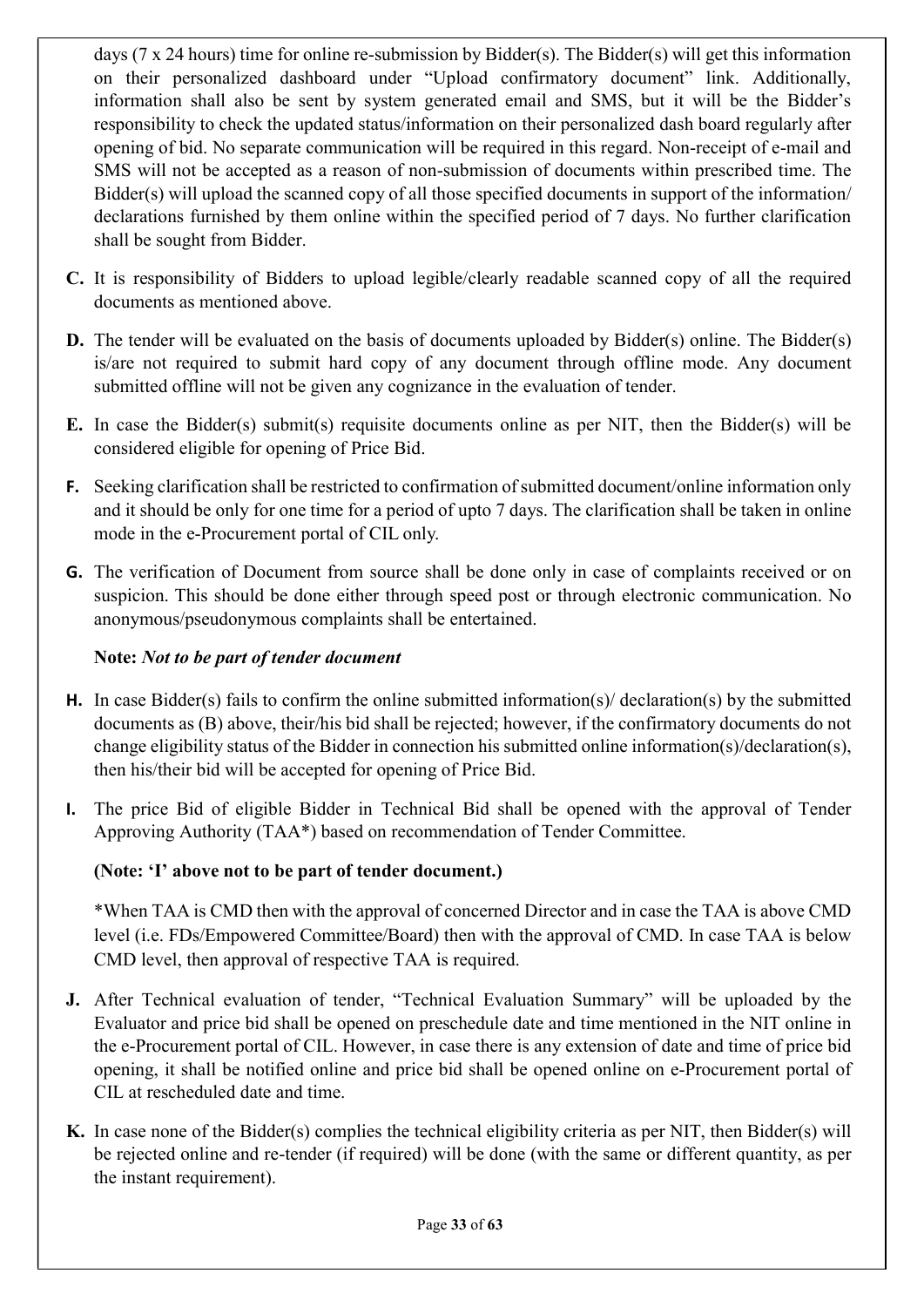#### III. The following clauses are applicable for both One Part and Two Part Systems:

A. Procurement from Micro and Small Enterprises (MSEs) shall be applicable for Service Tenders in accordance to the notification of Govt. of India and including its amendment(s) as notified by GoI from time to time-

i) Subject to meeting terms and conditions stated in the tender document including but not limiting to prequalification criteria, 25% of the work will be awarded to MSE as defined in MSE Procurement Policy issued by Department of Micro, Small and Medium Enterprises (MSME) for the tendered work/item. Where the tendered work can be split, MSE quoting a price within a price band of  $L1$  + 15% shall be awarded at least 25% of total tendered work provided they match L1 price. In case the tendered work cannot be split, MSE shall be awarded full work provided their quoted price is within a price band of  $L-1 + 15%$  and they match the  $L-1$  price.

ii) In case of more than one such MSEs are in the price band of  $L-1 + 15%$  and matches the L-1 price, the work may be shared proportionately if the job can be split.

If the job cannot be split, then the opportunity to match the L-1 rate of the tender shall be given first to MSE who has quoted lowest rate among the MSEs and the total job shall be awarded to them after matching the L-1 price of the tender, in case the L-1 is other than MSE. If MSE is a L1 Bidder, full work will be awarded to such Bidder. If the MSE who have quoted lowest rate among the MSEs in the price band of  $L-1 + 15%$  do not agree to match the rate of  $L-1$  of the tender, then the MSE with next higher quoted rate in the price band of  $L-1 + 15\%$  shall be given chance to match the rate of  $L-1$  for award of the complete job. This process to be repeated in till work is awarded to MSE or MSE Bidders are exhausted.

iii) Out of the 25% target of annual procurement from micro and small enterprises 3(three) percent shall be earmarked for procurement from micro and small enterprises owned by women. In the event of failure of such MSEs to participate in the tender process or meet the tender requirements and L-1 price, 3(three) percent sub-target so earmarked shall be met from other MSEs.

iv) Out of the 25% target of annual procurement from micro and small enterprises 4(four) percent shall be earmarked for procurement from micro and small enterprises owned by Scheduled Caste & Scheduled Tribe entrepreneurs. In the event of failure of such MSEs to participate in the tender process or meet the tender requirements and L-1 price, four percent sub-target so earmarked shall be met from other MSEs.

v) To qualify for entitlement as SC/ST owned MSE, the SC/ST certificate issued by District Authority must be submitted by the Bidder in addition to certificate of registration with anyone of the agencies mentioned in paragraph (I) above. The Bidder shall be responsible to furnish necessary documentary evidence for enabling CIL to ascertain that the MSE is owned by SC/ST. MSE owned by SC/ST is defined as:

- In case of proprietary MSE, proprietor(s) shall be SC /ST
- In case of partnership MSE, the SC/ST partners shall be holding at least 51% shares in the enterprise.
- In case of Private Limited Companies, at least 51% share shall be held by SC/ST promoters.

vi) Classification of Micro and Small Enterprise are as under:

- a. Micro Enterprise -Enterprise where the investment in Plant and Machinery or Equipment does not exceed One Crore Rupees and Turnover does not exceed Five Crore Rupees.
- b. Small Enterprise- Enterprise where the investment in Plant and Machinery or Equipment does not exceed Ten Crore Rupees and Turnover does not exceed Fifty Crore Rupees.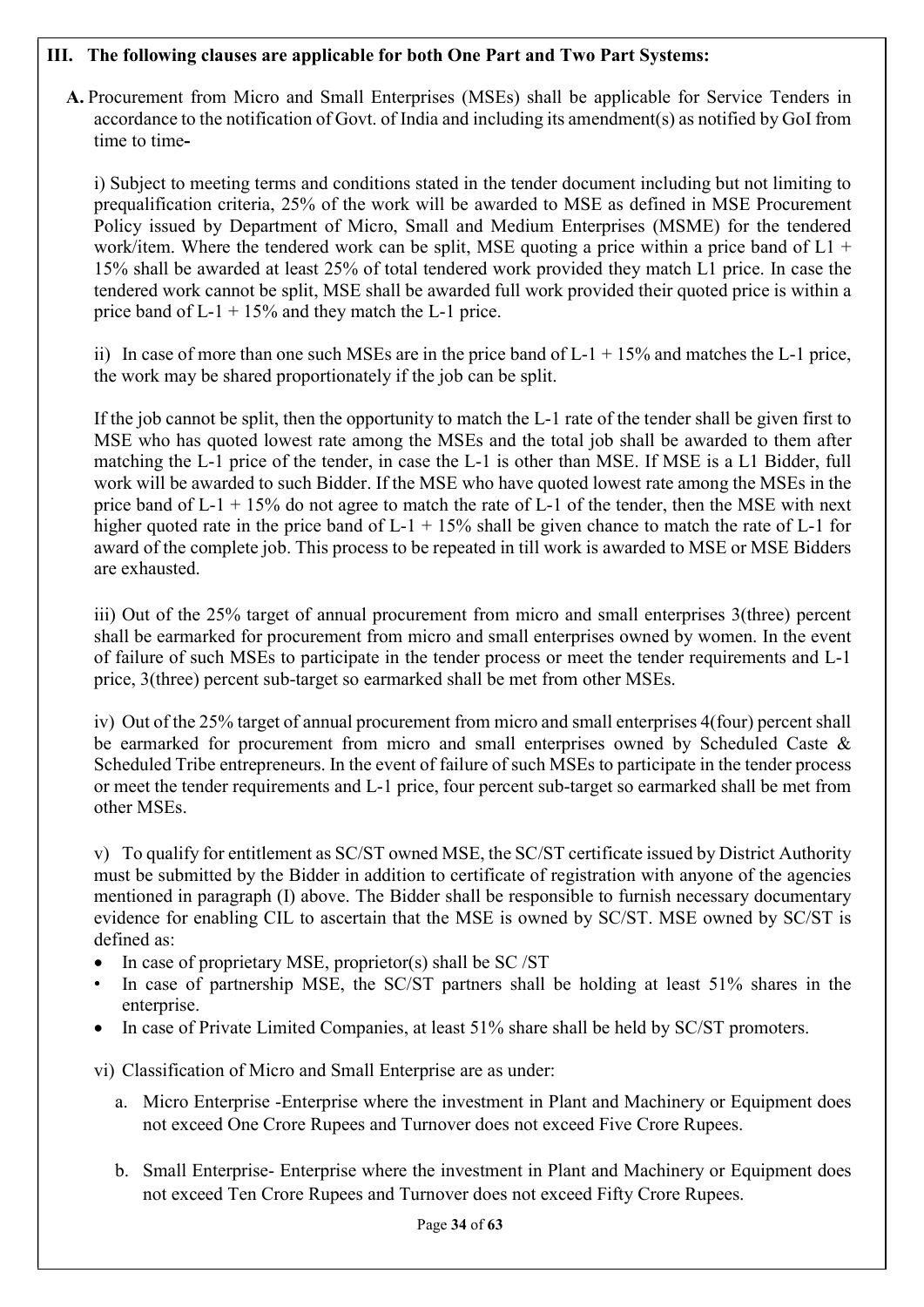vii)The MSEs should be registered with District Industries Centers (DICs)/ Khadi & Village Industries Commission (KVIC)/ Khadi & Village Industries Board (KVIB)/ Coir Board/ NSIC/ Directorate of Handicrafts and Handloom or any other body specified by Ministry of Micro, Small & Medium Enterprises (MoMSME) are eligible for availing benefits under the Public Procurement Policy for Micro and Small Enterprise (MSEs) Order, 2012.

viii) The MSEs are required to submit copy of documentary evidence, issued by their registering authority whether they are small enterprise or micro enterprise as per provisions of Public Procurement Policy for Micro and Small Enterprise (MSEs) Order, 2012 with latest guidelines/clarifications provided by MoMSME.

#### Note: Not to be a part of tender document

- a) MSEs shall be allowed to participate in Service tenders in accordance to the notification of Govt. of India and including its amendment(s) as notified by GoI from time to time.
- b)As per clarification received from Ministry of MSME vide F.No.21(12)/2016-MA dated 15<sup>th</sup> June 2018 Works contract are not covered under PP Policy:

#### **Ouote**

Subject: Clarification regarding Public Procurement Policy-Applicability to Works Contract reg.

Kindly refer to your e-mail dated 13.06.2018 along with letter No.GAIL/ND/C&P/CO/MSME /2018-19/01/Rem on the subject cited above.

In this context, it is to inform that Public Procurement Policy for Micro and Small Enterprises (MSEs) Order, 2012 supersedes all previous order/circular/letter issues by this office relating procurement of goods and services and also to inform you that as per PP Policy-2012, Works contract are not covered under PP Policy.

Unquote

#### B. Preference to Make in India (as applicable) vide Order No. P-45021/2/2017-PP (BE-II) dated 16.09.2020, issued by Govt. of India as amended from time to time shall be applicable.

In terms of the above said policy, purchase preference shall be given to local suppliers in the following manner :

- I. In the procurement of works which are divisible in nature, the following procedure shall be followed:
	- i) Among all qualified bids, the lowest bid will be termed as L-1. If L-1 is from a Class-I local supplier, the contract for full quantity will be awarded to L-1 at L-1 price by the Purchaser.
	- ii) If L-1 is not a Class-I local supplier, 50% of the order quantity shall be awarded to L-1. Thereafter, the lowest Bidder among the Class-I local suppliers will be invited to match the L-1 price for the remaining 50% quantity subject to Class-I local supplier's quoted price falling within the margin of purchase preference, and the contract for that quantity shall be awarded to such local supplier subject to his matching the L-1 price. In case such lowest eligible Class-I supplier fails to match the L-1 price or accept less than the offer quantity, the next higher Class-I local supplier within the margin of purchase preference shall be invited to match the L-1 price for remaining quantity and so on, and contract shall be awarded accordingly. In case some quantity is still left uncovered on Class-I local supplier, then such balance quantity may also be ordered on L-1 Bidder.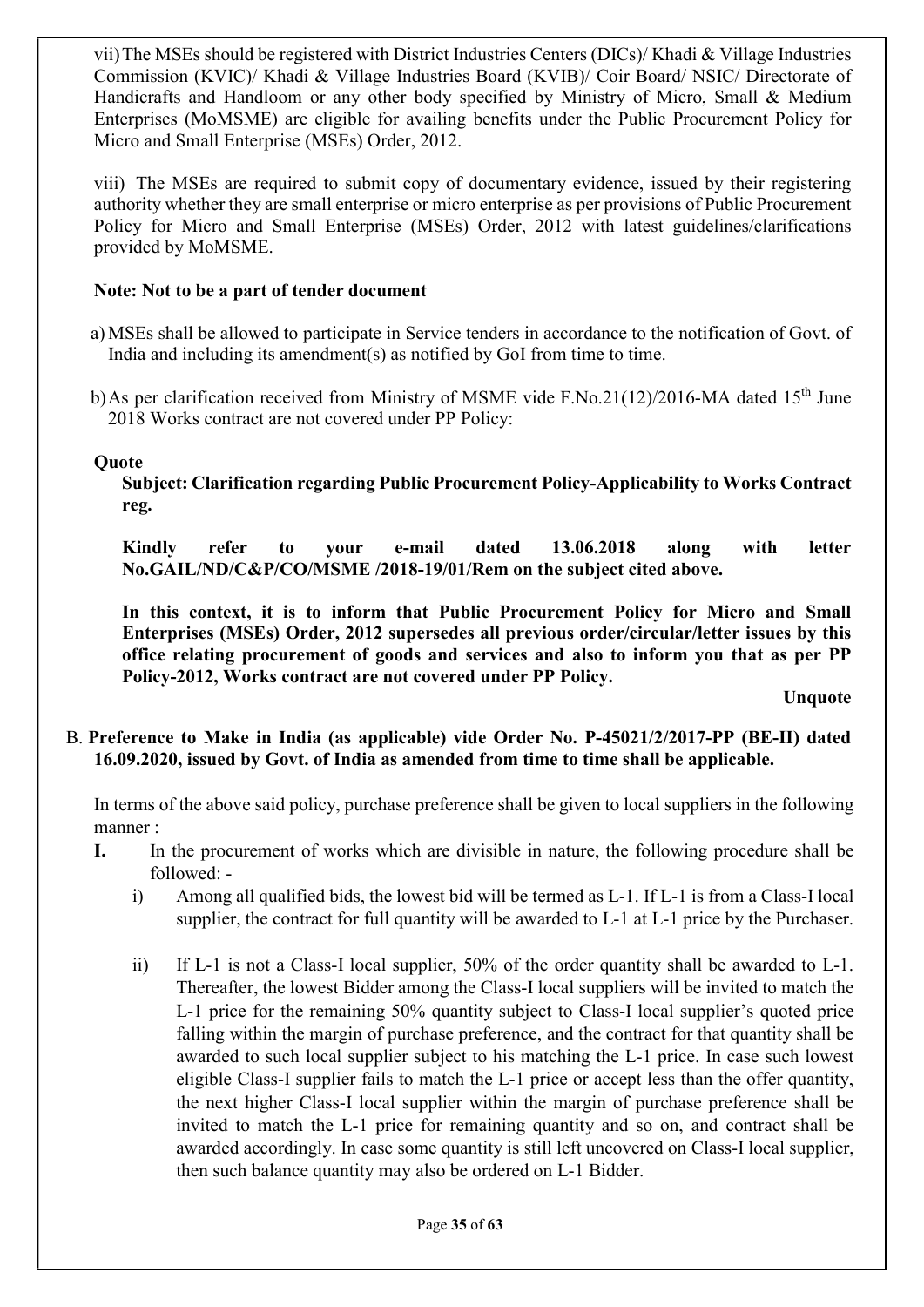- II. In the procurement of works which are not divisible, and in procurement of services where the bid is evaluated on price alone, the following procedure shall be followed:
	- i) Among all qualified bids, the lowest bid will be termed as L-1. If L-1 is from a Class-I local supplier, the contract will be awarded to L-1.
	- ii) If L-1 is not from a Class-I local supplier, the lowest Bidder among the Class-I local suppliers, will be invited to match the L-1 price subject to Class-I local supplier's quoted price falling within the margin of purchase preference, and the contract shall be awarded to such Class-I local supplier subject to matching the L-1 price.
	- iii) In case such lowest eligible Class-I local supplier fails to match the L-1 price, the Class-I local supplier with the next higher bid within the margin of purchase preference shall be invited to match the L-1 price and so on and contract shall be awarded accordingly. In case none of the Class-I local suppliers within the margin of purchase preference matches the L-1 price, then the contract may be awarded to the L-1 Bidder.

Note: The confirmation from the Bidder regarding matching of L1 price may be taken in confirmatory document link of e-Procurement portal by recycling 'Any other document' link.

#### Verification of local content :

- I. If the estimated value of Procurement is less than Rs. 10 crores, all the Bidders at the time of bidding shall submit self-certification indicating the percentage of local content in the offered items.
- II. If the estimated value of procurement is more than Rs. 10 crores, all the Bidders shall submit along with its bid a certificate from the statutory auditor or cost auditor of the company (in case of companies) or from a practicing cost accountant or practicing chartered account (in respect of suppliers other than companies) giving the percentage of local content.
- III. CIL/ Subsidiary may constitute committees with internal and external experts for independent verification of auditor's / accountant's certificates on random basis and in the case of complaints.
- IV. False declarations will attract banning of business of the Bidder for a period up to two year as per the Guidelines for Banning of Business.
- V. A local supplier who has been debarred by any procuring entity for violation of above order shall not be eligible for preference under this Order for procurement by any other procuring entity for the duration of debarment. The debarment for such other procuring entities shall take effect prospectively from the date on which it comes to the notice of other procurement entities.

Note (For departmental users & not to be part of Tender Document):

- 1. In case of procurement of all goods, services or works in respect of which the Nodal Ministry of department has communicated that there is a sufficient local capacity and local competition, only Class-I local supplier as defined under the said order, shall be eligible to bid irrespective of purchase value.
- 2. In procurement of all goods, services or works, not covered by sl. No.1 above and with estimated value of purchases less than Rs.200 crore in accordance to Rule 161 (iv) of GFR 2017, Global tender enquiries shall not be issued except with competent approval as designated by Department of Expenditure. Only Class-I local supplier and Class-II local supplier as defined under the order,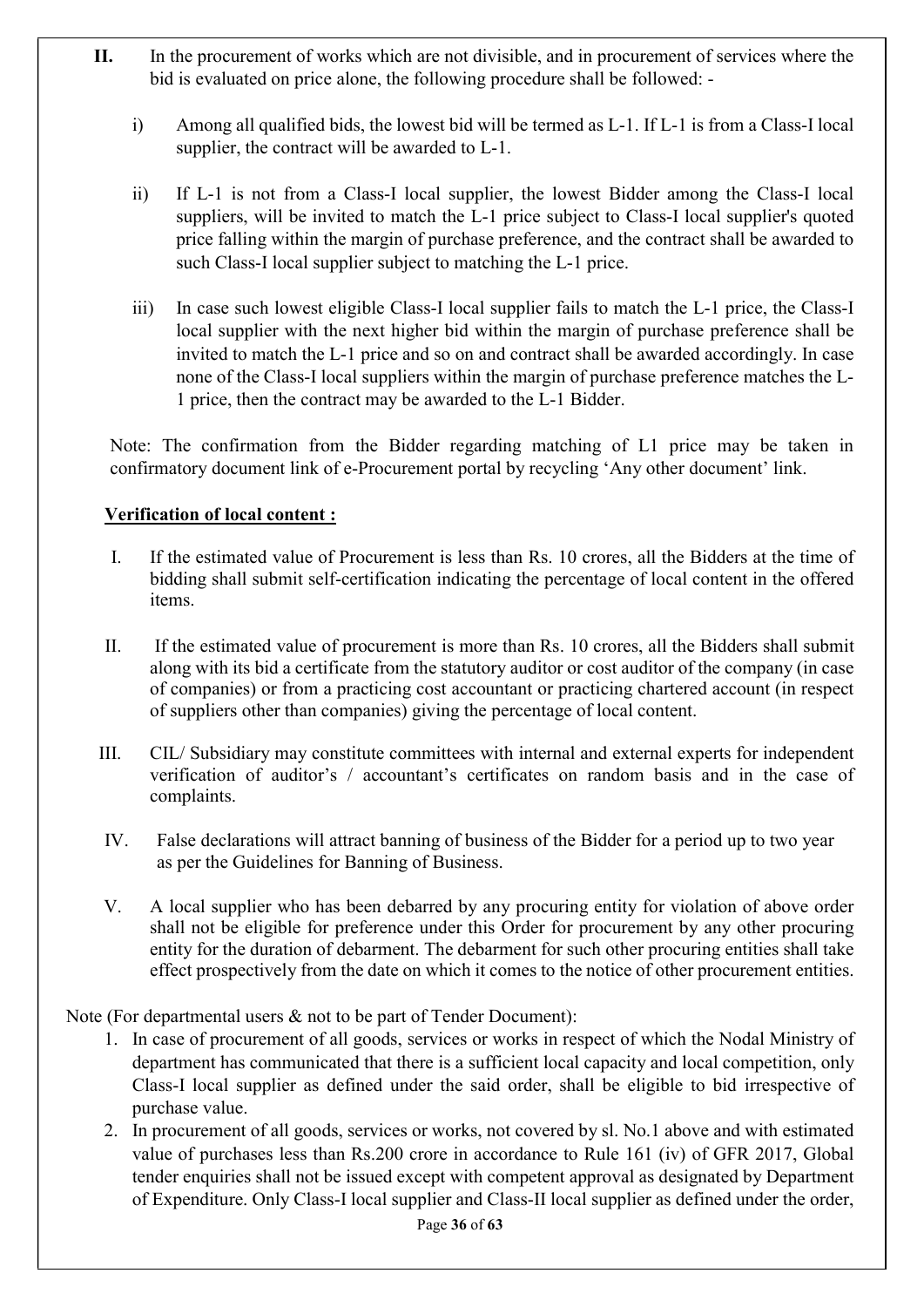shall be eligible to bid in procurements undertaken by procuring entities, except when global tender enquiries have been issued. In global tender enquiries, Non-local suppliers shall also be eligible to bid long with Class-I local suppliers and Class-II local suppliers.

#### C. Procurement from Startups shall be applicable for Works/Service Tenders in accordance to the notification of Govt. of India and including its amendment(s) as notified by GoI from time to time.

- i. Prior experience and prior turnover shall be relaxed for Startups Bidders as recognized by Department for Promotion of Industry and Internal Trade (DPIIT) for the category of Work/Services in which they are registered, subject to meeting of quality and technical specifications.
- ii. This shall be applicable in Works/Service tenders having innovation, development or improvement of products or processes of services. Such Works/Services need to be examined at Subsidiary level on case to case basis to decide for keeping the provision for Startups. The routine/pre-engineered works/Services shall be excluded from the Startups Clause.
- iii. To waive off the requirement of experience and turnover criteria for Startups, the details of work Experience and Financial Turnover during bidding on the portal, a pre-defined input shall be prescribed in the NIT to be filled up by startups so that they comply the portal logic. A confirmatory document for being a Startups shall be prescribed in the NIT which shall be a certificate for being a Startups issued by DPIIT in the category of work and/or Service for which they are registered. This provision shall continue till e-Procurement portal is customized to take care of Bidder wise evaluation.
- iv. The existing working capital eligibility criteria shall be kept enabled for all the participating Bidders including Startups.
- 6.3 The Tender Committee will recommend for award of work to the successful Bidder after evaluating their technical eligibility based on the system-generated evaluation sheets followed by evaluation of the scanned documents uploaded by Bidder in support of the information furnished by them online and after evaluation of the reasonableness of L-1 rates. The reasonableness of rates will be evaluated as per the provisions of Manual of CIL and other guidelines issued from time to time.

The approval for award of work to L-1 Bidder will be accorded by the Competent Authority as per Delegation of Power based on the TC recommendation.

- 6.4 After competent approval and financial concurrence of TCR, the work order to the L-1 Bidder will be issued and the scanned copy of the LOA/Work Order will be uploaded on the e-Procurement portal and simultaneously the original copy may also be sent to the Bidder through registered/speed post.
- $6.5$  (A) Logical End of online created Tender: Any tender hosted on the e-Procurement site must be logically concluded i.e. either Award of work is issued at AOC page on e-Procurement portal in online mode or the tender is cancelled/ retendered online through corrigendum.

6.5 (B) If L-1 Bidder backs out (i.e. Techno commercially established L-1 Bidder), the EMD will be forfeited and the Bidder will be debarred for minimum one (1) year from participating in tenders in CIL/Subsidiary.

#### Note (Not part of tender document):-

In the above case, approval of Tender accepting authority (TAA) shall be taken. In case Board or Empowered Committee or FDs of CIL/Subsidiary or CMD is tender accepting authority, then the approval of CMD of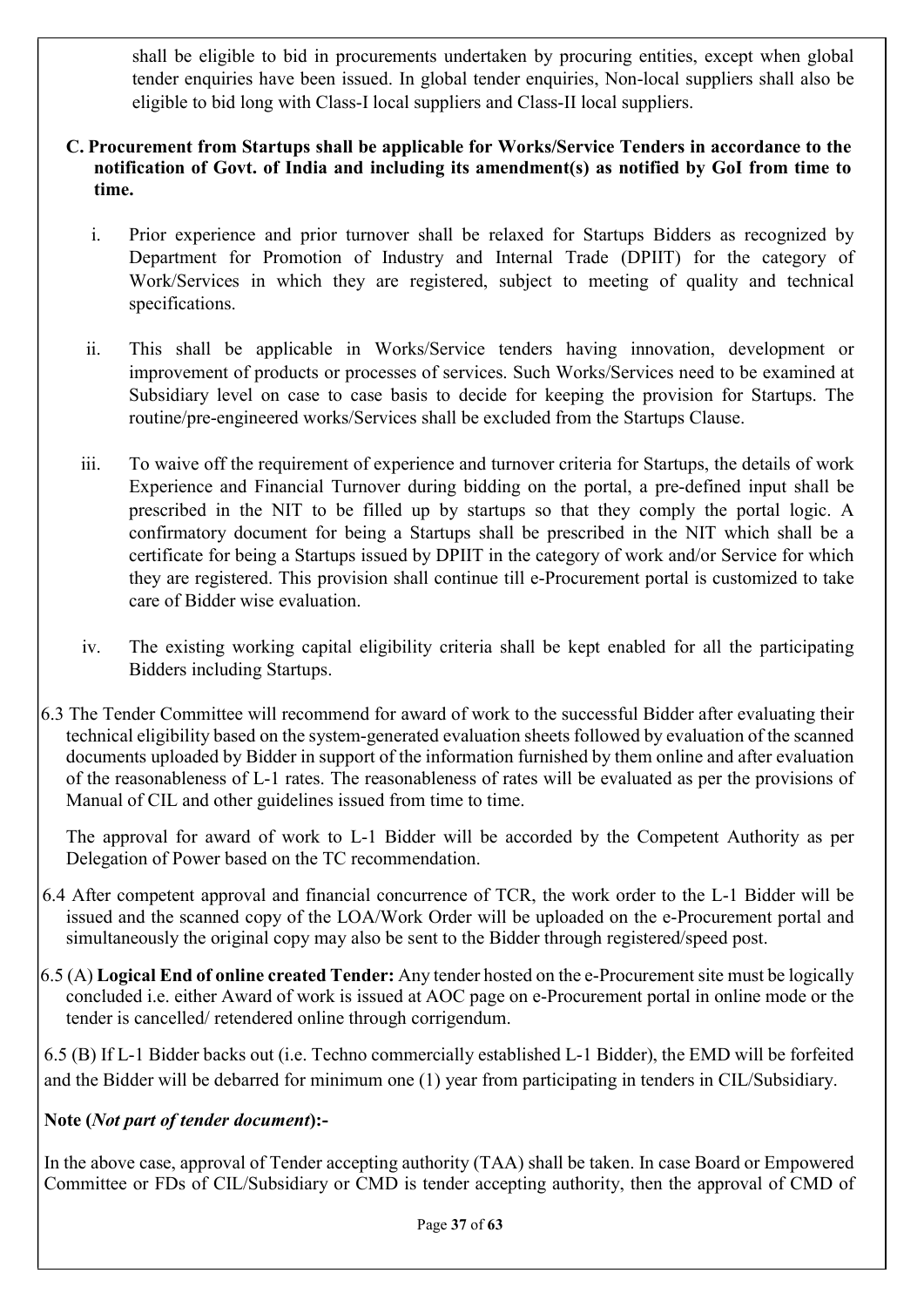CIL/Subsidiary is to be obtained and if the TAA is below CMD level then approval of TAA shall be obtained." However, banning shall be done as per Guidelines for Banning Business as per Cl No. 16 of Chapter I.)

#### 6.6 EMD Refund:

- a. If EMD is paid by the Bidder in online mode (Direct Debit/NEFT/RTGS) then the EMD of rejected Bidders will be refunded at any stage directly to the account from where it had been received (except the cases where EMD is to be forfeited).
- b. No claim from the Bidders will be entertained for non-receipt of the refund in any account other than the one from where the money is received.
- c. If the refund of EMD is not received by the Bidder in the account from which the EMD has been made due to any technical reason then it will be paid through conventional system of e-payment. For this purpose, if required, Tender Inviting Authority will obtain the Mandate Form from the Bidder.
- d. In case the tender is cancelled then EMD of all the participating Bidders will be refunded unless it is forfeited by the department.
- e. If the Bidder withdraws his/her bid online (i.e. before the end date of submission of tender) then his/her EMD will be refunded automatically after the opening of tender.
- f. The EMD of successful Bidder (on Award of Contract) will be retained by CIL/Subsidiary and will be adjusted to Performance Security Deposit at the option of the Bidder.

# 7. REVOCATION OF TENDER PROCESS:

The online evaluation of tender must be performed by the Evaluator with utmost care and diligence. The Evaluator of tender must ensure that the decision of Tender Committee is correctly uploaded on the e-Procurement portal.

However, there may be situation when the decision of Tender Committee may have to be changed subsequently on account of a Court's verdict. Also, there may be circumstances when online evaluation of tender is not done correctly due to mistake by the Evaluator or due to technical error in the system, which may lead to cancellation of tender.

In order to avoid the cancellation of tender in such cases, the tender process needs be reverted back to appropriate stage (i.e. bid Opening stage etc.) to comply with the Court's verdict or to rectify the error committed by the Evaluator. This provision in the e-Procurement system has been introduced with an objective to abide by the Court's verdict or to ensure that the tender process should not suffer due to any mistake committed by an individual or due to any technical error in the system.

Revocation of Tender process back to Technical-bid opening stage or Price-bid opening stage from an advanced stage shall be done under the following circumstances:

- a. To comply with the directives of Hon'ble Court of Law.
- b. If the Evaluator makes a mistake in online evaluation of tender, which is not in line with the Tender Committee decision.
- c. If there is an error in the online evaluation of tender due to technical error in the system.

Revocation of Tender process will be done with the specific approval of the concerned Director. In all such cases the Tender Revocation Notice must contain the details of the circumstances leading to revocation of tender process.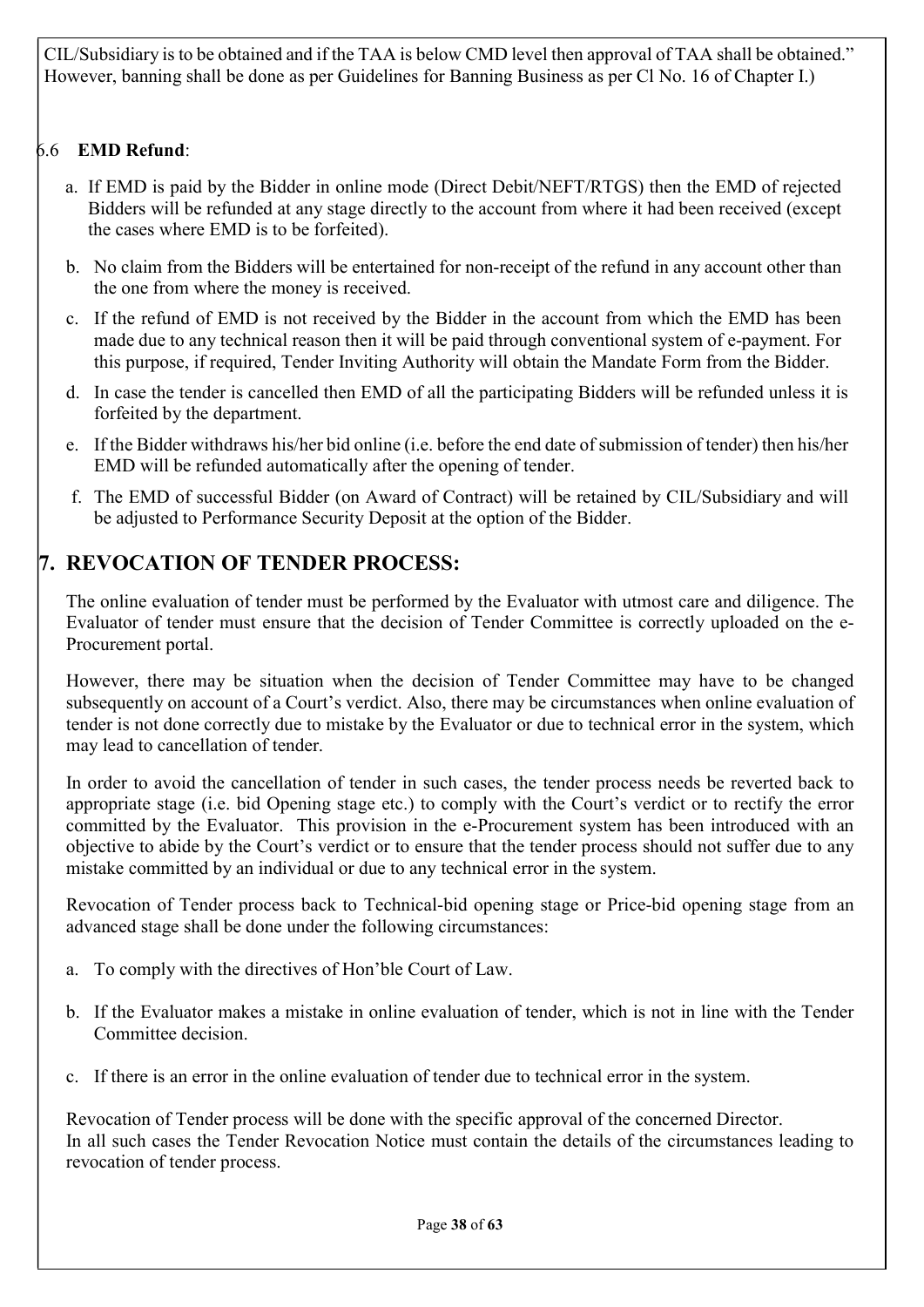The Revocation of Tender on the e-Procurement portal can be done by way of creation and publication of corrigendum. However, since Revocation of Tender, in true sense, is not a Corrigendum to NIT, the Tender Revocation Notice will be uploaded only on the e-Procurement portal.

In case of revocation of Tender at any stage the auto-refund of EMD may not work properly and in such case it may be required that Tender Inviting Authority to arrange refund of EMD through conventional system of refund of EMD.

# 8. CANCELLATION OF TENDER:

Any tender published on the e-Procurement portal must be concluded to its logical end i.e. either "Award of Contract" or "Cancellation of Tender" or "Retender".

It will be the responsibility of the Publisher of tender to conclude the published tenders to its logical end within the original bid validity period.

Tenders should be cancelled only under exceptional cases with due approval of Tender Approving Authority. In case of tenders where Board of Directors of CIL/Subsidiary is the Tender Approving Authority, in such cases the approval of Chairman/CMD, CIL/Subsidiary will be required. However, for cancellation of Tender due to non-receipt of any bid, no approval will be required.

In all such cases the Tender Cancellation Notice must contain the details of the circumstances leading to cancellation of tender.

The Cancellation of Tender on the e-Procurement portal can be done by way of creation and publication of corrigendum. However, since Cancellation of Tender, in true sense, is not a Corrigendum to NIT, the Tender Cancellation Notice will be uploaded only on the e-Procurement portal.

- 9. All the details of technical bid and price bid will be kept preserved in the archives for auditing purposes and the same can be accessed with special authorization. The IP address of all the Bidders who has participated in the bid along with timing and date will also be kept preserved in the system.
- 10. The processes for entering into the Agreement with the successful Bidder will be done offline as per the prevailing manual system. However, the documents required to be submitted by Contractor for executing the Agreement will be specified in the Tender document.

\*\*\*\*\*\*\*\*\*\*\*\*\*\*\*\*\*\*\*\*\*\*\*\*\*\*\*\*\*\*\*\*\*\*\*\*\*\*\*\*\*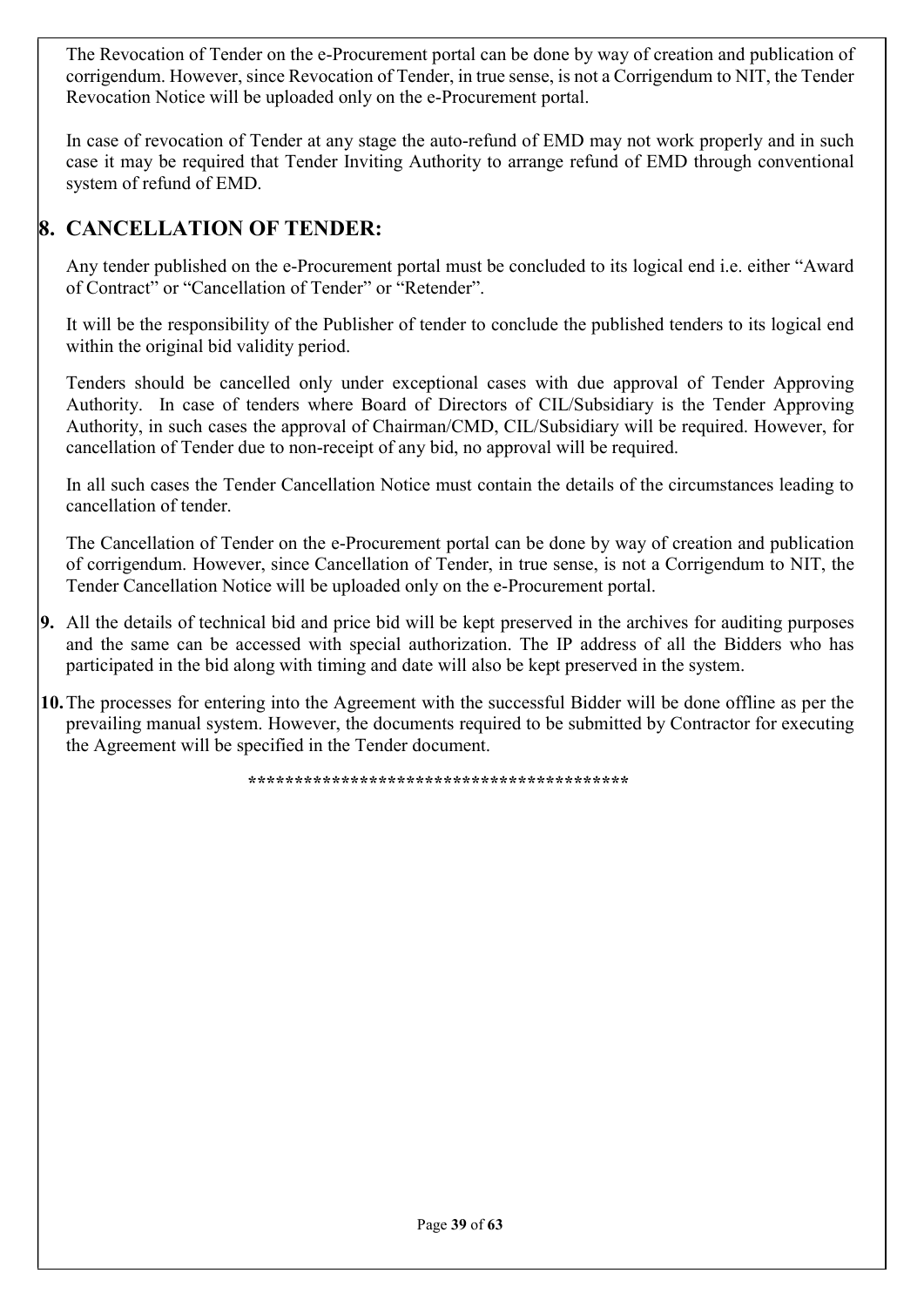# PART II

# A. ELIGIBILITY CRITERIA

1. SERVICES TENDER (For tenders covered under Chapter 3 & Chapter 6 of CMM) :

(The Work Experience and Working Capital criteria as per Clause No. 1(a) and 1(b) shall also be applicable for AMC Contracts as per MCEW and Clause 1(b) is applicable for tenders for Turnkey Contracts as per CMM Ch 2)

a. Work Experience (Not Applicable for tenders with ECV below Rs.50 lakhs\*\*\*\*): The Bidder must have experience of works (includes completed / ongoing) of similar nature valuing 50 % of the annualized estimated value of the work put to tender (for period of completion over 1 year) / 50 % of the estimated value of the work (for completion period up to one year ) put to Tender in any year (consecutive 365 days) during last 7(seven) years ending last day of month previous to the one in which bid applications are invited.

(For transportation works i.e. Tenders under Chapter 3 of CMM of CIL, similar nature of works shall mean: Transportation/Removal of Coal /Overburden /Shale /Extraneous materials/ Sand etc.)

(For tenders OB removal and OB removal & coal extraction etc under Chapter 6 of CMM of CIL, similar nature of works shall mean: Excavation & transportation of soil/overburden/shale/minerals etc. by mechanized means or Extraction of coal by mechanized means.)

However, Works of similar nature may be suitably defined by respective Subsidiaries based on its own necessity.

\*\*\*\* Work experience can be taken as eligibility criteria for tenders of ECV below Rs.50 Lakhs in case of Services pertaining to Production and Safety as decided by Subsidiary Companies.

"Annualised value" of the work shall be calculated as the "Estimated value/Period of completion in Days  $x 365"$ .

The value of executed works shall be given a simple weightage to bring them at current price level by adding 5% for each completed year (total number of days/365) after the end date of experience till the last day of month previous to one in which e-Tender has been invited.

The above qualification criteria shall be met collectively by JV partners or JV itself.

The qualifying criteria parameter e.g. Work Experience of the individual partners of the J.V will be added together towards fulfillment of qualification criteria related to experience.

Note: The definition of Similar Work to be given in the NIT should be broader, unambiguous, explicit and it should contain the predominant nature of tendered work. There should not be any scope for different interpretation by Bidder and the department w.r.to "similar nature of work" defined in the NIT.

#### Data to be furnished by Bidder on-line:

- i. Start date of the year for which work experience of Bidder is to be considered for eligibility.
- ii. Start date & end date of each qualifying experience (similar nature)
- iii. Work Order Number/Agreement Number of each experience

Page 40 of 63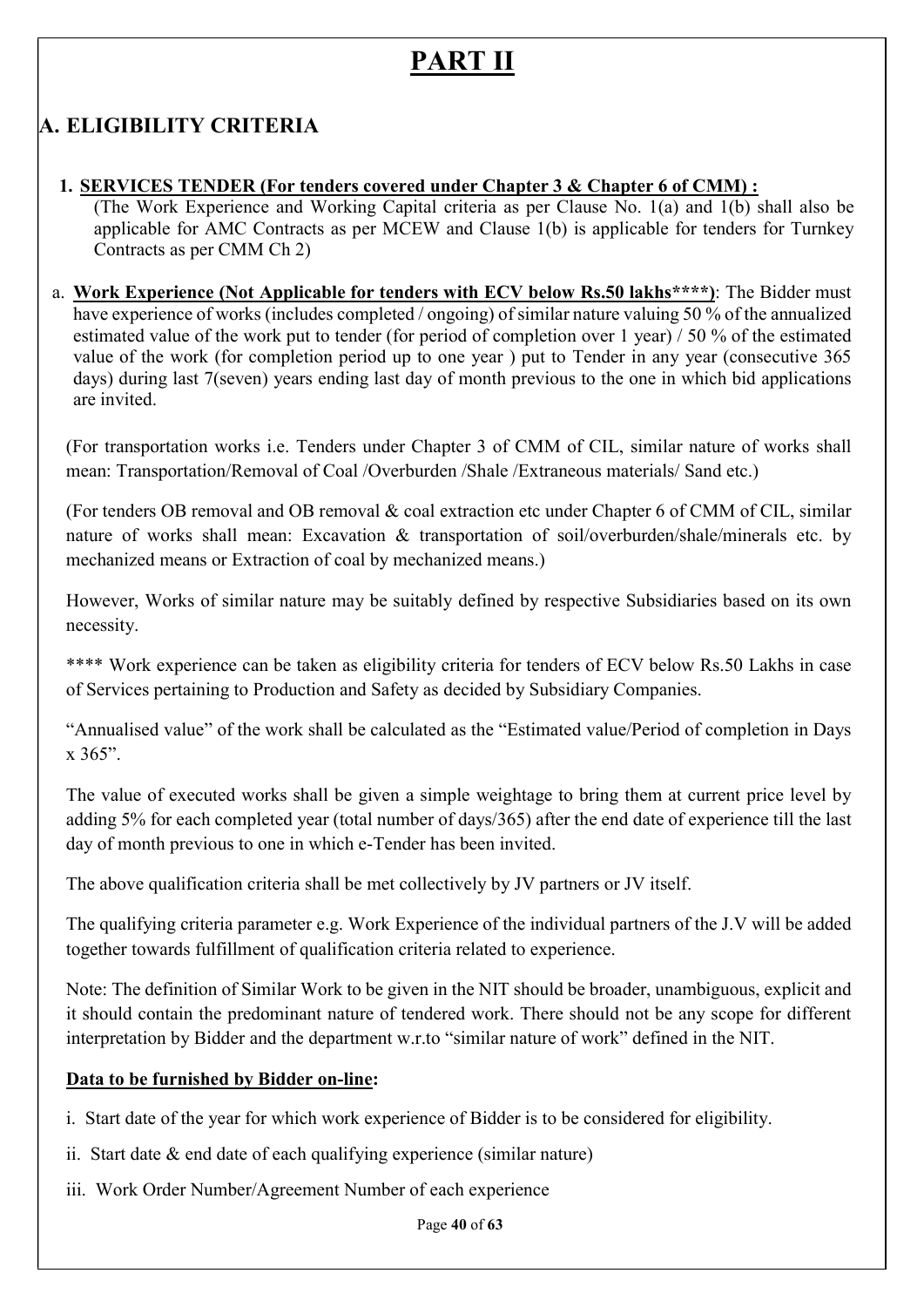iv. Name & address of Employer/Work Order Issuing authority of each experience

v. Percentage (%) share of each experience (In case the experience has been earned by the Bidder as a partner in a Joint Venture firm/Partnership firm then the proportionate value of experience in proportion to actual share of Bidder in that Joint Venture firm/ Partnership firm will be considered against eligibility else it shall be taken as 100%).

vi. Executed Value of work against each experience

vii. In case the Bidder is a Joint Venture, the work experience of any one, two or three of the individual partners of JV or the JV itself may be furnished as the work experience of the Bidder.

#### Technical evaluation by the System:

i. The system shall calculate the end date by adding 365 days to the start date of experience (provided by Bidder). End date shall not be later than the last date (last day of month previous to the month of in which NIT has been published on e-procurement portal).

ii. The system shall check the Start & End date of each experience and accept it as a qualifying experience if it falls within the year selected by the Bidder (as calculated by adding 365 days to the start date restricted to the 'last date')

iii. The system shall calculate the value of each qualifying experience by multiplying the value with the % share of experience and adding 5% for each completed year (total No. of days/365) after the end date of experience of work till the last date of month previous to one in which the NIT has been published on e-Procurement portal.

iv. The system shall calculate the value of all qualifying experiences taken together for each Bidder and grade him as 'Eligible' if it meets the minimum requirements (50% of Annualised Value or estimated value whichever is less) or else as 'Ineligible'.

v. In case any of the experiences does not fall in the selected period of 365 days (continuous), such experiences will be excluded from evaluation. Hence the Bidder shall have to furnish the value of work executed only during the selected period of 365 days (continuous).

vi. The weightage of 5% every year will be on simple rate and will not be compounded on yearly basis for the purpose of calculating the value of each qualifying experience."

vii. The work experience of the Bidder may be an ongoing work and the executed value of work shall be considered for evaluation.

viii. In case the experience has been earned by the Bidder as an individual or proprietor of a Proprietorship firm, then 100% value of the experience will be considered against eligibility. But if the experience has been earned by the Bidder as a partner in a Joint Venture firm/Partnership firm then the proportionate value of experience in proportion to the actual share of Bidder in that Joint Venture firm/Partnership firm will be considered against eligibility.

#### Scanned copy of documents to be uploaded by Bidders (CONFIRMATORY DOCUMENT):

For work experience, Bidders are required to submit Work Experience Certificate issued by the employer against the experience of similar work containing all the information as sought on-line.

Work order, BOQ, TDS etc. may be sought during clarification or along with deficient documents, if felt necessary by the Tender Committee.

Note: A Sample Checklist for Work Experience Certificate is enclosed below.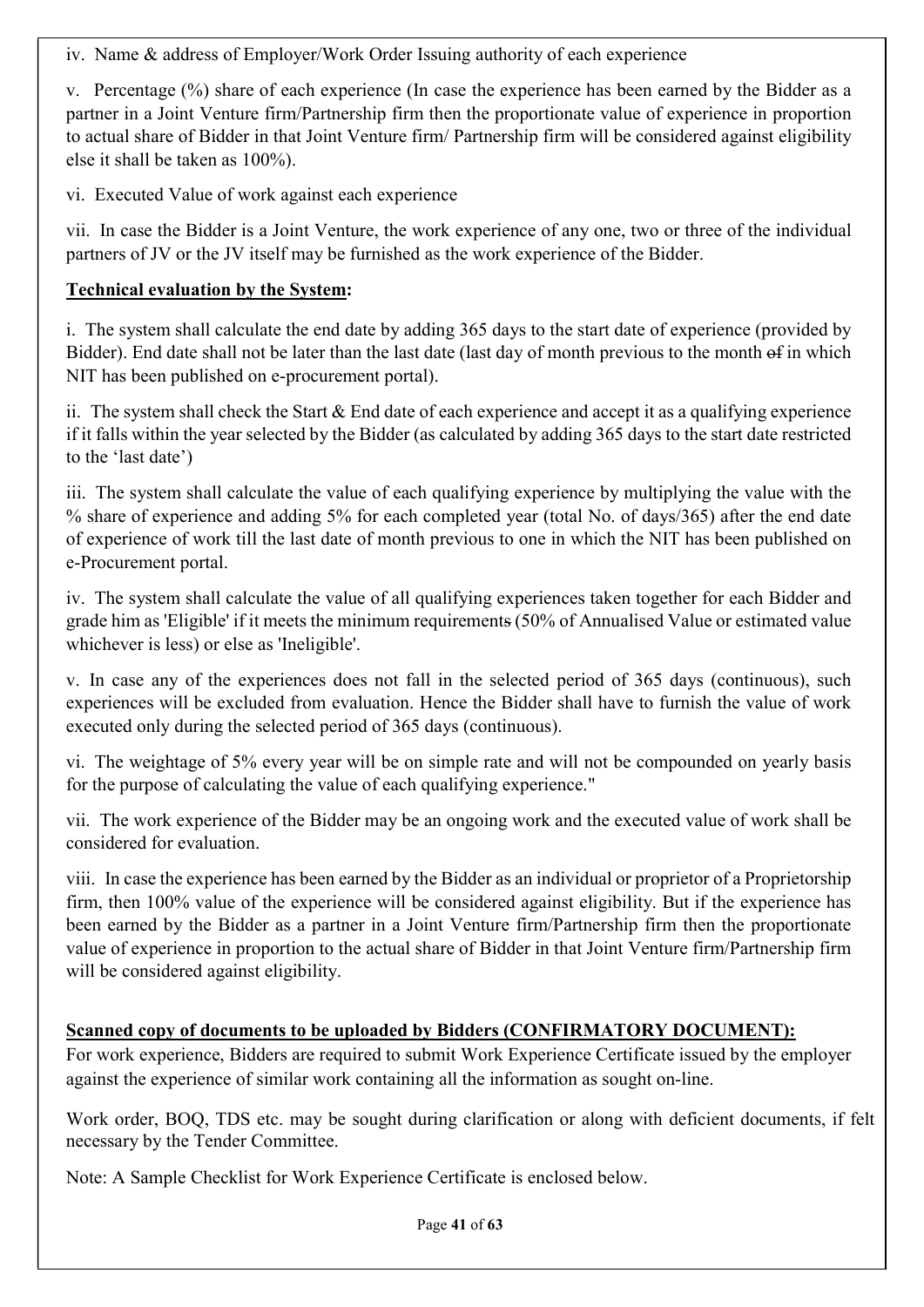#### SAMPLE CHECKLIST OF WORK EXPERIENCE CERITIFICATE

THIS IS A SAMPLE CHECKLIST FOR WORK EXPERIENCE CERTIFICATE. (FOR REFERENCE PURPOSE ONLY).

The Work Experience Certificate issued by Employer (Principal Employer as applicable) should contain the following important parameters in line with the information furnished by the bidder online:

1. Name of Work: (Should be as per the Similar Nature of Work and should be matching with the Name of work mentioned in Work Order or Agreement).

2. Work Experience Certificate Reference No.: (should contain Reference No. and issuing date.)

3. Work Order Ref Number: (Work Order Reference Number should be clearly mentioned).

4. Agreement Ref Number: (Agreement Reference Number should be clearly mentioned) (As applicable).

5. Name of Contractor: (In case of a JV, Share of each JV Partner).

6. Name & Address of Employer/Work Order Issuing authority of experience.

 7. Start Date & End Date of Qualifying Experience: (Should be maximum consecutive 365 days and should be within the period [1 year (consecutive 365 days)] declared online for consideration of eligibility).

8. Executed Value of Work: (Should be for the period as declared online

NOTE:

1. For eligibility Total Amount of Work Experience (adding all the Experience Value during the consecutive 365 days declared online) should be at least 50% of the Annualized value or estimated value whichever is less.

2. In case of JV, above documents of partner(s) shall be submitted and Work Experience shall be met collectively by all the partner/ members.

**b.** Working Capital (Not Applicable for tenders with ECV below Rs.50 lakhs): Evidence of possessing adequate working capital (at least 20% of the "Annualized value or Estimated value whichever is less" of this work) inclusive of access to lines of credit and availability of other financial resources to meet the requirement. The Bidder should possess the working capital within three months prior to the date of opening of tender.

In case of JV, the requirement of Working Capital under this clause shall be met as per following proportion:

- a. The lead member shall have to possess at least 50% share in the required Working Capital in order to qualify in this tender.
- b. All other members shall have to possess at least 25% share in the required Working Capital, in order to qualify in this tender.

#### Data to be furnished by Bidder on-line:

- i. Amount of available Working Capital inclusive of lines of credit and availability of other financial resources
- ii. Date on which the Bidder possesses the required working capital
- iii. Name of the Chartered Accountant (CA)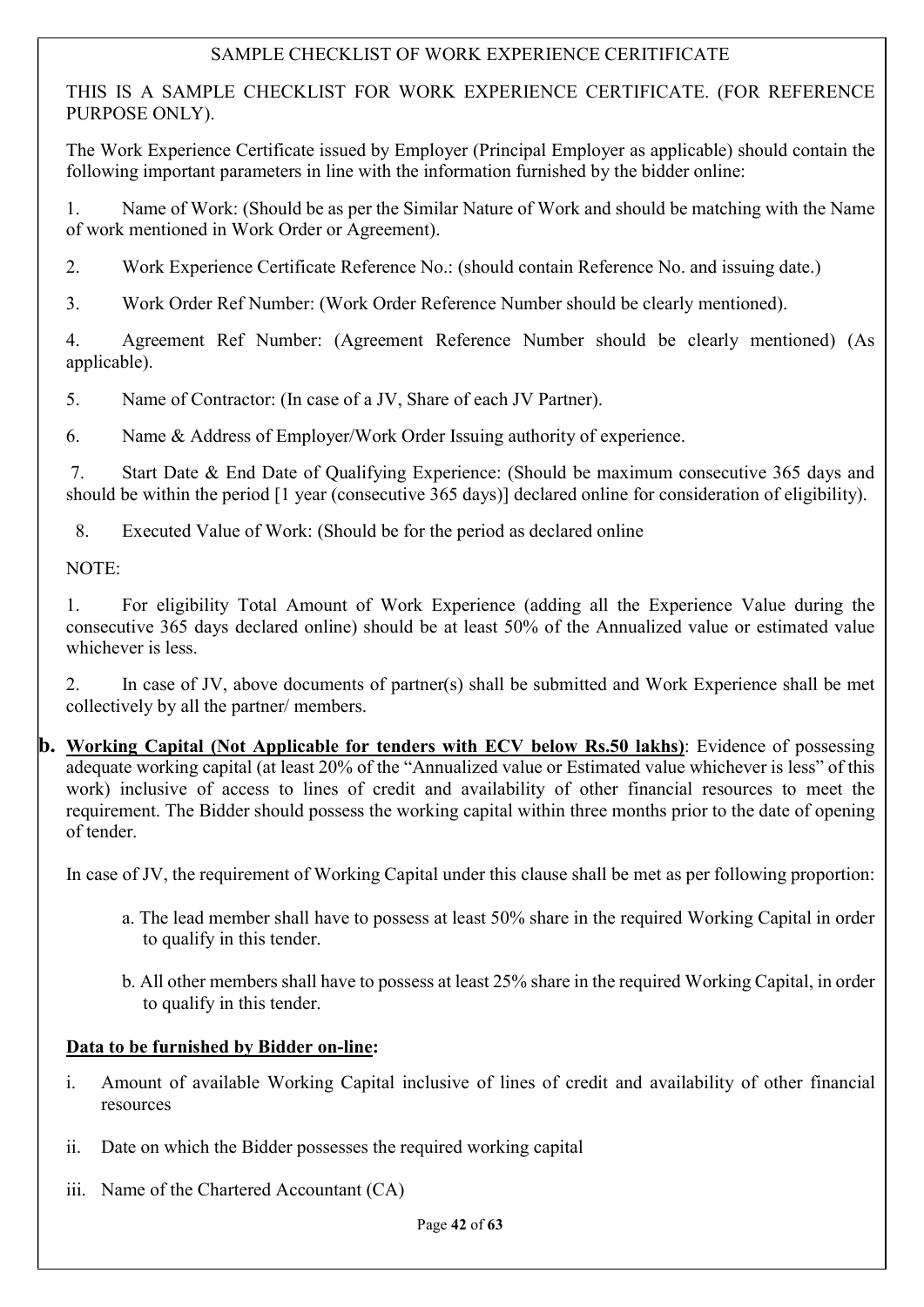- iv. Membership Number of CA who certifies the Bidder's working capital on a particular date.
- v. Date of Issue of Certificate

In case the Bidder is a Joint Venture, the working capital of the individual partners of the JV will be added together.

#### Technical evaluation by the System:

- i. The system shall check that the date on which the Bidder possesses the required working capital as well as the date of issue of certificate is within 3 months of the date of opening of tender.
- ii. The value of working capital as certified by the CA is greater than or equal to the minimum requirement.

#### Note: The proportion of required Working Capital possessed by Lead Member and other members shall have to be evaluated offline by the Tender Committee till it is configured in the portal.

#### Scanned copy of documents to be uploaded by Bidders (CONFIRMATORY DOCUMENT):

Certificate of Working Capital issued by a Practicing Chartered Accountant having a membership number with Institute of Chartered Accountants of India containing the information as furnished by Bidder on- line with UDIN.

Note: A Sample Checklist for Working Capital Certificate is enclosed.

SAMPLE CHECKLIST OF WORKING CAPITAL CERITIFICATE

THIS IS A SAMPLE CHECKLIST FOR WORKING CAPITAL CERTIFICATE. (FOR REFERENCE PURPOSE ONLY).

The Working Capital Certificate issued by CA should contain the following important parameters in line with the information furnished by the bidder online:

1. Name of Bidder:

2. Amount of Available Working Capital inclusive of lines of credit and availability of other financial resources:

| <b>SI</b><br>No. | <b>Particulars</b>                                                                                                   | Value in<br>Rs. |
|------------------|----------------------------------------------------------------------------------------------------------------------|-----------------|
| (1)              | (2)                                                                                                                  | (3)             |
| $\mathbf{1}$     | Current Asset (CA)                                                                                                   |                 |
| 2                | Current Liability (CL)                                                                                               |                 |
| 3                | Working Capital (1-2)                                                                                                |                 |
| $\overline{4}$   | Access to lines of credit and availability of other financial resources                                              |                 |
| 5                | Working Capital inclusive of Access to lines of credit and availability of other financial resources $(3+4)$         |                 |
|                  | Note: For eligibility Amount should be at least 20% of the Annualized value or Estimated value<br>whichever is less. |                 |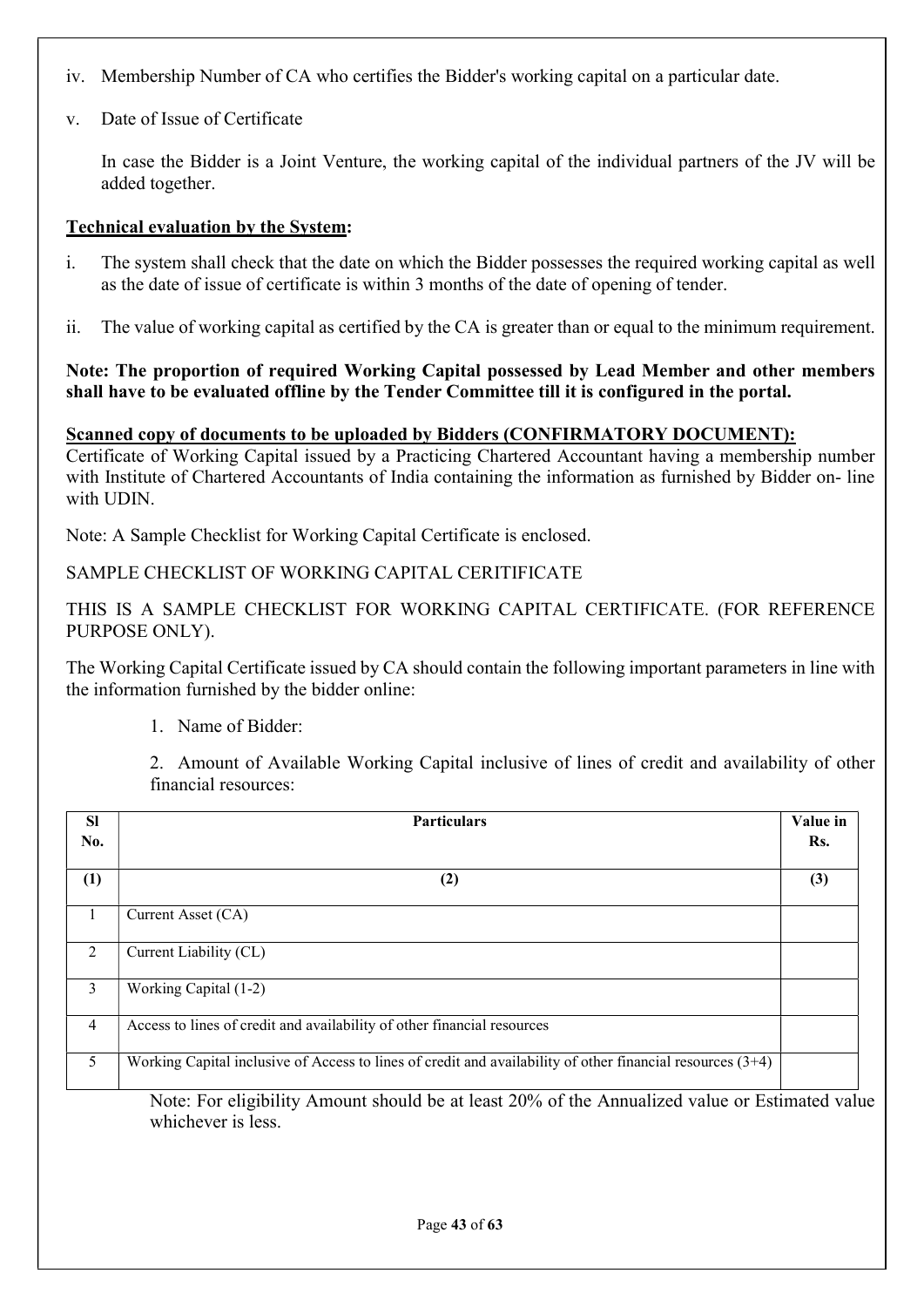3. Date on which bidder possess working capital: (Should be within 3 months prior to the date of opening of tender).

4. Name of Chartered Accountant (CA) with Membership No.:

5. Date of issue of Certificate: (Should be within 3 months prior to the date of opening of tender).

6. Certificate should be issued by Practicing CA (having Membership No.) containing UDIN No.

NOTE:

1. Access to line of Credit and availability of other financial resources shall imply the Net availability of Funds\* towards Working Capital, as on the date on which bidder possesses working capital.

\* The net availability of funds is the availability of unutilized fund.

2. In case of JV Bidder needs to submit the Working Capital Certificate of individual Partners and the requirement of Working Capital shall be met as per following proportion:

i. The lead member shall have to possess at least 50% share in the required Working Capital in order to qualify in this tender.

ii. All other members shall have to possess at least 25% share in the required Working Capital, in order to qualify in this tender.

c. Fleet Requirement: The Bidder is required to accept unconditionally in GTE (General Technical Evaluation) as an undertaking in the prescribed format to deploy matching equipment/tippers/pay loaders as per NIT either owned or hired.

#### Data to be furnished by Bidder on-line:

Confirmation in the form of YES/NO regarding acceptance to deploy matching equipment/tippers/pay loaders as per NIT either owned or hired

#### Technical evaluation by the System:

The system will evaluate "Yes" as eligible and "No" as not eligible.

d. Permanent Account Number: The Bidder should possess a Permanent Account Number (PAN) issued by Income tax Department.

#### Data to be furnished by Bidder on-line:

Confirmation in the form of YES/NO regarding possessing of PAN

#### Technical evaluation by the System:

The system will evaluate "Yes" as eligible and "No" as not eligible.

#### Scanned copy of documents to be uploaded by Bidders (BIDDER SPACE/ MY DOCUMENT):

PAN CARD of the Bidder

# e. Goods and Services Tax (Not Applicable for Exempted Services)

The Bidder should be either GST Registered Bidder under regular scheme

OR

GST Registered Bidder under composition scheme

Page 44 of 63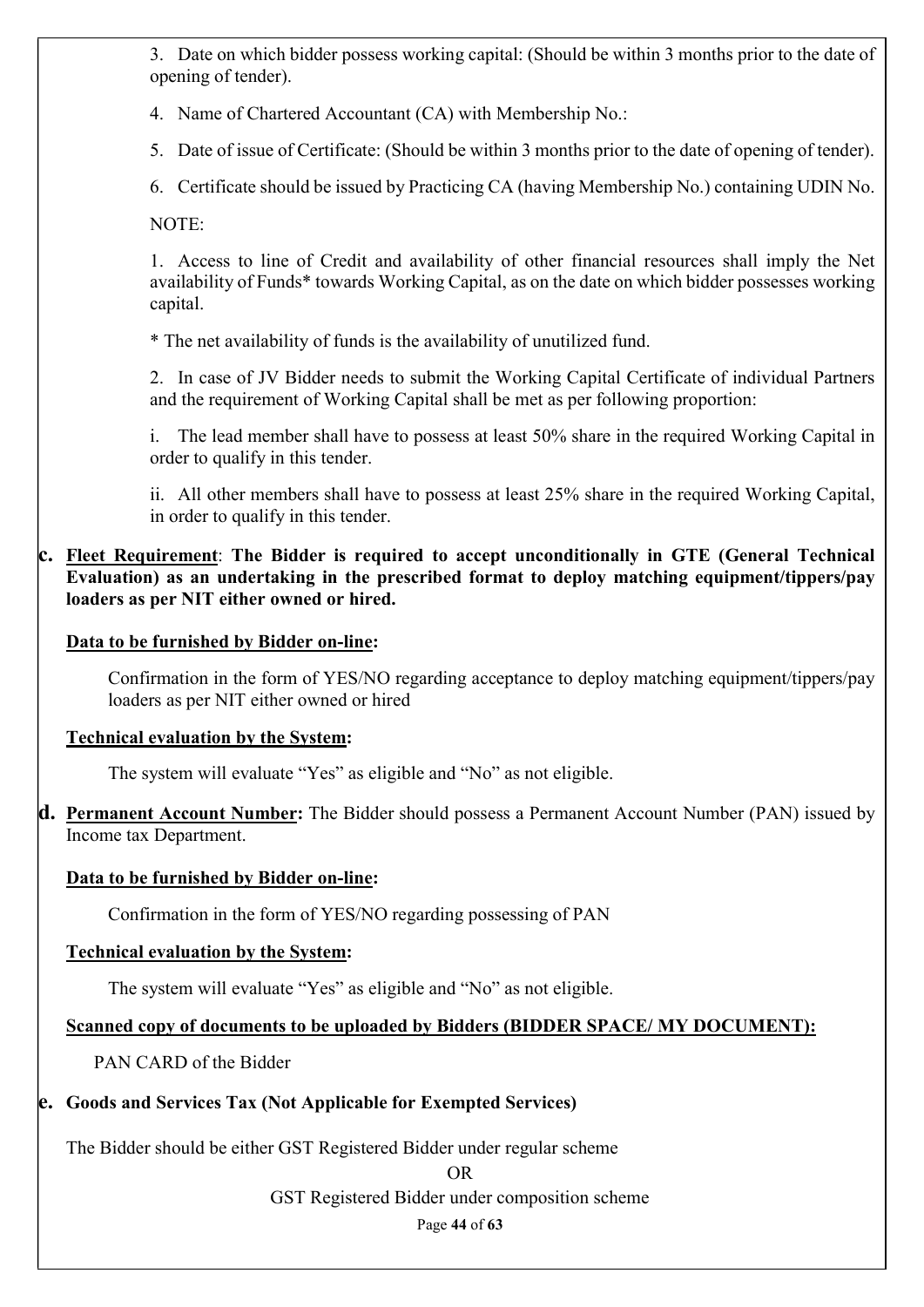#### OR

#### GST unregistered Bidder

In respect of the above eligibility criteria the Bidder is required to furnish the following information online:

i). Confirmation in the form of Yes/No regarding possessing of required document as enlisted in NIT with respect to GST status of the Bidder.

#### Scanned copy of documents to be uploaded by Bidders in Bidder space/ My Document

The following documents depending upon the status w.r.to GST as declared by Bidder in the BOQ sheet:

a) Status: GST registered Bidder under regular scheme

Document: GST Registration Certificate (i.e. GST identification Number) issued by appropriate Authority of India.

b) Status: GST registered Bidder under composition scheme

Document: GST Registration Certificate (i.e. GST identification Number) issued by appropriate Authority of India

c) Status: GST unregistered Bidder:

Document: A Certificate with UDIN from a practicing Chartered Accountant having membership number with Institute of Chartered Accountants of India certifying that the Bidder is GST unregistered Bidder in compliance with the relevant GST rules of India.

*(In case of JV, a Certificate with UDIN from a practicing Chartered Accountant having membership* number with Institute of Chartered Accountants of India confirming the status of JV w.r.to GST in compliance with relevant GST rules or GST Registration Certificate of JV]

#### Note:

- 1. In case the work/service is awarded to a Joint Venture participating in the tender they have to submit PAN, GST registration (as applicable in the tender and for the Bidder status) etc. in the name of the Joint Venture after Award of Work/Service at the time of execution of Agreement/ before the payment of first running on account bill.
- 2. If turnover of Bidder exceeds exemption limit, the Bidder must have GST registration as per GST Act and rules.
- 3. During evaluation of GST Registered Bidders the confirmation of their status shall be verified from the relevant Govt. website (Not to be kept as a part of NIT).

#### f. Purchase Preference under 'Make in India' Policy for "Local supplier".

Preference to Make in India (as applicable) vide Order No. P-45021/2/2017-PP (BE-II) dated 16.09.2020, issued by Govt. of India as amended from time to time shall be applicable.

In terms of the above said policy, purchase preference shall be given to Class-I local supplier.

In terms with the above said policy, Class-I local suppliers and Class-II local suppliers shall be eligible to bid.

The definitions of Class-I Local Supplier, Class-II local supplier, Non-Local supplier, Local Content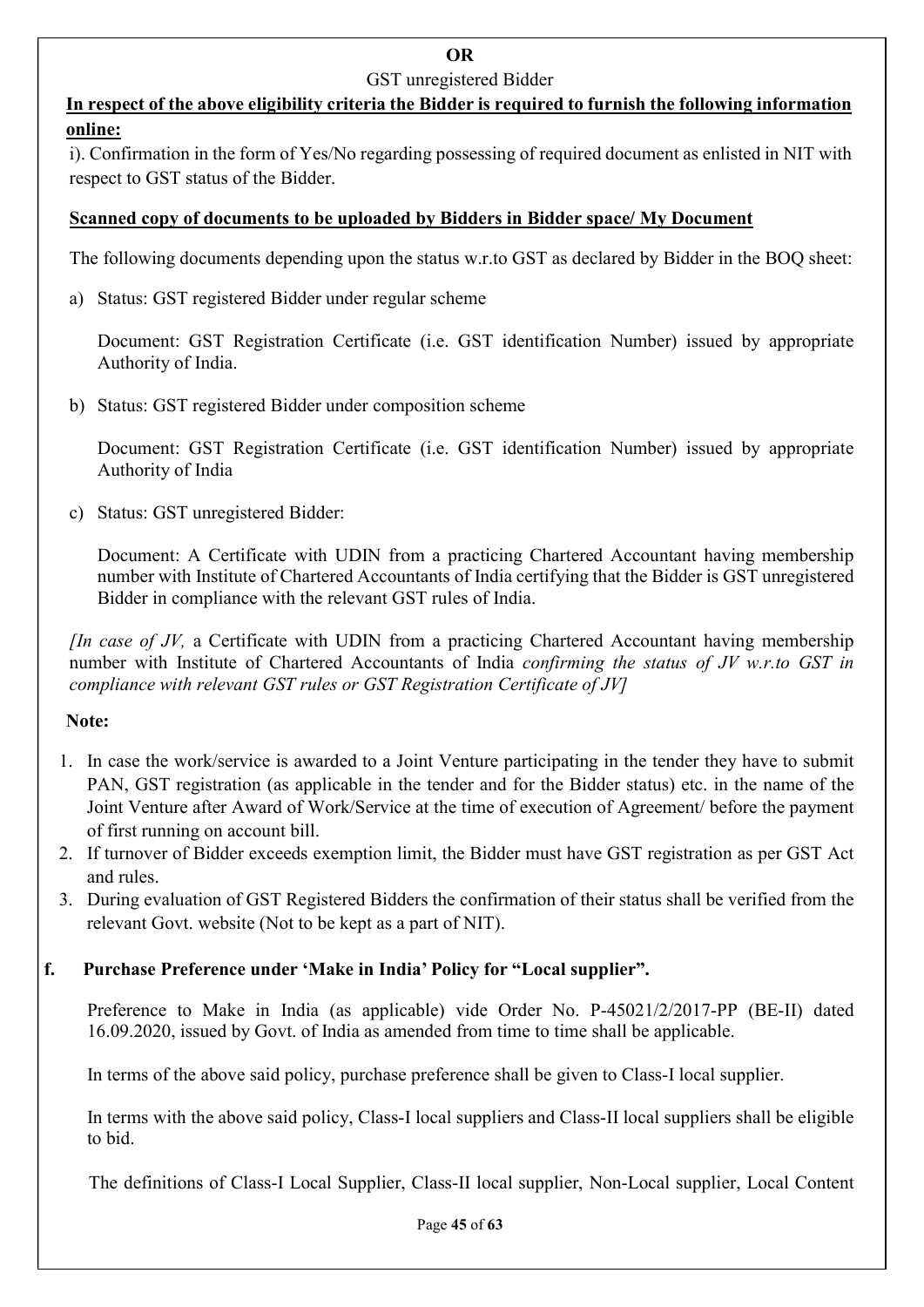and Margin of Purchase Preference as per above mentioned Order are as follows: -

- A. 'Class-I local supplier' means a supplier or service provider, whose goods, services or works offered for procurement, has local content equal to or more than 50%, as defined under said order.
- B. 'Class-II local supplier' means a supplier or service provider, whose goods, services or works offered for procurement, has local content equal to or more than 20% but less than 50%, as defined under said order.
- C. 'Non-Local supplier' means a supplier or service provider, whose goods, services or works offered for procurement, has local content less than 20% as defined under said order
- D. 'Local Content' means the amount of value added in India which shall be the total value of the item procured (excluding net domestic indirect taxes) minus the value of imported content in the item (including all customs duties) as a proportion of the total value, in percent.
- E. 'Margin of Purchase Preference' means the maximum extent to which the price quoted by a Class-I local supplier may be above the L1 for the purpose of purchase preference. The margin of purchase preference is 20%.

#### In respect of the above eligibility criteria the Bidder is required to furnish the following information online:

i). Confirmation in the form of Yes/No regarding possessing of required document indicating percentage of local content as enlisted in NIT.

Scanned copy of documents to be uploaded by Bidder(s) in support of information / declaration furnished online by the Bidder against Eligibility Criteria as Confirmatory Document.

- I. If the estimated value of Procurement is less than Rs.10 crores, all the Bidders at the time of bidding shall submit either self-certification indicating the percentage of local content in the offered items.
- II. If the estimated value of procurement is more than Rs.10 crores, all the Bidders shall submit along with its bid a certificate from the statutory auditor or cost auditor of the company (in case of companies) or from a practicing cost accountant or practicing chartered account (in respect of suppliers other than companies) giving the percentage of local content.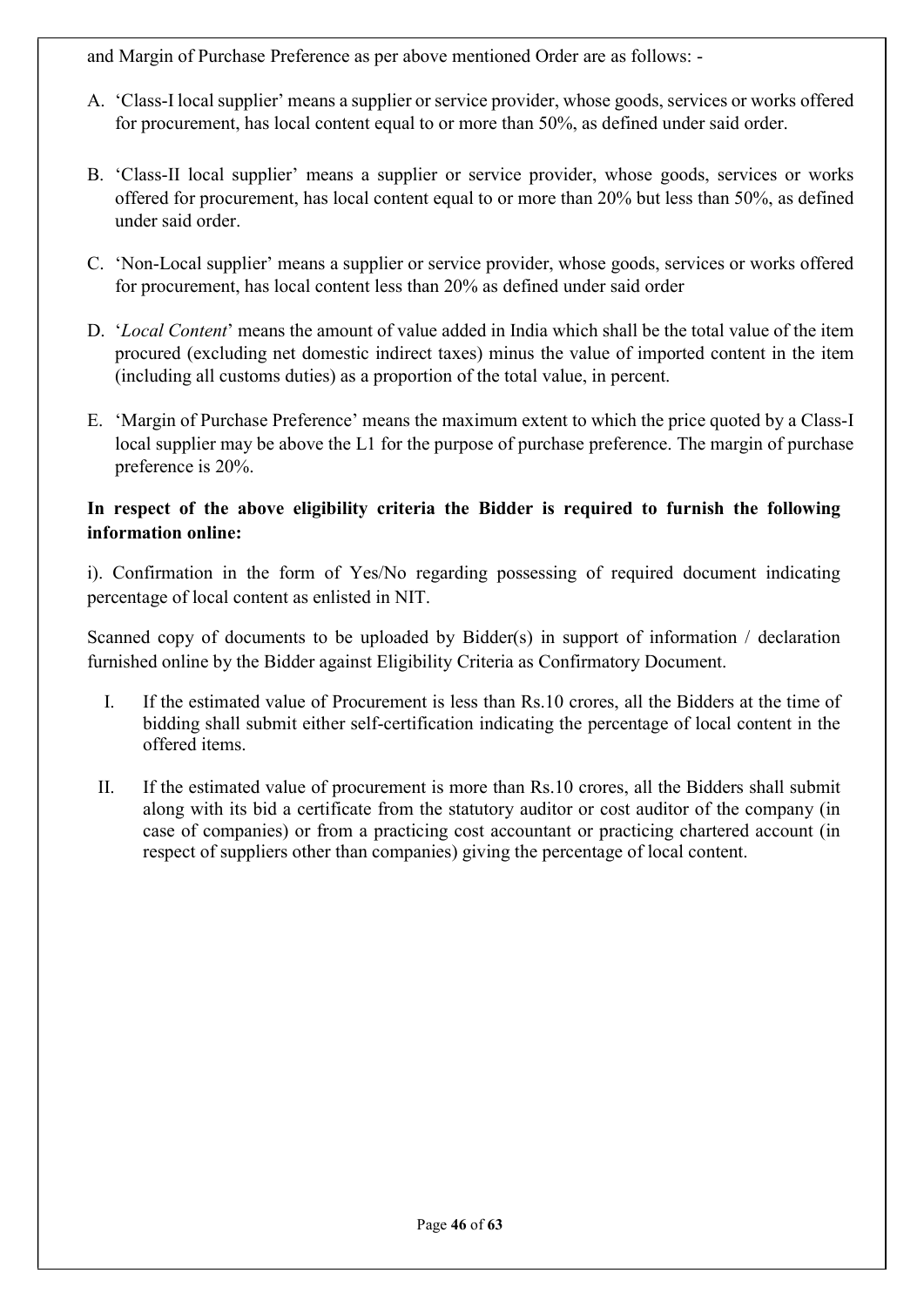# 2. WORKS TENDER (CIVIL AND E&M DEPARTMENT):

a. Work Experience (Not Applicable for tenders with ECV below Rs.50 lakhs<sup>\*\*\*\*</sup>): The Intending Bidder must have in its name or proportionate share as a member of Joint Venture/ Partnership firm experience of having successfully completed similar works, as a prime contractor, during last 7(seven) years ending last day of month previous to the one in which bid applications are invited (i.e. eligibility period) should be any of the following: -

Three similar completed works each costing not less than the amount equal to 40%\* of the estimated cost put to tender.

Two similar completed works each costing not less than the amount equal to 50%\* of the estimated cost put to tender.

Or

Or

One similar completed work costing not less than the amount equal to 80%\* of the estimated cost put to tender.

Similar nature of work shall include  $\ldots$ .

Experience for those works only shall be considered for evaluation purposes, which match eligibility requirement stipulated above, on or before the last day of month previous to one in which tender has been invited (publication date of NIT). The experience of incomplete/ongoing works as on last date of eligibility period will not be considered for evaluation. If the referred work includes construction as well as maintenance after construction, the experience of such work may be considered as 'acceptable' if the construction part is completed as on the last date of 'eligibility period', even if maintenance work is ongoing, and the certificate issued clearly stipulates the same.

In all the above cases, while considering the value of completed works, the full value of completed work be considered whether or not the date of commencement is within the said 7(seven) years period.

\*However, for tenders for Trunkey Contracts as per Chapter-2 of CMM, the respective experience to be possessed by Bidder against one/two/three completed works shall be 40%/25%/20% respectively of the estimated cost put to tender. This shall also apply in below mentioned Clauses at (a) to (c).

\*\*\*\* Work experience can be taken as eligibility criteria for tenders of ECV below Rs.50 Lakhs in case of Services pertaining to Production and Safety as decided by Subsidiary Companies.

Cost of previous completed works shall be given a simple weightage of 5% per year to bring them at current price level, while evaluating the qualification requirement of the Bidder. Such weightage shall be considered after end date of completion. Updating will be considered for full or part of the year (total no. of days / 365) i.e. considering 365 days in a year, till the last day of month previous to one in which bid has been invited.

In case the Bidder is not a prime contractor, but a sub-contractor, the Bidder's experience as sub-contractor will be taken into account, against suitable document that the contract in support of qualification is a subcontract in compliance with the provision of such sub-contracts in the original contract awarded to prime contractor. The document may be issued by owner/Govt. department on behalf of the owner.

Joint Venture shall be allowed for participation in the bid with estimated cost above Rs. 2.0 Crores.

The above qualification criteria shall be fulfilled by JV in the following manner.

The qualifying criteria parameter e.g. experience of the individual partners of the J.V will be as deliberated hereinafter towards fulfillment of qualification criteria related to experience.

Page 47 of 63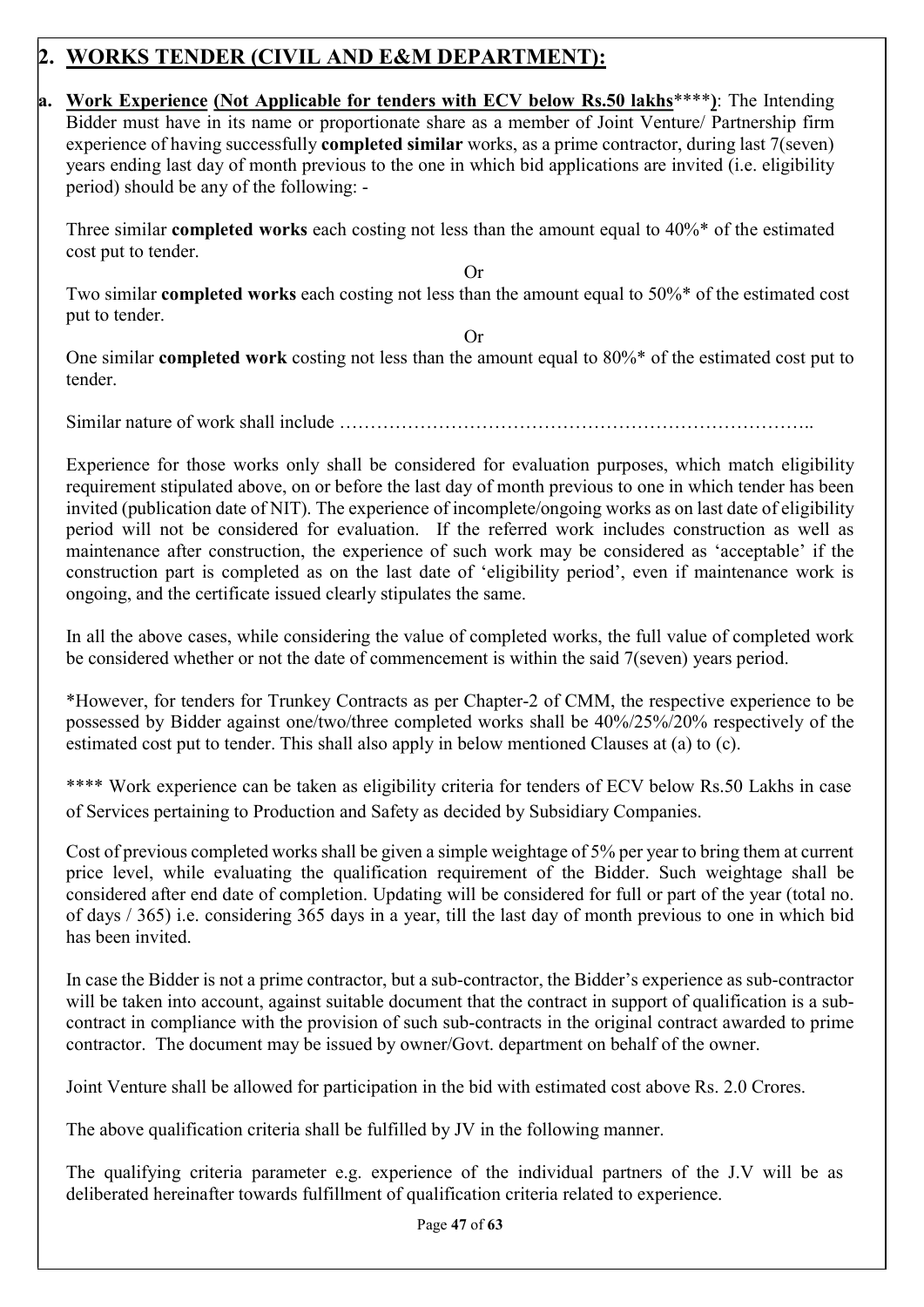a) In case of completion of single work of similar nature costing, not less than the amount equal to 80% of the estimated cost put to tender: -

Any of the JV partner shall have the experience of having completed successfully a single work of similar nature equal to80% of the estimated cost put to tender.

b) In case of completion of two works of similar nature each costing not less than the amount equal to 50% of the estimated cost put to tender: -

i) Any one partner can match the above requirement.

Or

 $\Omega$ r

 ii) At least two partners should each have completed at least one work of similar nature each costing not less than the amount equal to 50% of the estimated cost put to tender.

Or

Or

Or

c) In case of completion of three works of similar nature, each costing not less than the amount equal 40% of the estimated cost put to tender: -

i) Any one partner can match the above requirement.

ii) Any two partners shall match the above requirement through completion of at least two work by one partner and one work by other partner of similar nature each costing not less than the amount equal 40% of the estimated cost put to tender: -

iii) All the three partners shall match the above requirement through completion of at least one work of similar nature each costing not less than the amount equal 40% of the estimated cost put to tender.

#### Works of similar nature may be suitably defined by respective subsidiaries based on its own necessity.

Note: The definition of Similar Work to be given in the NIT should be broader, unambiguous, explicit and it should contain the predominant nature of tendered work. There should not be any scope for different interpretation by Bidder and the department w.r.to "similar nature of work" defined in the NIT.

#### Data to be furnished by the Bidders:

- Start date  $\&$  end date of each qualifying experience (similar nature)
- ii. Work order Number /Agreement Number of each experience
- iii. Name & address of Employer/Work Order Issuing authority of each experience
- iv. Percentage (%) share of each experience (In case the experience has been earned by the Bidder as a partner in a Joint Venture firm/Partnership firm then the proportionate value of experience in proportion to actual share of Bidder in that Joint Venture firm/ Partnership firm will be considered against eligibility else it shall be taken as 100%).
- v. Executed Value of work against each experience
- vi. In case the Bidder is a Joint Venture, work experience as above may be furnished as the work experience of the Bidder.

#### Technical evaluation by the System:

i. The system shall calculate the period of 7 years backwards starting from the last day of month previous to the e-Publication date of NIT.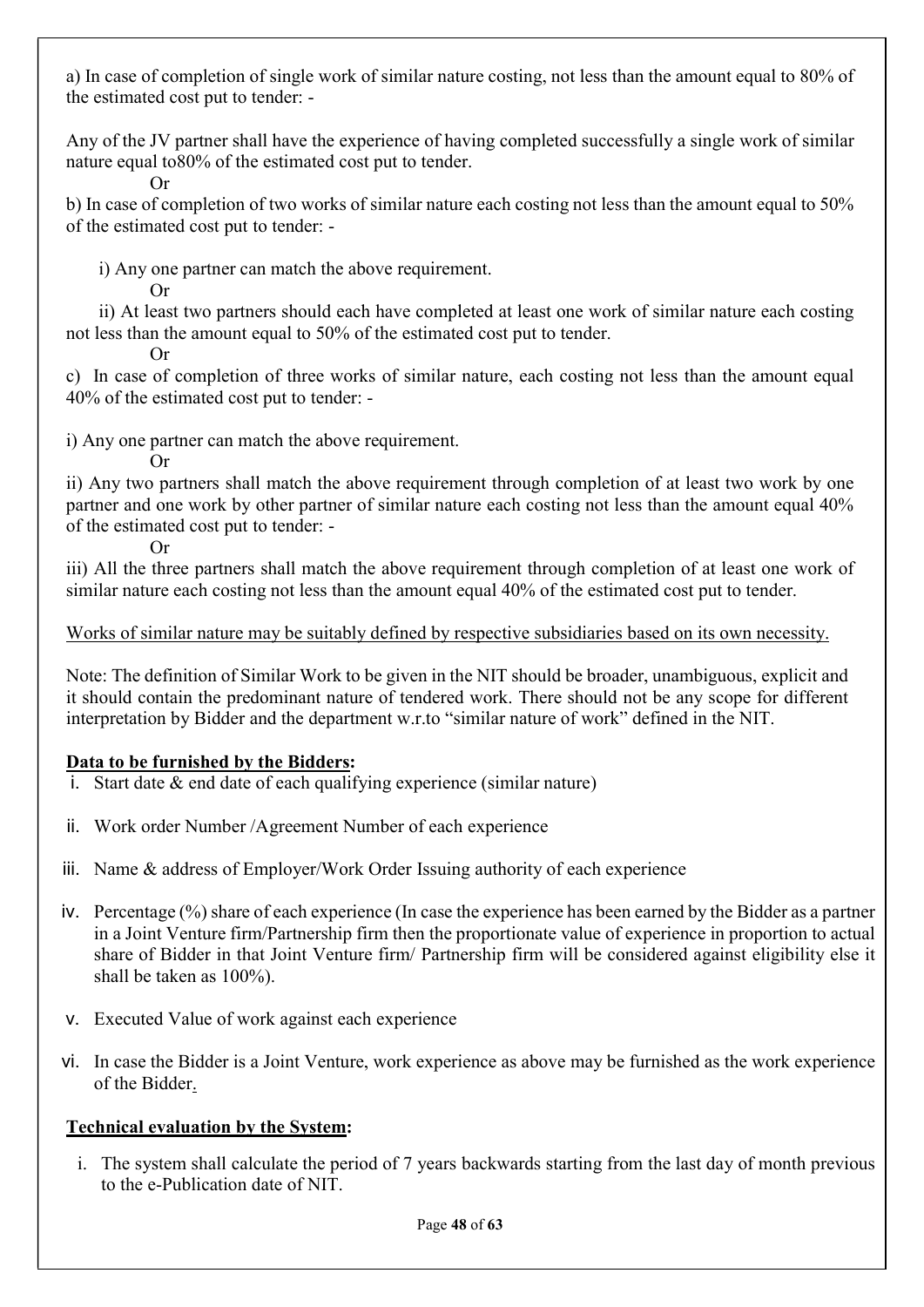- ii. The system shall check the End date of each experience (The system shall not allow more than 3 entries for experience) and accept it as a qualifying experience if the end date of experience falls within the 7 years computed by the system.
- iii. The system shall calculate the value of each qualifying experience by multiplying the value with the % share of experience and adding 5% for each completed year (total No. of days/365) after the end date of experience of work till the last date of month previous to one in which the NIT has been published on e-Procurement portal.
- iv. The system shall check the experience with highest value whether it exceeds 80% of ECV. In case it does not, it shall check the top 2 experiences whether each of them is greater than 50% of ECV. In case, it still does not, the system shall check all 3 qualifying experiences whether each of them exceeds 40% of ECV. The system shall regard the Bidder as 'Eligible' if it meets any of the aforementioned criteria or else it shall consider the Bidder as 'Ineligible'.
- v. The weightage of 5% every year will be on simple rate and will not be compounded on yearly basis for the purpose of calculating the value of each qualifying experience.
- vi. The work experience of the Bidder for those works only shall be considered for evaluation purposes, which are completed before the last date of month previous to one in which NIT has been published on e-Procurement portal. Hence, the works which are incomplete/ongoing, as on the last date of month previous to one in which NIT has been published on e-Procurement portal, shall not be considered against eligibility.
- vii. In case the work is started prior to the eligibility period of 7 years (counted backwards starting from the last day of month previous to the e-Publication date of NIT) and completed within the said eligibility period of 7 years, then the full value of work shall be considered against eligibility.
- viii. In case the experience has been earned by the Bidder as an individual or proprietor of a proprietorship firm, then 100% value of the experience will be considered against eligibility. But if the experience has been earned by the Bidder as a partner in a Joint Venture/ Partnership firm then the proportionate value of experience in proportion to the actual share of Bidder in that Joint Venture/ Partnership firm will be considered against eligibility.

#### Scanned copy of documents to be uploaded by Bidders (CONFIRMATORY DOCUMENT):

For work experience Bidders required to submit Satisfactory Work Completion Certificate issued by the employer against the Experience of similar work containing all the information as sought on-line. In case of Sub-contractor suitable document as per provision of eligibility, if applicable.

Work order, BOQ, TDS etc. may be sought during clarification or along with deficient documents, if felt necessary by the Tender Committee.

b. Financial Turnover (Not Applicable for tenders with ECV below Rs.50 lakhs): Average annual financial turnover during the last 3 (three) years ending 31st March of the previous financial year should be at least 30% of the estimated cost.

(The "Previous Financial Year" shall be computed with respect to the e-Publication date of NIT). Data to be furnished by Bidders:

- i. Annual turnover of each of the last 3 years ending 31st March of the previous financial year.
- ii. Name of the Chartered Accountant issuing the Profit and Loss A/c or the Turnover certificate.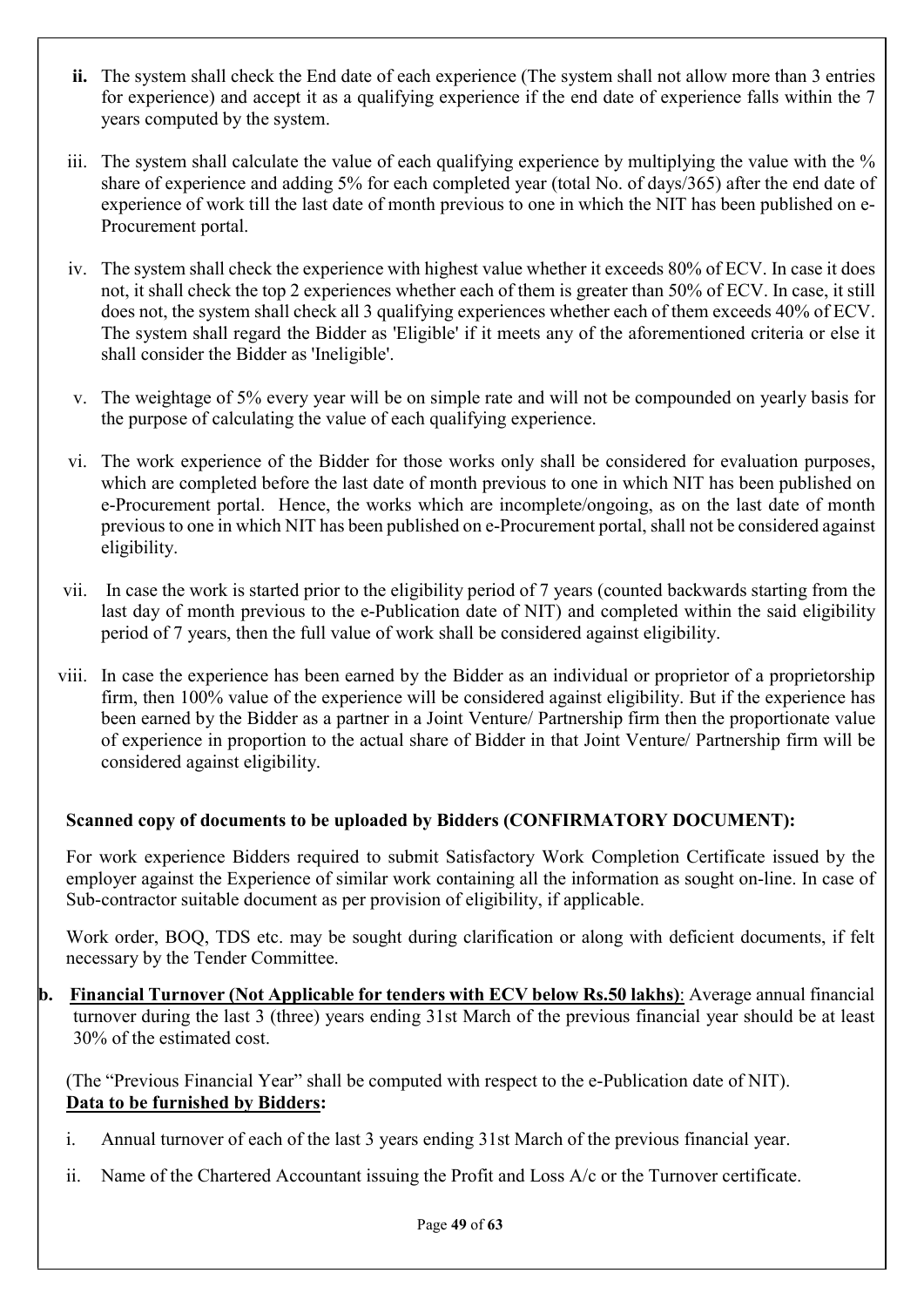- iii. Membership Number of the CA
- iv. In case the Bidder is a Joint Venture, the turnover of the individual partners of the JV will be added together for each financial year and is to be furnished as the turnover of the Bidder for that particular financial year

#### Technical evaluation by the System:

- i. The system shall have to calculate the 30 % of the estimated vale (ECV) as the required average turnover of the Bidder.
- ii. The system shall calculate the average of the financial turnover of 3 years furnished by the Bidder by adding 5% for each completed year (total number of days/365) after the end of respective Financial Year  $(i.e. 31<sup>st</sup> March)$  till the last day of month previous to one in which e-Tender has been invited.
- iii. The average shall be compared with the minimum requirement to ascertain the eligibility status of the Bidder.
- iv. If any Bidder does not submit the Turnover value for any of the 3 years, the system will not disqualify him and instead shall consider all 3 years for computing the average by assuming a value of 'zero' for the year for which no information is given by Bidder.

#### Scanned copy of documents to be uploaded by Bidders (CONFIRMATORY DOCUMENT) :

Turnover certificate with UDIN issued by a Practicing Chartered Accountant having a membership number with Institute of Chartered Accountants of India containing the information as furnished by Bidder on- line.

c. Permanent Account Number: - The Bidder should possess a permanent account number issued by Income tax Department.

#### Data to be furnished by Bidder on-line:

Confirmation in the form of YES/NO regarding possessing of PAN

#### Technical evaluation by the System:

The system will evaluate "Yes" as eligible and "No" as not eligible.

#### Scanned copy of documents to be uploaded by Bidders (BIDDER SPACE/ MY DOCUMENT) :

PAN CARD of the Bidder

#### d. Goods and Services Tax (Not Applicable for Exempted Services)

The Bidder should be either GST Registered Bidder under regular scheme

OR

GST Registered Bidder under composition scheme

#### OR

GST unregistered Bidder

#### In respect of the above eligibility criteria the Bidder is required to furnish the following information online:

i). Confirmation in the form of Yes/No regarding possessing of required document as enlisted in NIT with respect to GST status of the Bidder.

#### Scanned copy of documents to be uploaded by Bidders in Bidder space/ My Document

The following documents depending upon the status w.r.to GST as declared by Bidder in the BOQ sheet: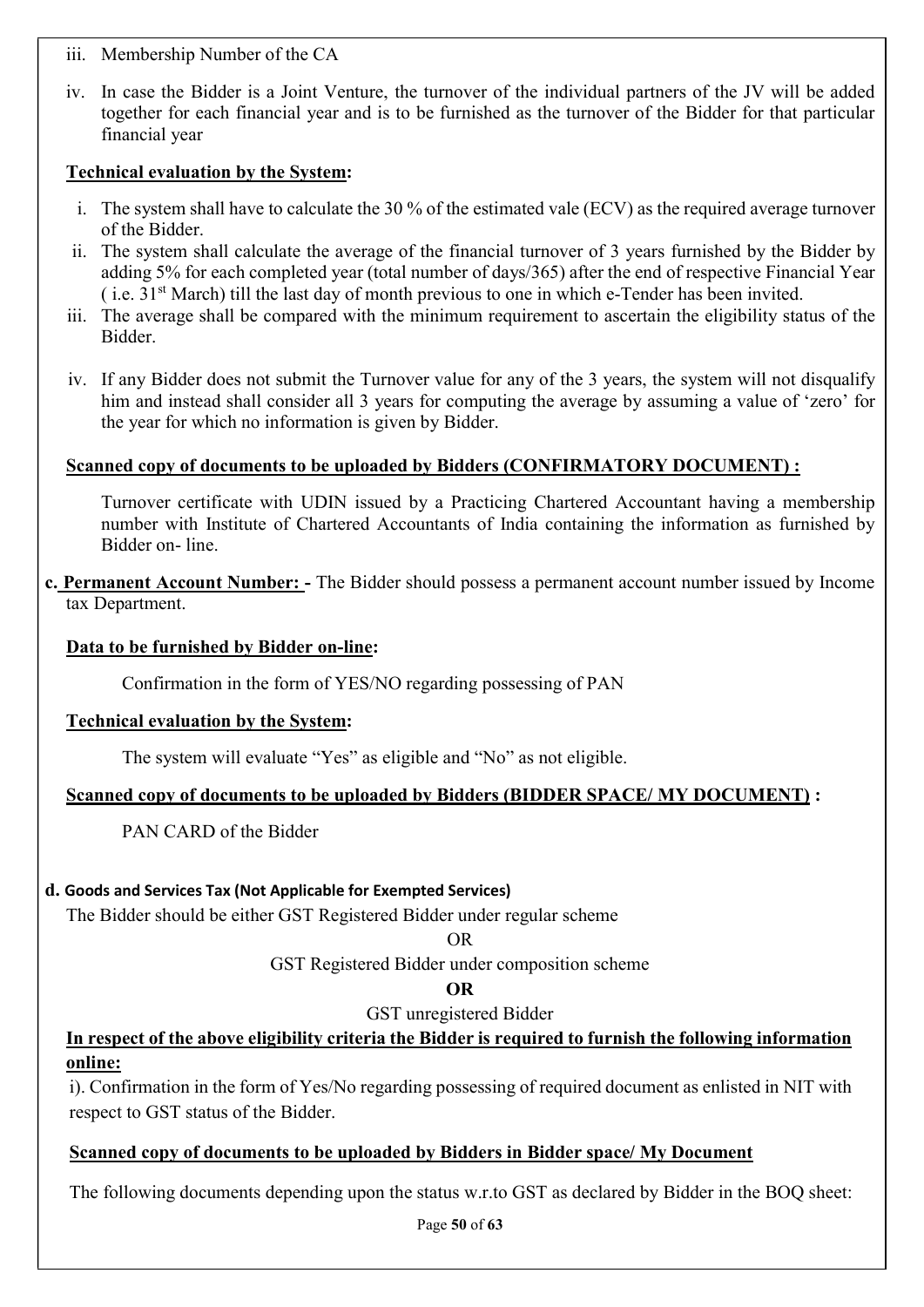I. Status: GST registered Bidder under regular scheme

Document: GST Registration Certificate (i.e. GST identification Number) issued by appropriate Authority of India.

II. Status: GST registered Bidder under composition scheme

Document: GST Registration Certificate (i.e. GST identification Number) issued by appropriate Authority of India

III. Status: GST unregistered Bidder:

Document: A Certificate with UDIN from a practicing Chartered Accountant having membership number with Institute of Chartered Accountants of India certifying that the Bidder is GST unregistered Bidder in compliance with the relevant GST rules of India.

*[In case of JV, a Certificate with UDIN from a practicing Chartered Accountant having membership* number with Institute of Chartered Accountants of India confirming the status of JV w.r.to GST in compliance with relevant GST rules or GST Registration Certificate of JV]

#### Note:

- 1. In case the work/service is awarded to a Joint Venture participating in the tender they have to submit PAN, GST registration (as applicable in the tender and for the Bidder status) etc. in the name of the Joint Venture after Award of Work/Service at the time of execution of Agreement/ before the payment of first running on account bill.
- 2. If turnover of Bidder exceeds exemption limit, the Bidder must have GST registration as per GST Act and rules.
- 3. During evaluation of GST Registered Bidders the confirmation of their status shall be verified from the relevant Govt. website (Not to be kept as a part of NIT).

#### e. Purchase Preference under 'Make in India' Policy for "Local supplier".

Preference to Make in India (as applicable) vide Order No. P-45021/2/2017-PP (BE-II) dated 16.09.2020, issued by Govt. of India as amended from time to time shall be applicable.

In terms of the above said policy, purchase preference shall be given to Class-I local supplier.

In terms with the above said policy, Class-I local suppliers and Class-II local suppliers shall be eligible to bid.

 The definitions of Class-I Local Supplier, Class-II local supplier, Non-Local supplier, Local Content and Margin of Purchase Preference as per above mentioned Order are as follows: -

- A. 'Class-I local supplier' means a supplier or service provider, whose goods, services or works offered for procurement, has local content equal to or more than 50%, as defined under said order.
- B. 'Class-II local supplier' means a supplier or service provider, whose goods, services or works offered for procurement, has local content equal to or more than 20% but less than 50%, as defined under said order.
- C. 'Non-Local supplier' means a supplier or service provider, whose goods, services or works offered for procurement, has local content less than 20% as defined under said order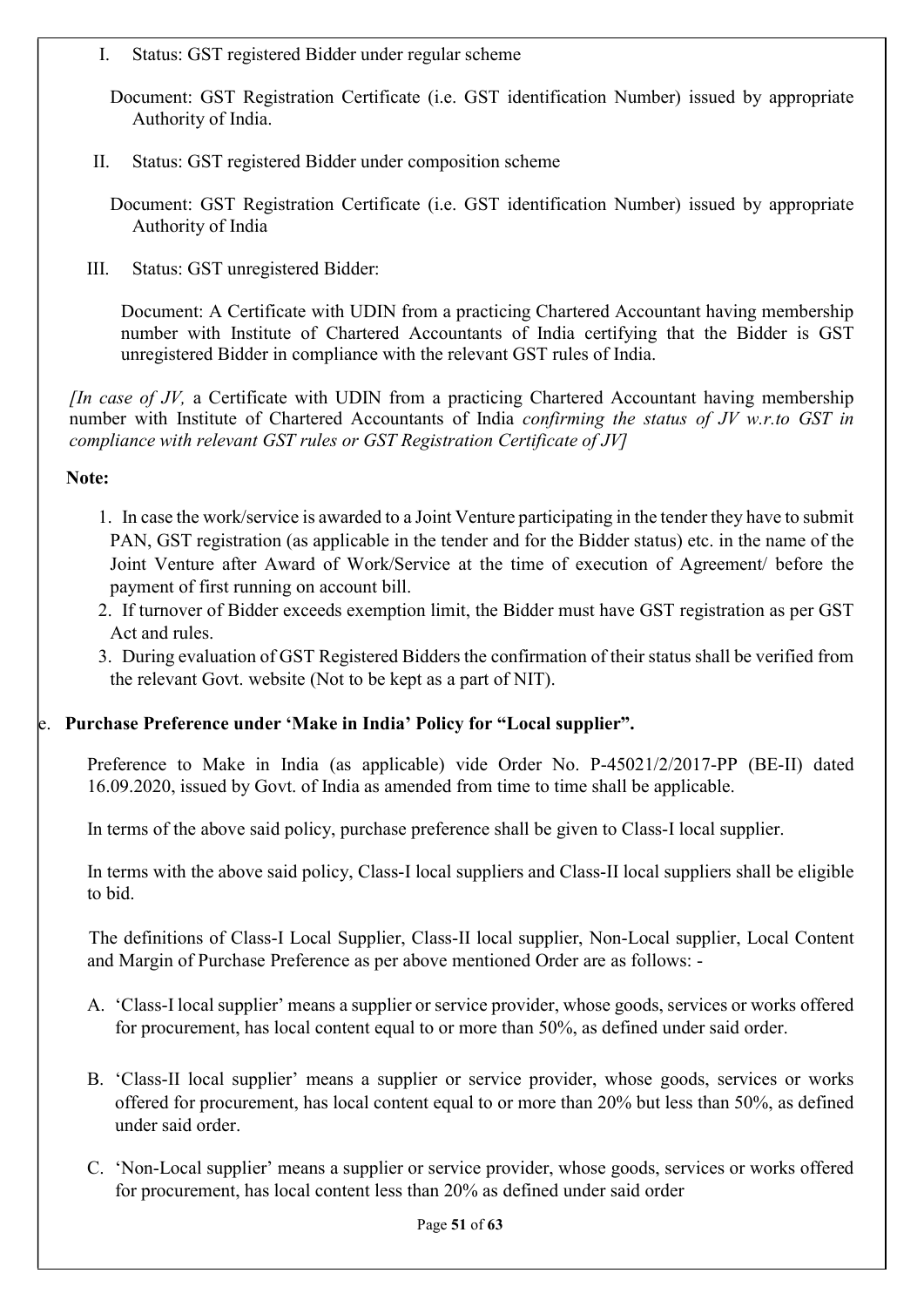- D. 'Local Content' means the amount of value added in India which shall be the total value of the item procured (excluding net domestic indirect taxes) minus the value of imported content in the item (including all customs duties) as a proportion of the total value, in percent.
- E. 'Margin of Purchase Preference' means the maximum extent to which the price quoted by a Class-I local supplier may be above the L1 for the purpose of purchase preference. The margin of purchase preference is 20%.

#### In respect of the above eligibility criteria the Bidder is required to furnish the following information online:

i). Confirmation in the form of Yes/No regarding possessing of required document indicating percentage of local content as enlisted in NIT.

Scanned copy of documents to be uploaded by Bidder(s) in support of information / declaration furnished online by the Bidder against Eligibility Criteria as Confirmatory Document.

- I. If the estimated value of Procurement is less than Rs. 10 crores, all the Bidders at the time of bidding shall submit either self-certification indicating the percentage of local content in the offered items.
- II. If the estimated value of procurement is more than Rs. 10 crores, all the Bidders shall submit along with its bid a certificate from the statutory auditor or cost auditor of the company (in case of companies) or from a practicing cost accountant or practicing chartered account (in respect of suppliers other than companies) giving the percentage of local content.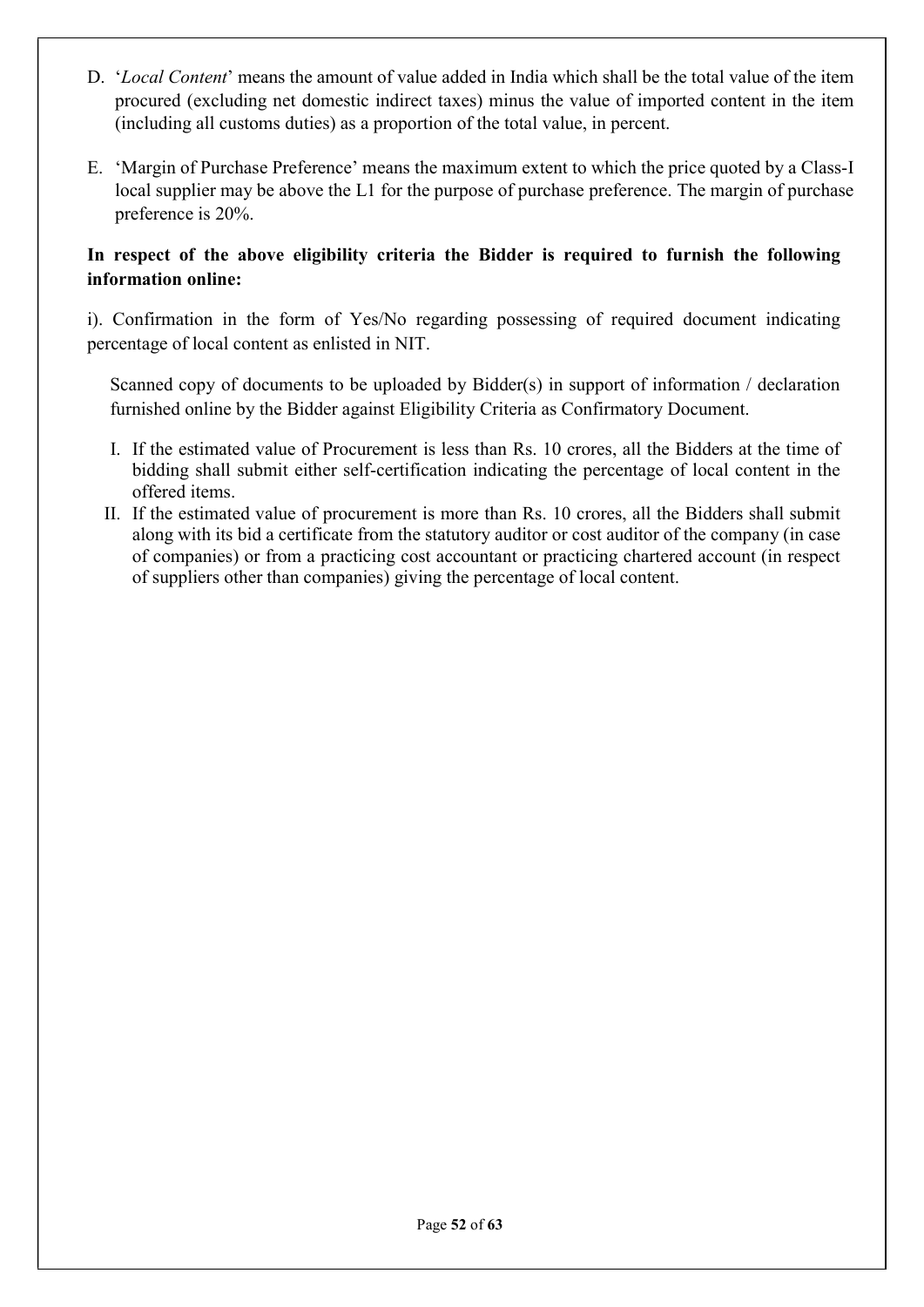#### B. General Essential Requirements for both Services and Works :

In order to qualify in the tender the Bidders have to accept the following conditions:

- i. All the Terms and Condition of the NIT and Tender Document Unconditionally on line in the form of User Portal Agreement.
- ii. Expected values of each of the General Technical Evaluation (GTE) items.
- iii. Documents confirming the legal status of the Bidder as specified in the checklist given in the NIT.

However, in case of JV, the participating share of JV members shall be as below:

- a) Lead Partner shall have at least 50% participating share in JV
- b) Other partner(s) shall have at least 20% participating share in JV
- iv. To upload online the scanned copy of documents, as specified in the NIT for evaluation by Tender Committee as per the checklist given in the NIT

# Data to be furnished by Bidder on-line:

- i. Confirmation in the form of Agree/Disagree for accepting user portal agreement
- ii. Confirmation in the form of Yes/No for each GTE item

# Technical evaluation by the System:

System will capture data in the Agree/Disagree OR Yes/No format from the Bidder and will decide the eligibility for (i)  $&$  (ii) above.

For (iii)  $\&$  (iv) the confirmatory documents will be downloaded and evaluated by Tender Committee as explained in Part I. The outcome is to be uploaded on line in Confirmatory Document page by Evaluator

# Scanned copy of documents to be uploaded by Bidders (CONFIRMATORY DOCUMENT) :

# To be taken as per Checklist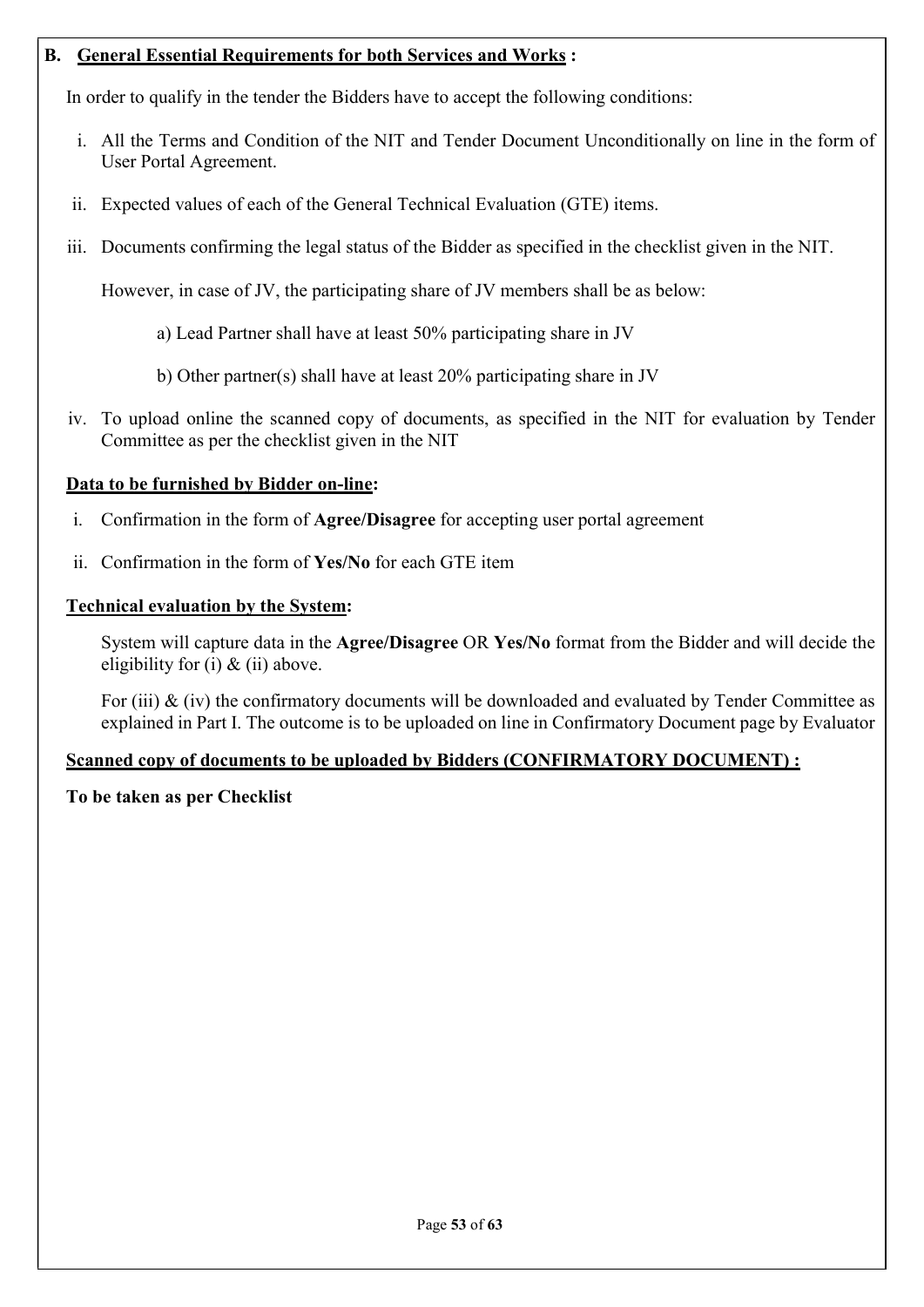# C. CHECK LIST OF DOCUMENTS TO BE UPLOADED BY THE BIDDERS (For Services)

(1). For SERVICES TENDER (For tenders covered under Chapter 3 & Chapter 6 of CMM) : (Below given Work Experience and Working Capital criteria as per Clause No. 1(a) and 1(b) shall also be applicable for AMC Contracts as per MCEW)

#### i. Confirmatory Documents (Cover documents):

| <b>SI</b><br>No. | <b>Eligibility Criteria</b>                                                                                                                                                                                                                                                                                                                                                                                                                                                                                                                                                                                               | <b>Information to be</b><br>furnished by Bidder on line                                                                                                                                                                                                                                                                                                                                                                                                                                                                                                                                                                                                                                                                                                                                                                                                   | Scanned copy of documents, to<br>be uploaded by in support of<br>information/declaration<br>furnished online by the Bidder<br>against Eligibility Criteria as<br><b>Confirmatory Document</b>                                                                                                                                                                                                       |
|------------------|---------------------------------------------------------------------------------------------------------------------------------------------------------------------------------------------------------------------------------------------------------------------------------------------------------------------------------------------------------------------------------------------------------------------------------------------------------------------------------------------------------------------------------------------------------------------------------------------------------------------------|-----------------------------------------------------------------------------------------------------------------------------------------------------------------------------------------------------------------------------------------------------------------------------------------------------------------------------------------------------------------------------------------------------------------------------------------------------------------------------------------------------------------------------------------------------------------------------------------------------------------------------------------------------------------------------------------------------------------------------------------------------------------------------------------------------------------------------------------------------------|-----------------------------------------------------------------------------------------------------------------------------------------------------------------------------------------------------------------------------------------------------------------------------------------------------------------------------------------------------------------------------------------------------|
| $\mathbf{1}$     | THE WORK EXPERIENCE<br>(Not Applicable for tenders<br>with ECV below Rs.50 lakhs)<br><b>Bidder</b><br>The<br>have<br>must<br>experience of works (includes<br>completed / ongoing) of similar<br>nature valuing 50 % of the<br>annualized estimated value of<br>the work put to tender (for<br>period of completion over 1<br>year) $/50$ % of the estimated<br>the<br>of<br>work<br>value<br>(for<br>completion period up to one<br>year) put to Tender in any year<br>(consecutive 365 days) during<br>last 7(seven) years ending last<br>day of month previous to the<br>one in which bid applications<br>are invited. | 1. Start date of the year for<br>which work experience of<br>Bidder is to be considered<br>for eligibility.<br>2. Start date & end date of<br>each qualifying experience<br>(similar nature)<br>3. Work<br>Order<br>Number/Agreement<br>Number<br>of<br>each<br>experience<br>of<br>4.Name<br>$\&$<br>address<br>Employer/Work<br>Order<br>Issuing authority of each<br>experience<br>5. Percentage $(\%)$ share of<br>each experience (In case<br>the experience has been<br>earned by the Bidder as a<br>partner in a joint venture<br>firm/partnership firm then<br>the proportionate value of<br>experience in proportion to<br>actual share of Bidder in<br>that joint venture firm/<br>partnership firm will be<br>considered<br>against<br>eligibility else it shall be<br>taken as 100%).<br>6. Executed Value of work<br>against each experience | For work experience, Bidders are<br>required<br>submit<br>to<br>Work<br>Experience Certificate issued by<br>the<br>employer<br>against<br>the<br>similar<br>experience of<br>work<br>containing all the information as<br>sought on-line.<br>Work order, BOQ, TDS etc. may<br>be sought during clarification or<br>along with deficient documents, if<br>felt necessary by the Tender<br>Committee. |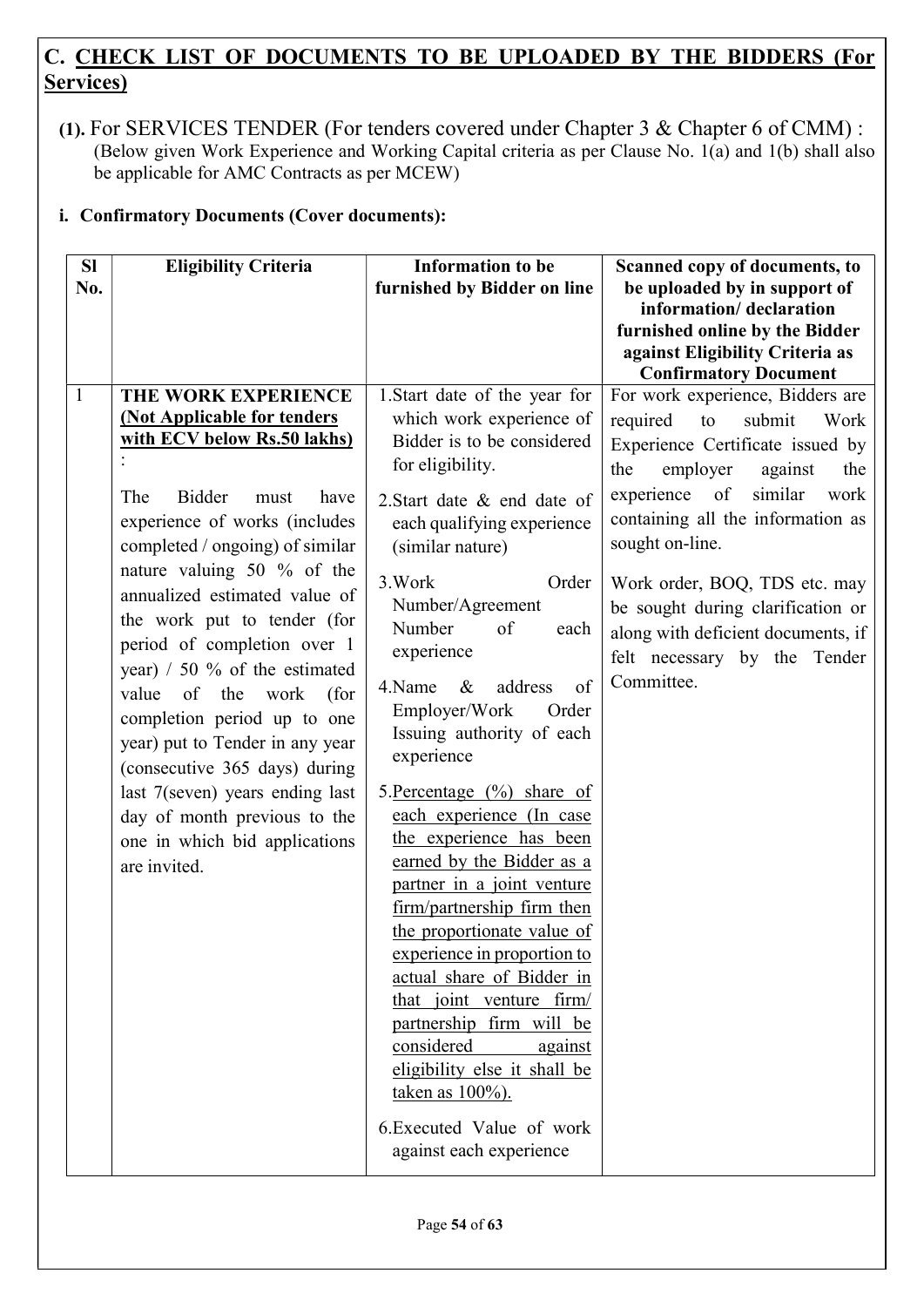|                |                                                                                                                                                                                                                                                                                                                                                                                                                                                                                                                                                     | 7. In case the Bidder is a<br>Joint Venture, the work<br>experience of any one, two<br>or three of the individual<br>partners of JV or the JV<br>itself may be furnished as<br>the work experience of the<br>Bidder.                                                                                                                                                                                    |                                                                                                                                                                                                                                                                                                           |
|----------------|-----------------------------------------------------------------------------------------------------------------------------------------------------------------------------------------------------------------------------------------------------------------------------------------------------------------------------------------------------------------------------------------------------------------------------------------------------------------------------------------------------------------------------------------------------|---------------------------------------------------------------------------------------------------------------------------------------------------------------------------------------------------------------------------------------------------------------------------------------------------------------------------------------------------------------------------------------------------------|-----------------------------------------------------------------------------------------------------------------------------------------------------------------------------------------------------------------------------------------------------------------------------------------------------------|
| $\overline{2}$ | THE AVAILABILITY<br>OF<br><b>WORKING CAPITAL (Not</b><br>Applicable for tenders with<br><b>ECV below Rs.50 lakhs</b> )<br>Evidence<br>of<br>possessing<br>adequate working capital (at<br>least 20% of the "Annualized<br>Estimated value<br>value<br><sub>or</sub><br>whichever is less" of this work)<br>inclusive of access to lines of<br>credit and availability of other<br>financial resources to meet the<br>requirement. The Bidder should<br>posses the working capital<br>within three months prior to the<br>date of opening of tender. | available<br>of<br>1. Amount<br>working capital inclusive<br>of lines of credit and<br>availability<br>of<br>other<br>financial resources<br>2. Date on which the Bidder<br>possesses the required<br>working capital<br>Date of issue of W.C.<br>3.<br>Certificate by CA<br>4. Name of the Chartered<br>Accountant (CA)<br>5. Membership Number of<br>CA who certifies the<br>Bidder's working capital | Certificate with UDIN of Working<br>Capital issued by a Practicing<br>Chartered Accountant having a<br>membership number with Institute<br>of Chartered Accountants of India<br>containing the information as<br>furnished by Bidder on-line.                                                             |
| $\mathfrak{Z}$ | <b>Valid Digital Signature</b><br>Certificate                                                                                                                                                                                                                                                                                                                                                                                                                                                                                                       | Confirmation in the form of<br>Yes/NO for possessing the<br>supporting documents                                                                                                                                                                                                                                                                                                                        | If the Bidder himself is the DSC<br>holder bidding on-line then no<br>document is required.<br>However, if the DSC holder is<br>bidding online on behalf of the<br>Bidder then the Power of Attorney<br>or any sort of legally acceptable<br>document for the authority to bid<br>on behalf of the Bidder |
| $\overline{4}$ | An Undertaking on their letter head regarding relatives as employees of company, arbitration<br>clause (in case of partnership firm), local supplier status of the Bidder etc. as per the format<br>given in Chapter I.                                                                                                                                                                                                                                                                                                                             |                                                                                                                                                                                                                                                                                                                                                                                                         |                                                                                                                                                                                                                                                                                                           |
|                | Note: Only one file in .pdf format can be uploaded against each eligibility criteria. Any additional/<br>other relevant documents to support the information/declaration furnished by Bidder online against<br>eligibility criteria may also be attached by the Bidder in the same file to be uploaded against<br>respective eligibility criteria.                                                                                                                                                                                                  |                                                                                                                                                                                                                                                                                                                                                                                                         |                                                                                                                                                                                                                                                                                                           |

ii. Confirmatory Document (From Bidder space/My document. Not to be recycled)

Other than the above Confirmatory documents, the Bidder has to upload the following documents in Bidder's space/ My Document / accept unconditionally in GTE (General Technical Evaluation) and no recycling will be done for these documents -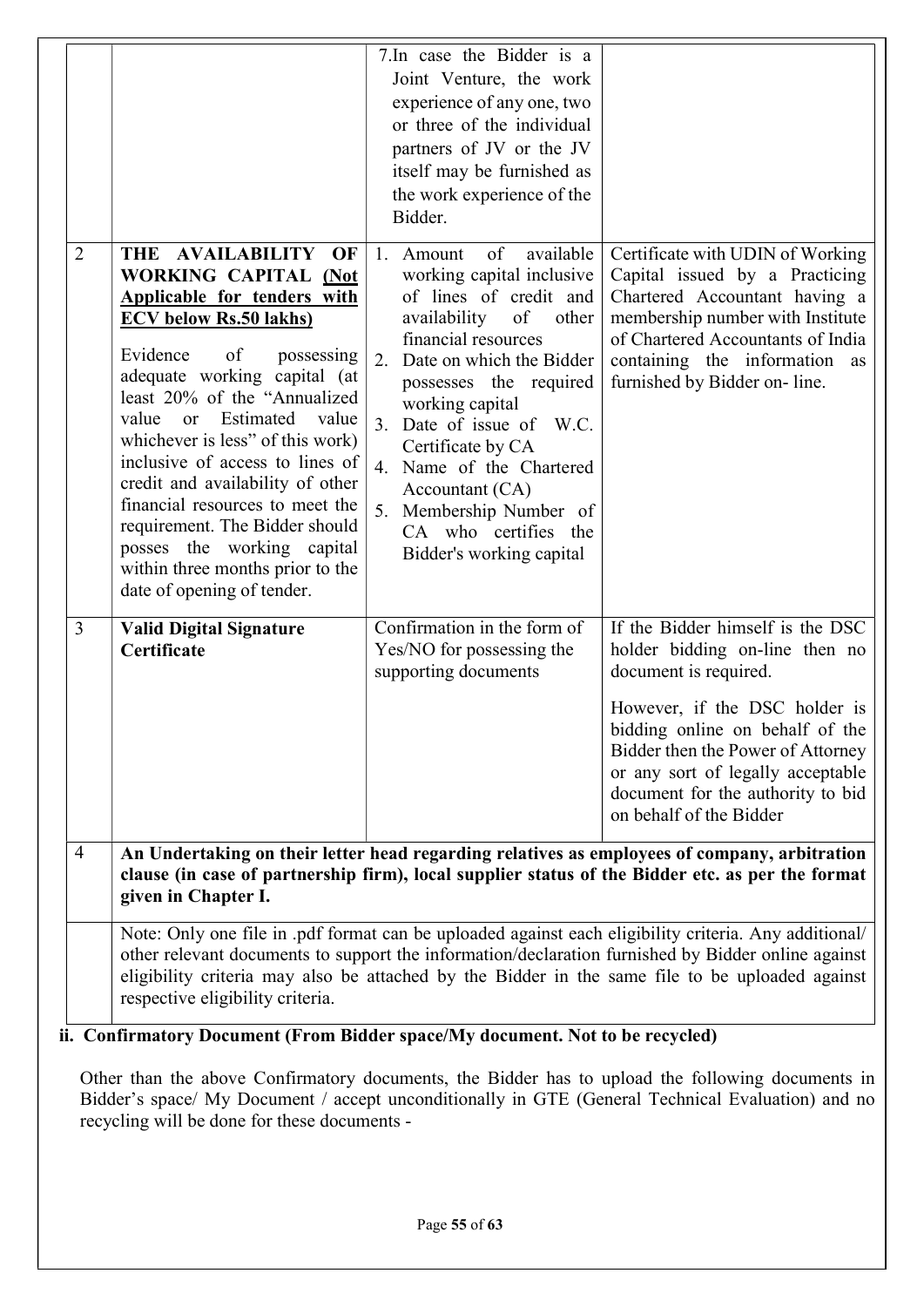| S<br>N <sub>0</sub> | <b>Document</b>                                                                                                                                                                                                                         | <b>Information to be</b><br>furnished by Bidder on<br>line in GTE                                                                             | <b>Scanned documents to be</b><br>uploaded by Bidder in Bidder's<br>space/ My Document                                                                                                                                                                                                                                                                                                                                                                                                              |
|---------------------|-----------------------------------------------------------------------------------------------------------------------------------------------------------------------------------------------------------------------------------------|-----------------------------------------------------------------------------------------------------------------------------------------------|-----------------------------------------------------------------------------------------------------------------------------------------------------------------------------------------------------------------------------------------------------------------------------------------------------------------------------------------------------------------------------------------------------------------------------------------------------------------------------------------------------|
| $\mathbf{1}$        | <b>FLEET REQUIREMENT:</b><br>The Bidder is required to give an<br>undertaking in the form of an<br>Affidavit in the prescribed<br>deploy<br>matching<br>format to<br>equipments/tippers/pay loaders<br>as per NIT either owned or hired | Confirmation in the form<br>of Yes/No as<br>unconditional acceptance<br>in GTE                                                                | <b>NIL</b>                                                                                                                                                                                                                                                                                                                                                                                                                                                                                          |
| $\overline{2}$      | <b>Legal Status of the Bidder</b>                                                                                                                                                                                                       | Confirmation in the form<br>of Yes/NO for possessing<br>the supporting documents                                                              | Any one of the following document<br>1. Affidavit or any other document<br>to prove proprietorship/Individual<br>status of the Bidder.<br>2. Partnership deed containing name<br>of partners<br>3. Memorandum<br>$\&$<br>Article<br>of<br>Association with certificate<br>of<br>incorporation containing name of<br><b>Bidder</b><br>Joint<br>Venture<br>4.<br>agreement<br>containing name of partners and lead<br>partner, Power of Attorney to the<br>Lead Partner and share of each<br>partner. |
| 3                   | <b>Valid Permanent Account</b><br><b>Number (PAN)</b>                                                                                                                                                                                   | Confirmation in the form<br>of Yes/NO for possessing<br>the supporting documents                                                              | PAN card issued by Income Tax<br>department, Govt. of India<br>(In case of JV, PAN card for each<br>Indian partner of JV and Verifiable<br>Residency Certificate<br>Tax<br>of<br>respective country for each foreign<br>partner or JV itself)                                                                                                                                                                                                                                                       |
| $\overline{4}$      | <b>Goods and Services Tax (Not</b><br>Applicable for Exempted<br>Services)                                                                                                                                                              | Confirmation in the<br>$1_{\sim}$<br>form of Yes/No regarding<br>possessing of required<br>document as enlisted in<br>NIT with respect to GST | The<br>following<br>documents<br>depending upon the status w.r.to<br>GST as declared by Bidder in the<br><b>BOQ</b> sheet:<br>Status: GST registered Bidder                                                                                                                                                                                                                                                                                                                                         |
|                     | The Bidder should be either<br>GST Registered Bidder under                                                                                                                                                                              | status of the Bidder<br>2. Status of the Bidder in                                                                                            | a)<br>under regular scheme:                                                                                                                                                                                                                                                                                                                                                                                                                                                                         |
|                     | regular scheme<br><b>OR</b>                                                                                                                                                                                                             | the BoQ excel sheet being<br>uploaded by the Bidder<br>during bid submission as                                                               | Document: GST Registration<br>Certificate<br><b>GST</b><br>(i.e.<br>identification Number) issued                                                                                                                                                                                                                                                                                                                                                                                                   |
|                     |                                                                                                                                                                                                                                         | per previous column.<br>Page 56 of 63                                                                                                         |                                                                                                                                                                                                                                                                                                                                                                                                                                                                                                     |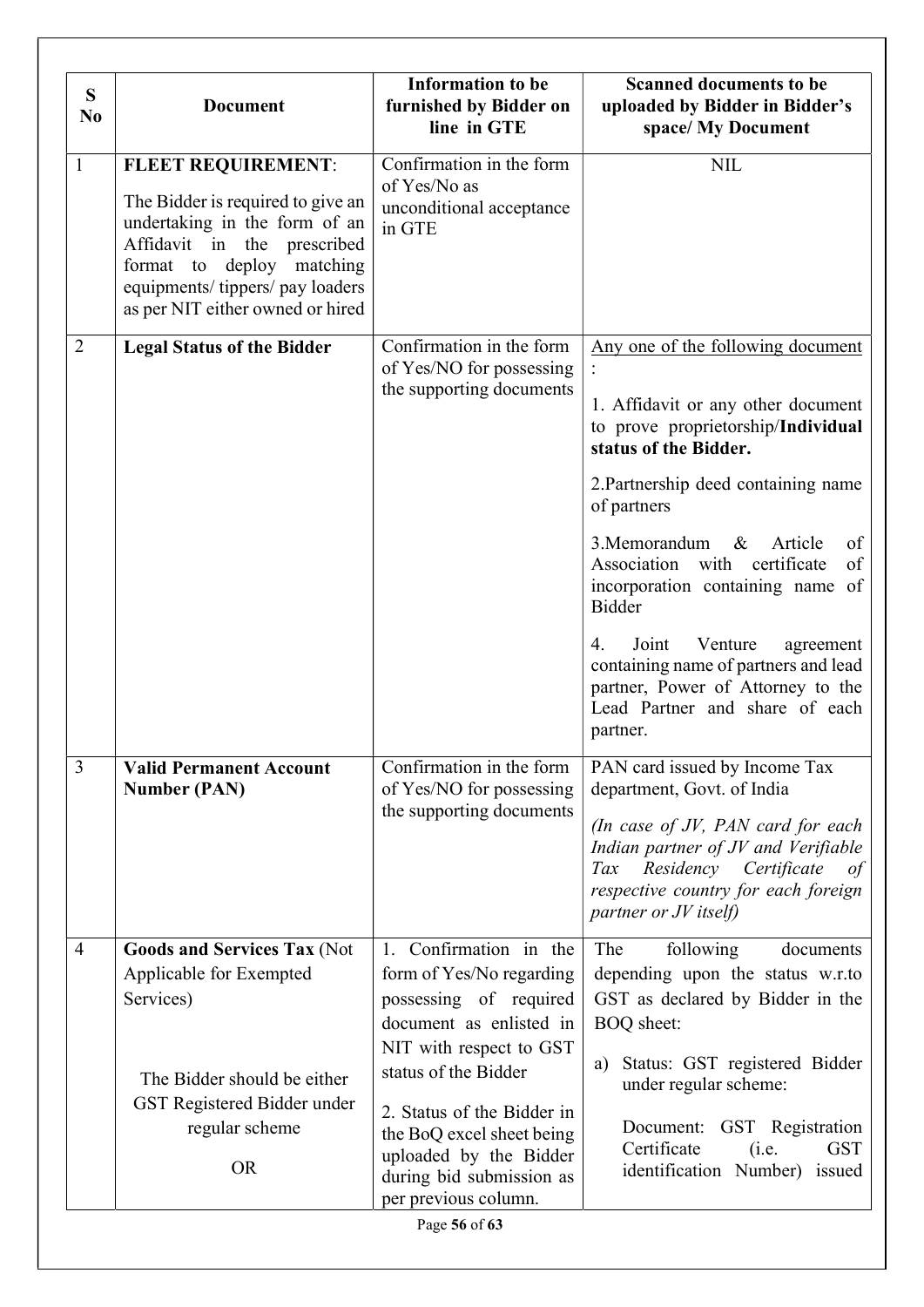|   | GST Registered Bidder under<br>composition scheme             |                                                 |       | by appropriate authority of<br>India.                                                                                                                                                                                                                                                                                          |
|---|---------------------------------------------------------------|-------------------------------------------------|-------|--------------------------------------------------------------------------------------------------------------------------------------------------------------------------------------------------------------------------------------------------------------------------------------------------------------------------------|
|   | <b>OR</b><br>GST unregistered Bidder                          |                                                 |       | b) Status: GST Registered Bidder<br>under composition scheme                                                                                                                                                                                                                                                                   |
|   |                                                               |                                                 |       | Document: GST Registration<br>Certificate<br>(i.e.<br><b>GST</b><br>identification Number) issued<br>by appropriate authority of<br>India.                                                                                                                                                                                     |
|   |                                                               |                                                 |       | c) Status: GST<br>unregistered<br>Bidder:                                                                                                                                                                                                                                                                                      |
|   |                                                               |                                                 |       | Document: A Certificate with<br><b>UDIN</b><br>from a practicing<br>Chartered Accountant having<br>membership number<br>with<br>$\circ$ f<br>Institute<br>Chartered<br>Accountants of India certifying<br>that the Bidder is<br><b>GST</b><br>unregistered Bidder<br>1n<br>compliance with the relevant<br>GST rules of India. |
|   |                                                               |                                                 | JV    | <i>In case of JV</i> a Certificate with<br>UDIN from a practicing Chartered<br>Accountant having membership<br>number with Institute of Chartered<br>Accountants of India confirming the<br>status of JV w.r.to GST in<br>compliance with relevant GST rules<br>or GST Registration Certificate of                             |
|   |                                                               |                                                 | Note: |                                                                                                                                                                                                                                                                                                                                |
|   |                                                               |                                                 | 1.    | If turnover of Bidder exceeds<br>exemption/threshold<br>the<br>limit,<br>Bidder must have GST registration<br>as per GST Act and rules.                                                                                                                                                                                        |
|   |                                                               |                                                 | 2.    | During evaluation of GST<br>Registered Bidders the confirmation<br>of their status shall be verified from<br>the relevant Govt website (Not to be<br>kept as a part of NIT).                                                                                                                                                   |
| 5 | Letter of Bid and Undertaking<br>regarding genuineness of the | Confirmation in the form<br>of<br>Yes/No<br>for |       | <b>NIL</b>                                                                                                                                                                                                                                                                                                                     |
|   | Page 57 of 63                                                 |                                                 |       |                                                                                                                                                                                                                                                                                                                                |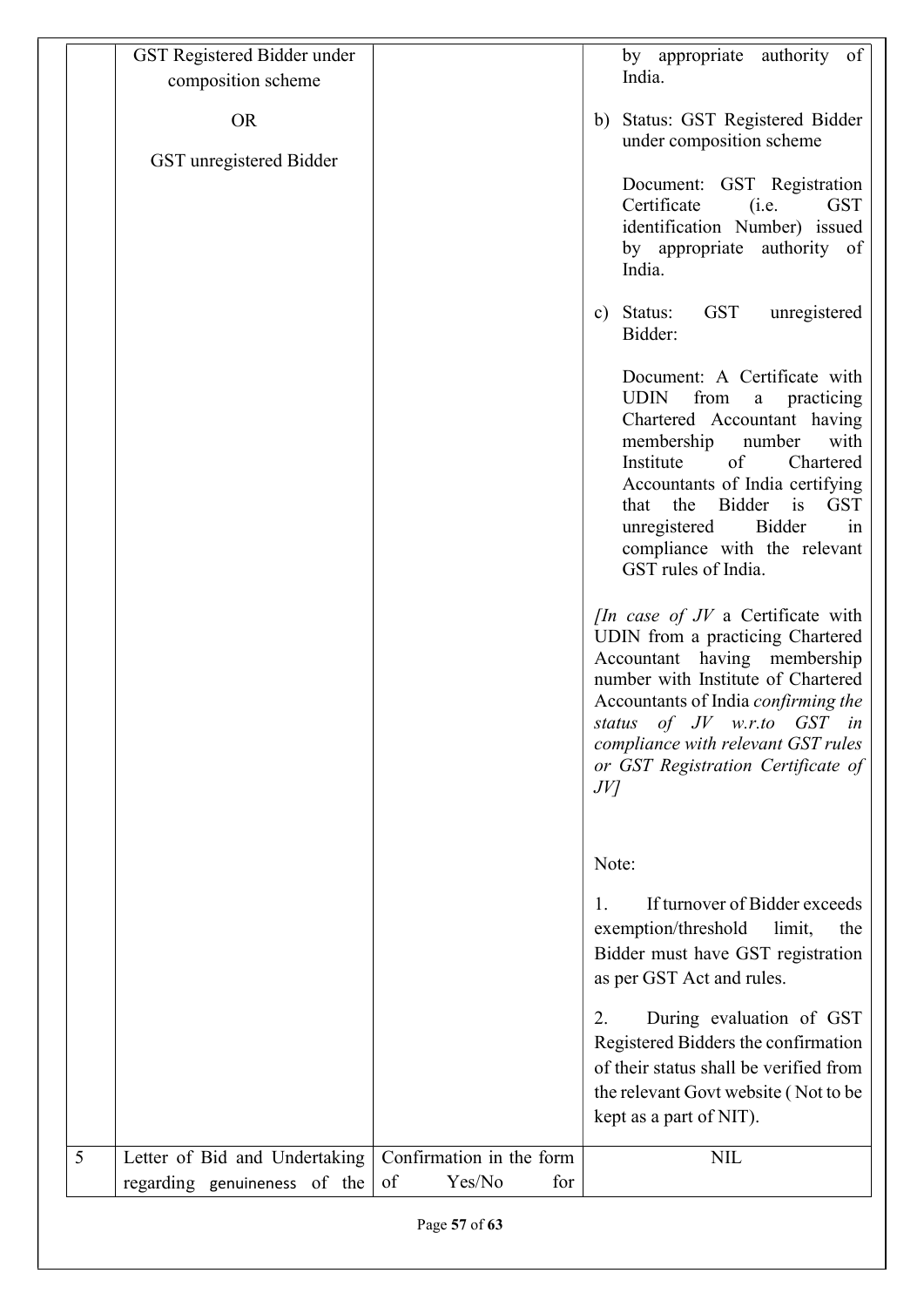| information furnished online   unconditional acceptance                                               |
|-------------------------------------------------------------------------------------------------------|
| authenticity of the $\ln$ GTE<br>and                                                                  |
| documents uploaded online in                                                                          |
| support of his eligibility as per                                                                     |
| the format given in Chapter I.                                                                        |
|                                                                                                       |
| Note: Only one file in .pdf format can be uploaded against each eligibility criteria. Any additional/ |
| other relevant documents to support the information/declaration furnished by Bidder online against    |
| eligibility criteria may also be attached by the Bidder in the same file to be uploaded against       |
| respective eligibility criteria.                                                                      |

 $\overline{\phantom{a}}$ 

 $\overline{\phantom{a}}$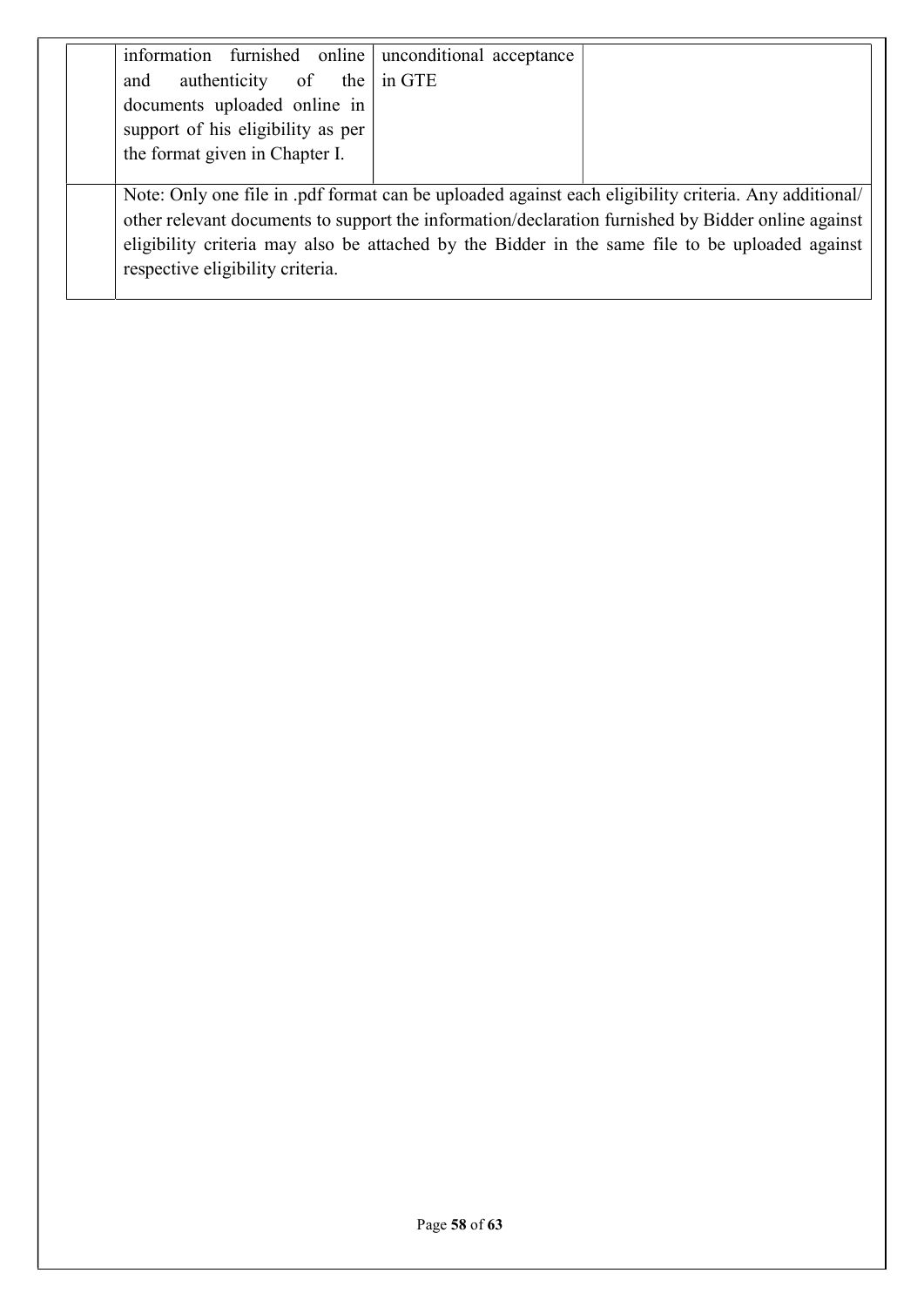# (2). FOR WORKS TENDERS (Civil, E&M and Other Tenders):

# i. Confirmatory Documents (Cover document):

| SI           | <b>Eligibility Criteria</b>                                        | <b>Information</b><br>to<br>be                             | Scanned copy of documents,                                                 |
|--------------|--------------------------------------------------------------------|------------------------------------------------------------|----------------------------------------------------------------------------|
| No.          |                                                                    | furnished by Bidder<br>on                                  | to be uploaded by Bidders in                                               |
|              |                                                                    | line                                                       | support<br>of information/                                                 |
|              |                                                                    |                                                            | declaration furnished online                                               |
|              |                                                                    |                                                            | the<br>Bidder against<br>by<br><b>Eligibility</b><br>Criteria<br><b>as</b> |
|              |                                                                    |                                                            | <b>Confirmatory Document</b>                                               |
| $\mathbf{1}$ | THE WORK EXPERIENCE (Not                                           | 1. Start & end date of each                                | For work experience Bidders                                                |
|              | Applicable for tenders with ECV                                    | qualifying<br>experience                                   | required to submit Satisfactory                                            |
|              | below Rs.50 lakhs):                                                | (similar)<br>nature)                                       | Work Completion Certificate                                                |
|              | The Intending Bidder must have in                                  |                                                            | issued by the employer against                                             |
|              | its name or proportionate share as a                               | 2. Work order/Agreement                                    | the Experience of similar work                                             |
|              | of Joint<br>member<br>Venture/                                     | Number of each experience                                  | containing all the information                                             |
|              | partnership firm experience of                                     | 3. Work Order Issuing                                      | as sought on-line. In case of                                              |
|              |                                                                    | authority of each experience                               | Sub-contractor<br>suitable                                                 |
|              | successfully<br>having<br>completed<br>similar<br>works,           |                                                            | document as per provision of                                               |
|              | prime<br>$\rm as$<br>a                                             | 4. Percentage $(\%)$ share of                              | eligibility, if applicable.                                                |
|              | contractor, during last 7(seven)<br>years ending last day of month | each experience (In case the                               |                                                                            |
|              | previous to the one in which bid                                   | experience has been earned                                 | Work order, BOQ, TDS etc.                                                  |
|              | applications are<br>invited<br>(i.e.                               | by the Bidder as a partner in<br>joint<br>venture<br>a     | may be sought during                                                       |
|              | eligibility period) should be any of                               | firm/partnership firm then                                 | clarification or along with<br>deficient documents, if felt                |
|              | the following :-                                                   | the proportionate value of                                 | necessary by the Tender                                                    |
|              |                                                                    | experience in proportion to                                | Committee.                                                                 |
|              |                                                                    | actual share of Bidder in that                             |                                                                            |
|              | Three similar completed works<br>each costing not less than the    | joint<br>firm/<br>venture                                  |                                                                            |
|              |                                                                    | partnership firm will be<br>considered against eligibility |                                                                            |
|              | amount equal to 40% of the                                         | else it shall be taken as                                  |                                                                            |
|              | estimated cost put to tender.<br><b>Or</b>                         | $100\%$ ).                                                 |                                                                            |
|              | Two similar completed works each                                   |                                                            |                                                                            |
|              | costing not less than the amount equal                             | 5. Executed Value of work                                  |                                                                            |
|              | to 50% of the estimated cost put to                                | against each experience                                    |                                                                            |
|              | tender.                                                            |                                                            |                                                                            |
|              | <b>Or</b>                                                          |                                                            |                                                                            |
|              | One similar completed work costing                                 |                                                            |                                                                            |
|              | not less than the amount equal to 80%                              |                                                            |                                                                            |
|              | of the estimated cost put to tender.                               |                                                            |                                                                            |
|              |                                                                    |                                                            |                                                                            |
|              | In case the Bidder is not a prime                                  |                                                            |                                                                            |
|              | contractor, but a sub-contractor, the                              |                                                            |                                                                            |
|              | Bidder's experience as sub-contractor                              |                                                            |                                                                            |
|              | will be taken into account, against                                |                                                            |                                                                            |
|              | suitable document that the contract in                             |                                                            |                                                                            |
|              | support of qualification is a sub-                                 |                                                            |                                                                            |
|              | contract in compliance with the                                    |                                                            |                                                                            |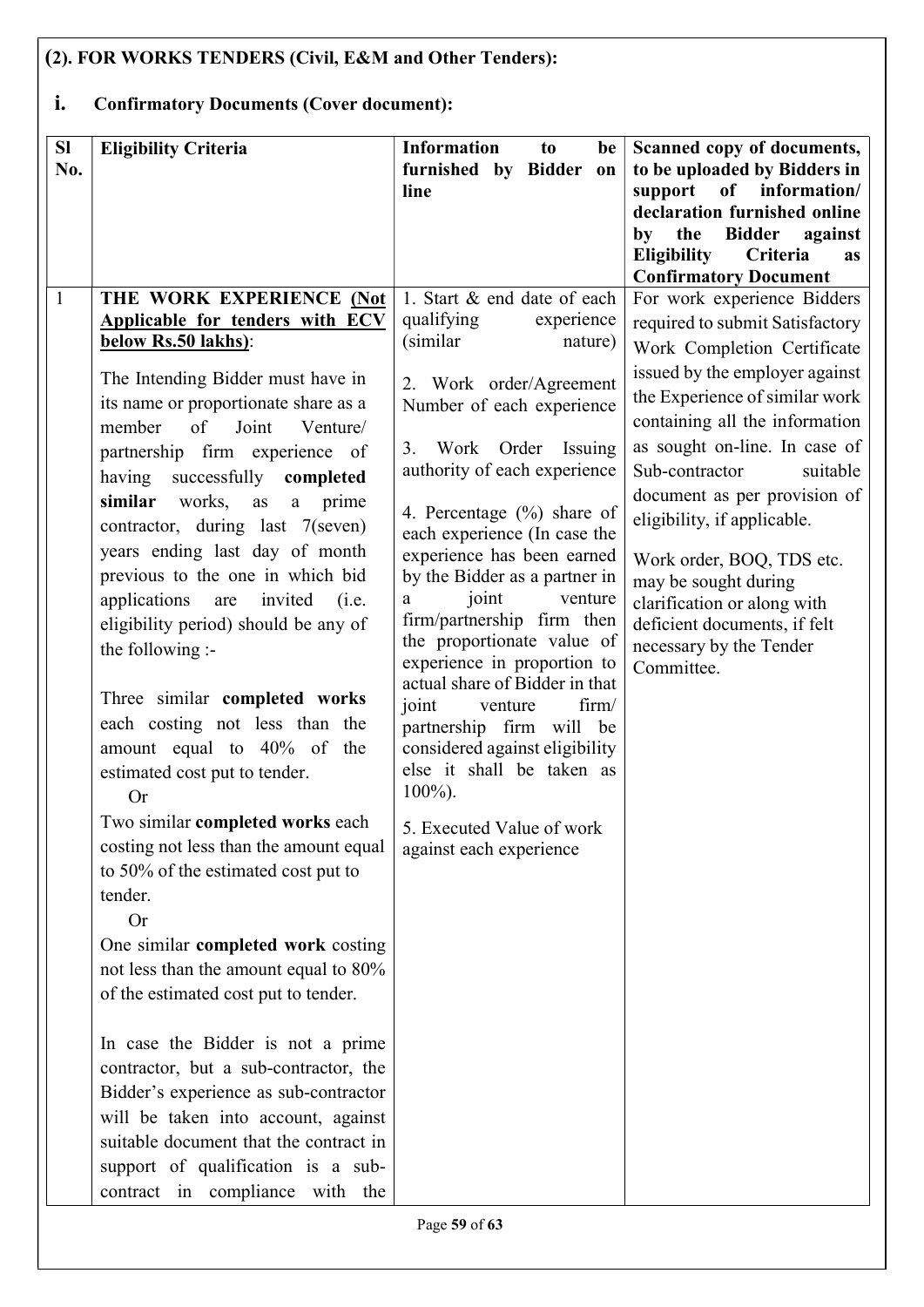|                | provision of such sub-contracts in the<br>original contract awarded to prime                                                                                                                                                                                                                                                                                                                                                                                    |                                                                                                                                                                                                                                |                                                                                                                                                                                                                                             |  |
|----------------|-----------------------------------------------------------------------------------------------------------------------------------------------------------------------------------------------------------------------------------------------------------------------------------------------------------------------------------------------------------------------------------------------------------------------------------------------------------------|--------------------------------------------------------------------------------------------------------------------------------------------------------------------------------------------------------------------------------|---------------------------------------------------------------------------------------------------------------------------------------------------------------------------------------------------------------------------------------------|--|
|                | contractor. The document may be<br>issued by owner/Govt. department on<br>behalf of the owner.                                                                                                                                                                                                                                                                                                                                                                  |                                                                                                                                                                                                                                |                                                                                                                                                                                                                                             |  |
|                | In case the Bidder is not a prime<br>contractor, but a sub-contractor, the<br>Bidder's experience as sub-contractor<br>will be taken into account, against<br>suitable document that the contract in<br>support of qualification is a sub-<br>contract in compliance with the<br>provision of such sub-contracts in the<br>original contract awarded to prime<br>contractor. The document may be<br>issued by owner/Govt. department on<br>behalf of the owner. |                                                                                                                                                                                                                                |                                                                                                                                                                                                                                             |  |
| $\overline{2}$ | FINANCIAL TURNOVER<br>(Not<br>Applicable for tenders with ECV<br>below Rs.50 lakhs):<br>Average annual financial turnover<br>during the last 3 (three) years ending<br>31st March of the previous financial<br>year should be at least 30% of the<br>estimated cost.                                                                                                                                                                                            | 1. Annual turnover of the last<br>3 financial years ending 31st<br>March of the previous<br>financial year.<br>2. Name of the Chartered<br>issuing<br>Accountant<br>the<br>Profit and Loss A/c or the<br>Turnover certificate. | Financial Turnover certificate<br>with UDIN for last 3 (three)<br>financial years issued by a<br>Practicing<br>Chartered<br>Accountant<br>having<br>a<br>membership<br>number with<br>Institute<br>of<br>Chartered<br>Accountants of India. |  |
|                | (The "Previous Financial Year"shall<br>be computed with respect to the e-<br>Publication date of NIT).                                                                                                                                                                                                                                                                                                                                                          | 3. Membership<br>Number<br>of the CA                                                                                                                                                                                           | (In case of JV, turnover)<br>certificate for each individual<br>partner of $JV$ )                                                                                                                                                           |  |
| 3              | <b>SIGNATURE</b><br><b>DIGITAL</b><br><b>VALID</b><br><b>CERTIFICATE</b>                                                                                                                                                                                                                                                                                                                                                                                        | Confirmation in the form of<br>Yes/NO for possessing the<br>supporting documents                                                                                                                                               | If the Bidder himself is the<br>DSC holder bidding on-line<br>then no document is required.                                                                                                                                                 |  |
|                |                                                                                                                                                                                                                                                                                                                                                                                                                                                                 |                                                                                                                                                                                                                                | However, if the DSC holder is<br>bidding online on behalf of the<br>Bidder then<br>the Power of<br>Attorney or any sort of legally<br>acceptable document for the<br>authority to bid on behalf of<br>the Bidder                            |  |
| $\overline{4}$ | <b>VALID ELECTRICAL LICENSE(</b><br>For Electrical works only)                                                                                                                                                                                                                                                                                                                                                                                                  | Confirmation in the form of<br>Yes/NO for possessing the<br>supporting documents                                                                                                                                               | Valid Electrical Contractor's<br>License issued by Electrical<br>Licensing Board/Authority of<br>any Indian State/UT, in<br>accordance with IE Rule-45.                                                                                     |  |
|                | Page 60 of 63                                                                                                                                                                                                                                                                                                                                                                                                                                                   |                                                                                                                                                                                                                                |                                                                                                                                                                                                                                             |  |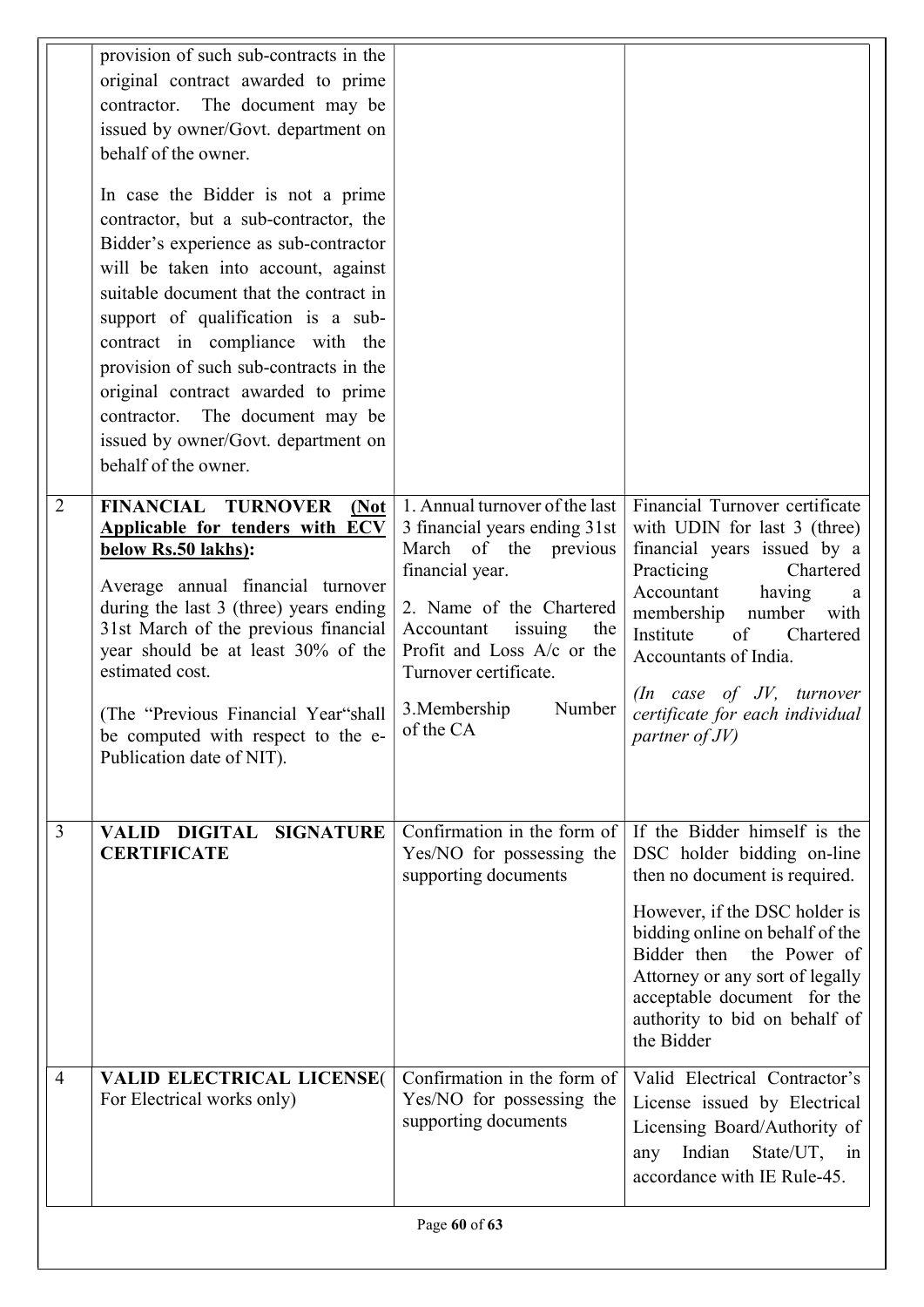|   |                                                                                                                                                                                                                                                                                                                                                    |  | (In case the Bidder is a Joint<br>Venture, at least one partner of JV<br>possess the<br>should<br>valid<br>Electrical Contractor's License |
|---|----------------------------------------------------------------------------------------------------------------------------------------------------------------------------------------------------------------------------------------------------------------------------------------------------------------------------------------------------|--|--------------------------------------------------------------------------------------------------------------------------------------------|
|   |                                                                                                                                                                                                                                                                                                                                                    |  | issued by Electrical Licensing<br>Board/Authority of any Indian<br>state, in accordance with IE Rule-                                      |
|   |                                                                                                                                                                                                                                                                                                                                                    |  | 45.                                                                                                                                        |
| 5 | An Undertaking on their letter head regarding relatives as employees of company, arbitration clause<br>(in case of partnership firm), local supplier status of the Bidder etc. as per the format given in Chapter                                                                                                                                  |  |                                                                                                                                            |
|   | Note: Only one file in .pdf format can be uploaded against each eligibility criteria. Any additional/<br>other relevant documents to support the information/declaration furnished by Bidder online against<br>eligibility criteria may also be attached by the Bidder in the same file to be uploaded against respective<br>eligibility criteria. |  |                                                                                                                                            |
|   |                                                                                                                                                                                                                                                                                                                                                    |  |                                                                                                                                            |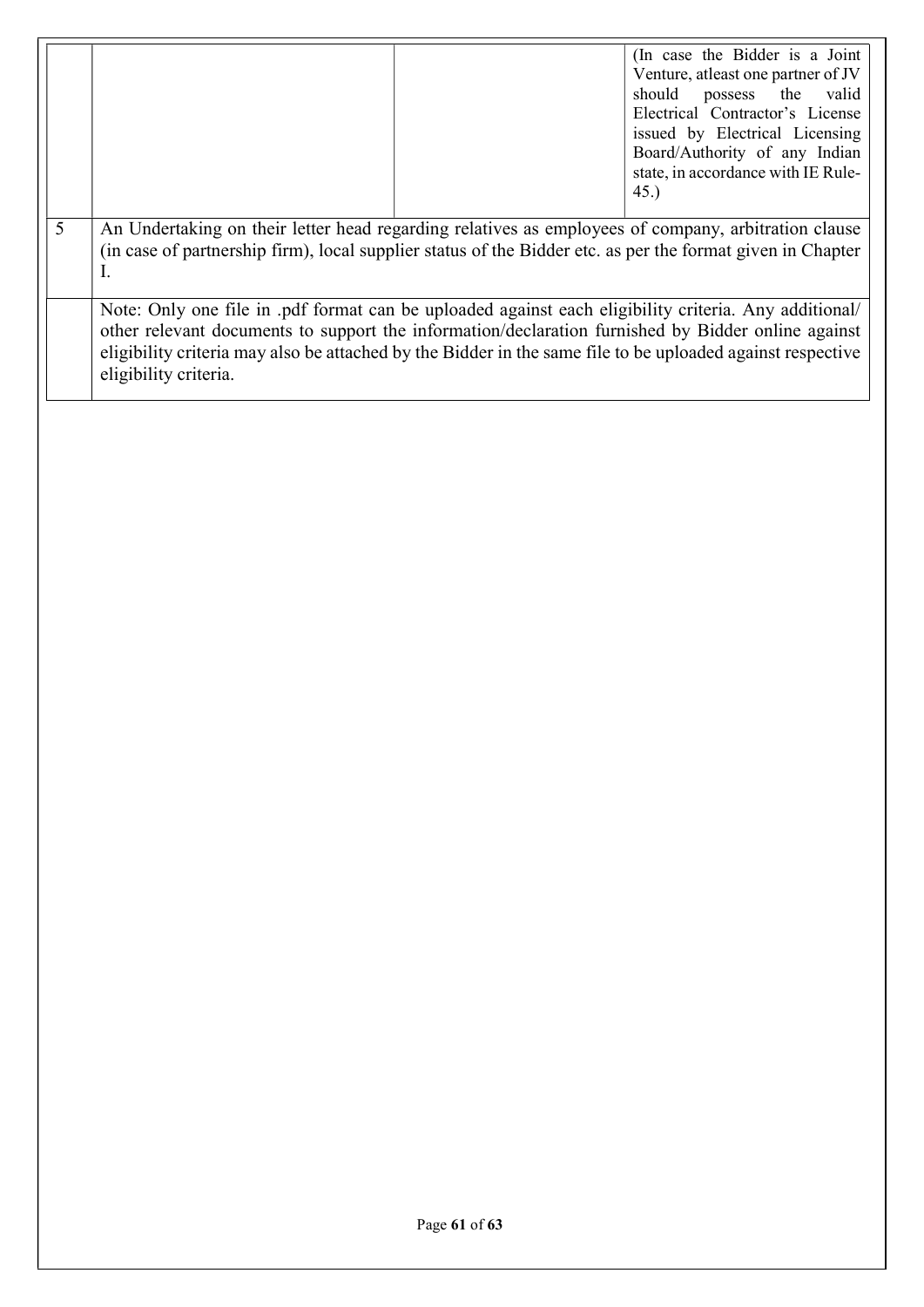#### ii. Confirmatory Document (From Bidder space/My document. Not to be recycled)

Other than the above Confirmatory documents, the Bidder has to upload the following documents in Bidder's space/ My Document / accept unconditionally in GTE (General Technical Evaluation) and no recycling will be done for these documents –

| ${\bf S}$<br>N <sub>0</sub> | <b>Document</b>                                                                                                                                                                                                                                                                                  | Information to be furnished by<br><b>Bidder on line in GTE</b>                                                                                                                                                                                                                                | <b>Scanned</b><br>documents<br>be<br>to<br>uploaded by Bidder in Bidder's<br>space/ My Document                                                                                                                                                                                                                                                                                                                                                                                                                                                                                                                                                                                                                                                                                                                                                                                                                                                                                                                                                                                                                                                                                                                                        |
|-----------------------------|--------------------------------------------------------------------------------------------------------------------------------------------------------------------------------------------------------------------------------------------------------------------------------------------------|-----------------------------------------------------------------------------------------------------------------------------------------------------------------------------------------------------------------------------------------------------------------------------------------------|----------------------------------------------------------------------------------------------------------------------------------------------------------------------------------------------------------------------------------------------------------------------------------------------------------------------------------------------------------------------------------------------------------------------------------------------------------------------------------------------------------------------------------------------------------------------------------------------------------------------------------------------------------------------------------------------------------------------------------------------------------------------------------------------------------------------------------------------------------------------------------------------------------------------------------------------------------------------------------------------------------------------------------------------------------------------------------------------------------------------------------------------------------------------------------------------------------------------------------------|
| $\mathbf{1}$                | <b>Goods and Services Tax</b><br>Applicable<br>for<br>(Not<br><b>Exempted Services</b> )<br>The Bidder should be either<br><b>GST Registered Bidder</b><br>under regular scheme<br><b>OR</b><br><b>GST Registered Bidder</b><br>under composition scheme<br><b>OR</b><br>GST unregistered Bidder | 1. Confirmation in the form of<br>Yes/No regarding possessing of<br>required document as enlisted in<br>NIT with respect to GST status of<br>the Bidder<br>2. Status of the Bidder in the BoQ<br>excel sheet being uploaded by the<br>Bidder during bid submission as<br>per previous column. | The<br>following<br>documents<br>depending upon the status w.r.to<br>GST as declared by Bidder in the<br><b>BOQ</b> sheet:<br>a) Status: GST registered Bidder<br>under regular scheme:<br>Document: GST Registration<br>Certificate<br>(i.e.<br><b>GST</b><br>identification Number) issued<br>by appropriate authority of<br>India.<br>Status: GST Registered Bidder<br>b)<br>under composition scheme<br>Document: GST Registration<br>Certificate<br>(i.e.<br><b>GST</b><br>identification Number) issued<br>by appropriate authority of<br>India.<br>c) Status:<br><b>GST</b><br>unregistered<br>Bidder:<br>Document: A Certificate from a<br>practicing<br>Chartered<br>Accountant having membership<br>with Institute<br>of<br>number<br>Chartered Accountants of India<br>certifying that the Bidder is<br>GST unregistered Bidder/dealer<br>in compliance with the relevant<br>GST rules of India.<br>[In case of JV a Certificate from a<br>practicing Chartered Accountant<br>having membership number with<br>Institute of Chartered Accountants<br>of India confirming the status of JV<br>w.r.to GST in compliance with<br>relevant GST<br>rules<br><b>GST</b><br><b>or</b><br>Registration Certificate of JV].<br>Note: |